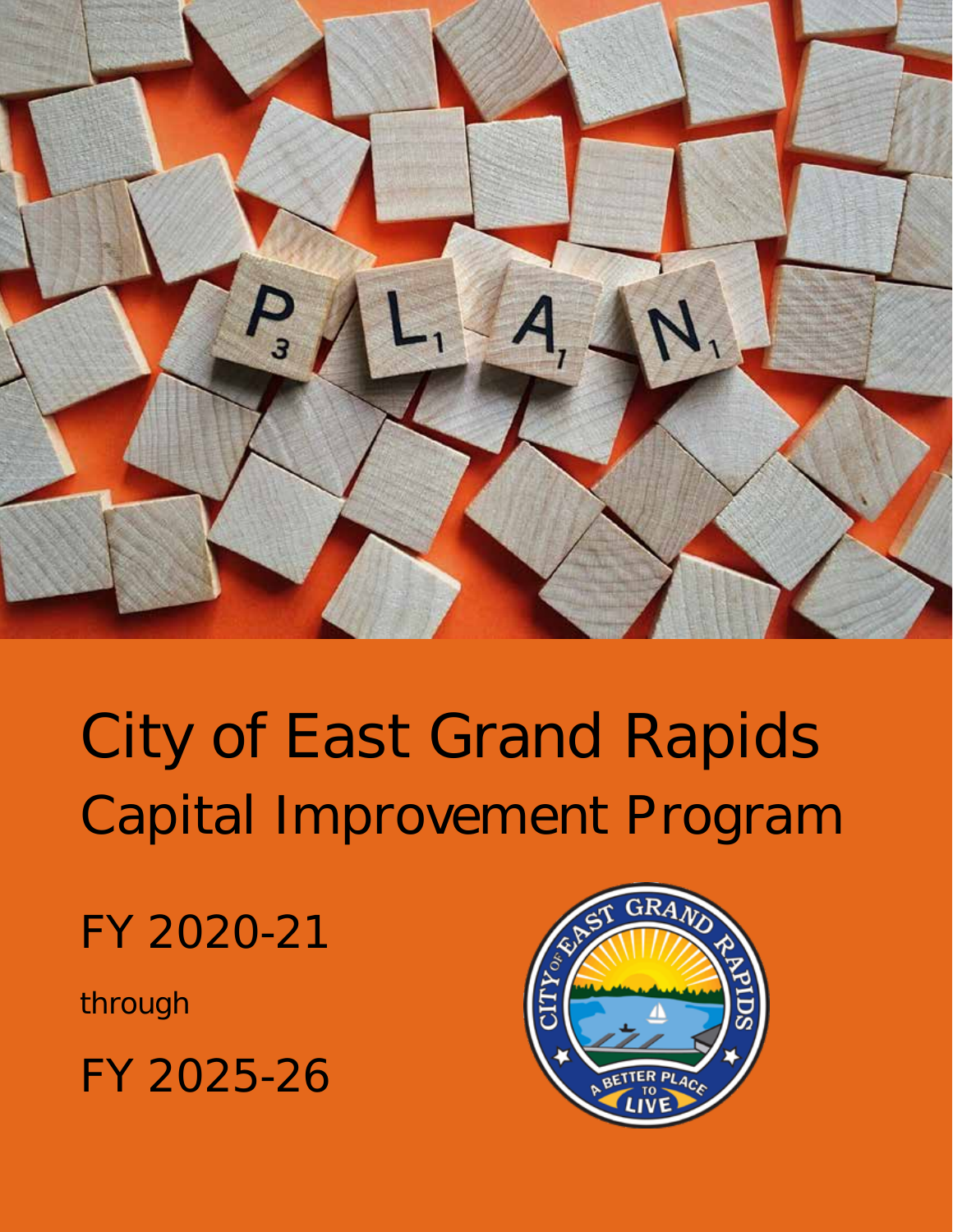## CITY OF EAST GRAND RAPIDS CAPITAL IMPROVEMENT PROGRAM

FY 2021-22

through

# FY 2026-27

# TABLE OF CONTENTS



**CITY SERVICES**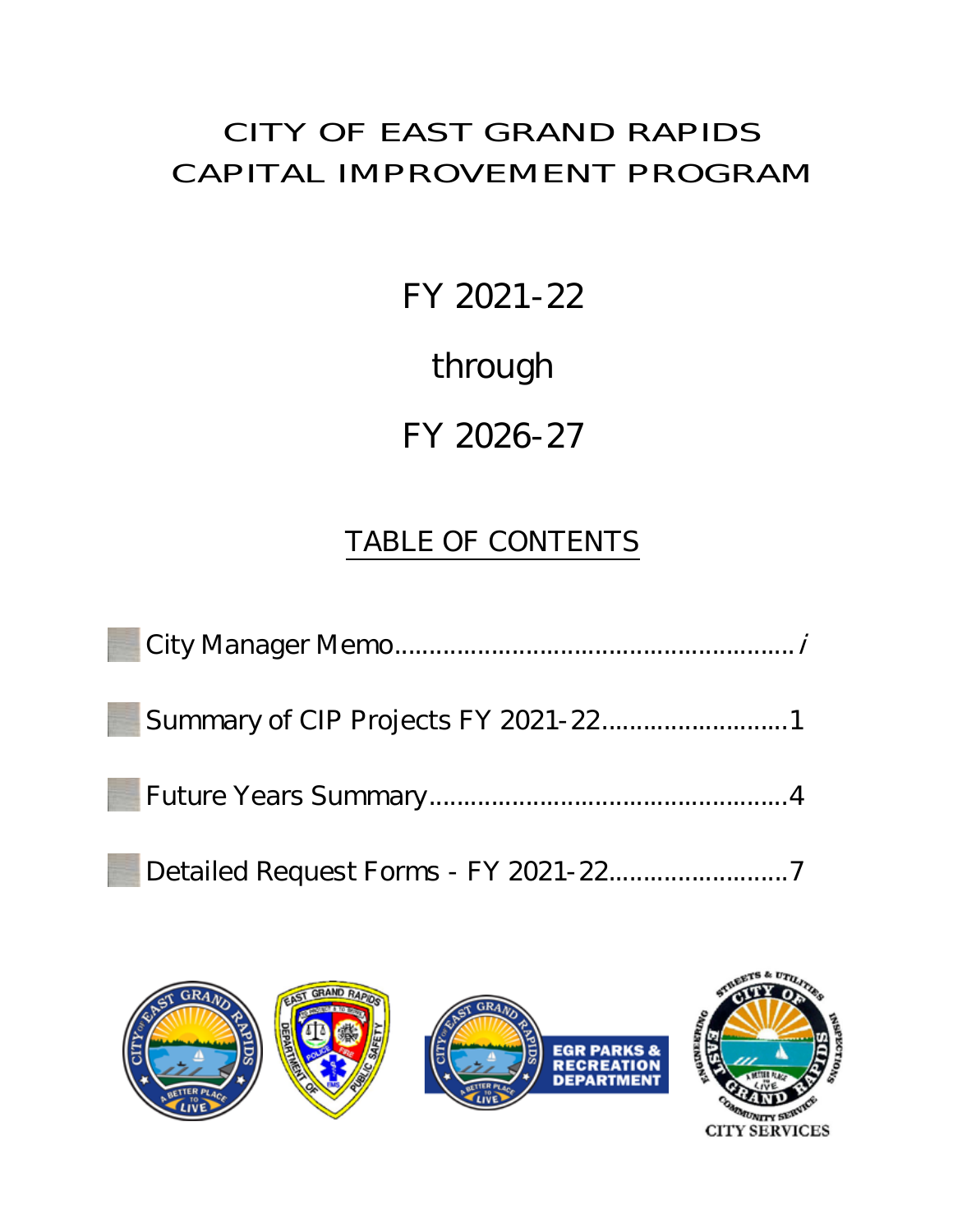

## CITY OF EAST GRAND RAPIDS

750 LAKESIDE DRIVE SE · EAST GRAND RAPIDS, MICHIGAN 49506 (616) 949-2110 www.eastgr.org

SHEA CHARLES CITY MANAGER

### MEMORANDUM

TO: Mayor and City Commissioners FROM: Sharla Seath, Finance Director/Treasurer DATE: March 31, 2021

RE: FY 2021-22 through 2026-27 Capital Improvement Program

The City of East Grand Rapids' Capital Improvement Program (CIP) for FY 2021-22 through FY 2026-27 is presented for your review. This document is a companion to the FY 2021-22 City Manager's Recommended Budget document. All the items are shown in the Capital Improvement Program as recommended by the City Manager are also funded in the City Manager's Recommended Budget document.

The purpose of the Capital Improvement Program is to identify the long-term capital needs of the City and develop a plan for funding those projects. This budgeting process is important because it allows the City to keep pace with the capital needs of the City without creating long-term debt or diverting funding from operating budgets.

### **CAPITAL PROJECT LISTS:**

The current Capital Improvement Program software allows the City to track replacements out 40+ years. We have only included six years in the CIP document. The following is included in this book:

- Pages 1-3 summarize Department requests and show the recommendations of the City Manager.
- Pages 4-6 provide a summary list of capital projects requested by Department for FY 2021-22 through FY 2026-27.
- The remainder of the document is the supporting detail for each project as requested by Department for the FY 2021-22 budget. Each item is at the full amount of the Department request and the funding status is included on each sheet.

The recommended Capital Improvement Budget is \$3,775,800 across all funds, with \$225,200 being within the General Fund. Looking towards next fiscal year there is \$6,389,400 requested across all funds with \$2,763,600 in the General Fund. A significant portion of the General Fund request is attributable to the potential Manhattan Park Project.

### **RECOMMENDATION:**

The City Manager's recommendations outlined in this document are tied directly to the total recommended budget for FY 2021-22.

### **REVIEWED & APPROVED FOR SUBMISSION:**

'Ar

Shea Charles City Manager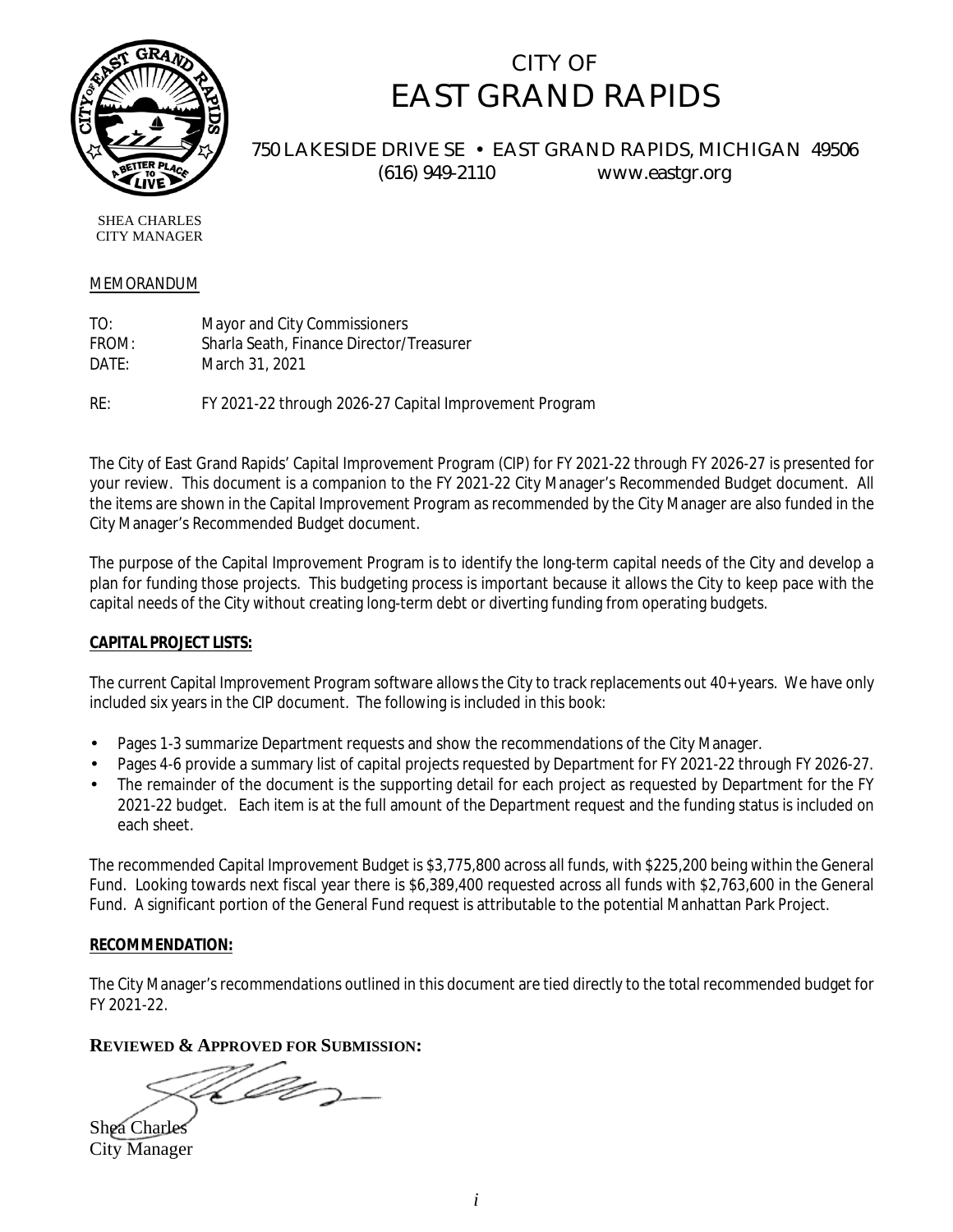### **CITY OF EAST GRAND RAPIDS CAPITAL EXPENDITURES FY 2021-2022**

| <b>GENERAL FUND</b>                            |                                                |                | <b>DEPARTMENT</b><br><b>REQUESTS</b> |                    | <b>CITY MANAGER</b><br><b>RECOMMENDED</b> |
|------------------------------------------------|------------------------------------------------|----------------|--------------------------------------|--------------------|-------------------------------------------|
|                                                |                                                |                |                                      |                    |                                           |
| <b>CITY MANAGER DEPARTMENT</b><br>101-875-9700 | Equipment Replacement fund                     |                | 10,000                               |                    | 10,000                                    |
|                                                | <b>TOTAL CITY MANAGER DEPARTMENT</b>           | $\zeta$        | 10,000                               | $\zeta$            | 10,000                                    |
|                                                |                                                |                |                                      |                    |                                           |
| <b>FINANCE DEPARTMENT</b>                      |                                                |                |                                      |                    |                                           |
| 101-260-9700                                   | <b>Computer Replacements</b>                   |                | 11,900                               |                    | 11,900                                    |
|                                                | <b>TOTAL FINANCE DEPARTMENT</b>                | $\ddot{\phi}$  | 11,900                               | $\ddot{\varsigma}$ | 11,900                                    |
| PUBLIC SAFETY DEPARTMENT                       |                                                |                |                                      |                    |                                           |
| 101-345-9700                                   | Fire Apparatus Computers & Docking Stations    |                | 9,000                                |                    | 9,000                                     |
| 101-345-9700                                   | <b>Turn Out Gear</b>                           |                | 13,000                               |                    | 13,000                                    |
| 101-345-9701                                   | <b>SCBA Breathing Bottles</b>                  |                | 3,000                                |                    | 3,000                                     |
| 101-345-9701                                   | Fire Hose Replacement                          |                | 3,200                                |                    | 3,200                                     |
| 101-345-9701                                   | Rifle Replacement                              |                | 9,600                                |                    | 9,600                                     |
| 101-345-9700                                   | 2001 School Liaison Vehicle #D68               |                | 30,000                               |                    | 30,000                                    |
|                                                | <b>TOTAL PUBLIC SAFETY DEPARTMENT</b>          | $\ddot{\zeta}$ | 67,800                               | $\zeta$            | 67,800                                    |
|                                                | <b>PARKS &amp; RECREATION DEPARTMENT</b>       |                |                                      |                    |                                           |
| 101-751-9700                                   | Manhattan Park Multi-Use Trails                |                | 75,000                               |                    | 75,000                                    |
|                                                | <b>TOTAL PARKS &amp; RECREATION DEPARTMENT</b> | $\ddot{\phi}$  | 75,000 \$                            |                    | 75,000                                    |
| PUBLIC WORKS DEPARTMENT                        |                                                |                |                                      |                    |                                           |
| 101-265-9700                                   | <b>Community Center Carpet Replacement</b>     |                | 5,000                                |                    | 5,000                                     |
| 101-265-9700                                   | <b>Facility Roof Repairs</b>                   |                | 5,000                                |                    | 5,000                                     |
| 101-265-9700                                   | Wealthy Pool Fan Coil Unit 1                   |                | 3,000                                |                    | 3,000                                     |
| 101-265-9700                                   | Wealthy Pool Fan Coil Unit 2                   |                | 2,500                                |                    | 2,500                                     |
| 101-265-9700                                   | Wealthy Pool Cabinet Heater 1                  |                | 3,000                                |                    | 3,000                                     |
| 101-265-9700                                   | <b>Wealthy Pool Cabinet Heater 2</b>           |                | 3,000                                |                    | 3,000                                     |
| 101-265-9700                                   | <b>Community Center Heating Pump 2</b>         |                | 8,000                                |                    | 8,000                                     |
| 101-265-9700                                   | <b>Community Center Chiller Pump 3</b>         |                | 8,000                                |                    | 8,000                                     |
| 101-265-9700                                   | Public Safety Fan coil Unit FC 1               |                | 8,000                                |                    | 8,000                                     |
| 101-485-9700                                   | Bus Shelter Replacement Gas Light              |                | 5,000                                |                    | 5,000                                     |
| 101-448-9701                                   | <b>Replacement Street Lights</b>               |                | 5,000                                |                    | 5,000                                     |
| 101-485-9701                                   | <b>Replacement Street Lights</b>               |                | 5,000                                |                    | 5,000                                     |
|                                                | TOTAL PUBLIC WORKS DEPARTMENT                  | \$             | 60,500                               | \$                 | 60,500                                    |
|                                                | <b>TOTAL GENERAL FUND</b>                      | \$             | 225,200                              | \$                 | 225,200                                   |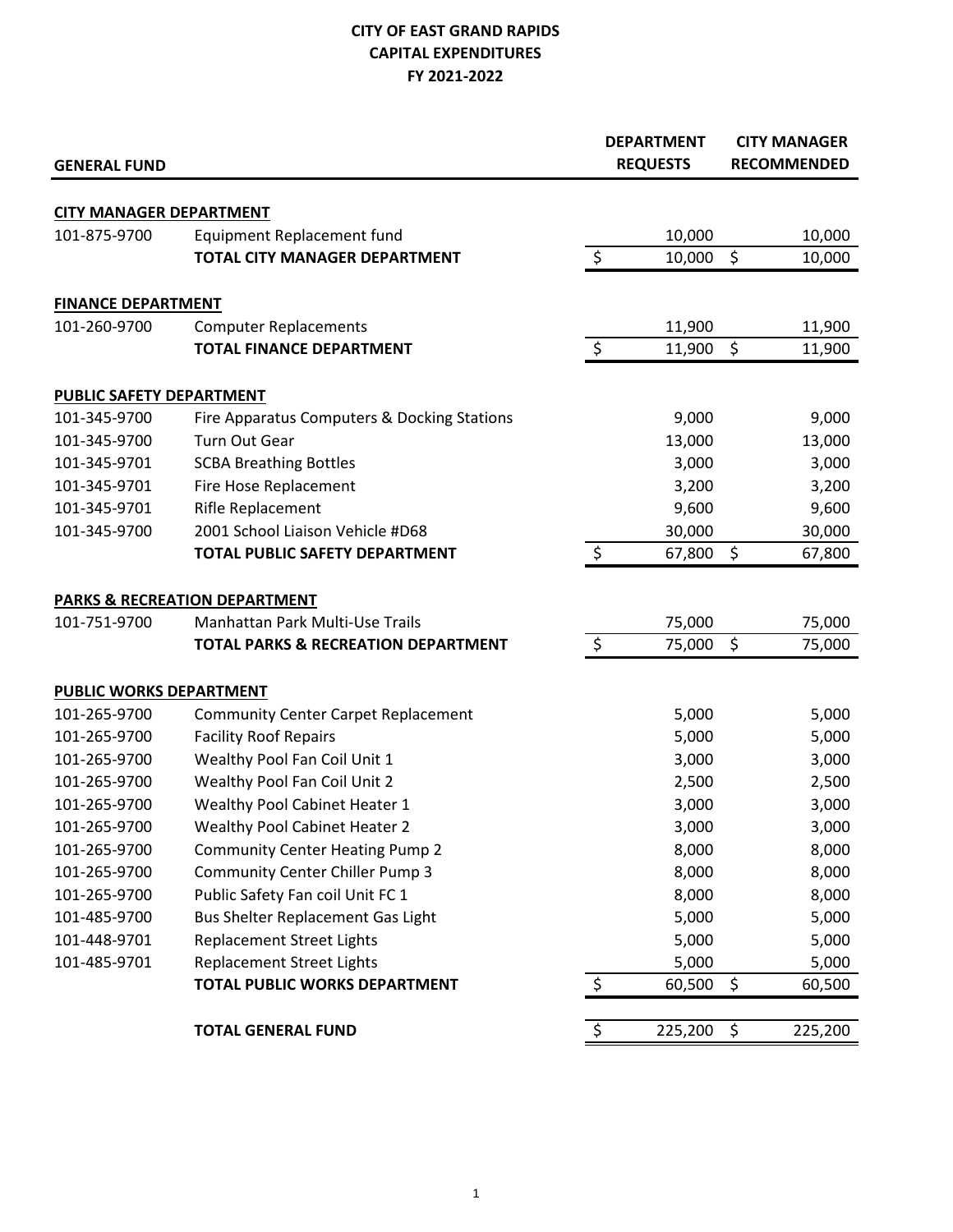### **CITY OF EAST GRAND RAPIDS CAPITAL EXPENDITURES FY 2021-2022**

|                              |                                            |    | <b>DEPARTMENT</b> |    | <b>CITY MANAGER</b> |
|------------------------------|--------------------------------------------|----|-------------------|----|---------------------|
| <b>MAJOR STREET FUND</b>     |                                            |    | <b>REQUESTS</b>   |    | <b>RECOMMENDED</b>  |
| 20-451-9730                  | <b>Street Construction</b>                 |    | 813,000           |    | 813,000             |
| 202-463-9700                 | Manhole Casting Adjustment Program         |    | 100,000           |    | 100,000             |
| 202-474-9700                 | <b>Traffic Signal Upgrade</b>              |    | 15,000            |    | 15,000              |
|                              | <b>TOTAL MAJOR STREET FUND</b>             | \$ | 928,000           | \$ | 928,000             |
| <b>LOCAL STREET FUND</b>     |                                            |    |                   |    |                     |
| 203-451-9730                 | <b>Street Construction</b>                 |    | 787,000           |    | 787,000             |
| 203-451-9730                 | WaterMain Projects related to Road Repairs |    | 60,000            |    | 60,000              |
| 203-463-9700                 | Manhole Casting Adjustment Program         |    | 100,000           |    | 100,000             |
|                              | <b>TOTAL LOCAL STREET FUND</b>             | \$ | 947,000           | \$ | 947,000             |
| <b>MUNICIPAL STREET FUND</b> |                                            |    |                   |    |                     |
| 204-444-9350                 | Sidewalk Repair Program                    |    | 200,000           |    | 200,000             |
| 204-445-9700                 | <b>Storm Sewer Improvements</b>            |    | 100,000           |    | 100,000             |
| 204-451-9730                 | <b>Gravel Road Improvements</b>            |    | 5,000             |    | 5,000               |
|                              | <b>TOTAL MUNICIPAL STREET FUND</b>         | Ś  | 305,000           | Ś  | 305,000             |
|                              |                                            |    |                   |    |                     |
|                              | <b>TOTAL STREET FUNDS</b>                  |    | 2,180,000         | \$ | 2,180,000           |

### **WATER AND SEWER FUND**

| <b>WATER DEPARTMENT</b> |                                   |         |         |
|-------------------------|-----------------------------------|---------|---------|
| 592-542-9700            | Upgrade/Replace Water Mains       | 600,000 | 600,000 |
| 592-542-9700            | Hydrant Upgrade Program           | 20,000  | 20,000  |
| 592-542-9700            | Valve Replacement Program         | 20,000  | 20,000  |
| 592-543-9700            | Meter Replacement Program         | 65,000  | 65,000  |
|                         | Subtotal Water System             | 705,000 | 705,000 |
|                         |                                   |         |         |
| <b>SEWER DEPARTMENT</b> |                                   |         |         |
| 592-550-9700            | Upgrade Sanitary Sewer System     | 120,000 | 120,000 |
|                         | Subtotal Sewer System             | 120,000 | 120,000 |
|                         |                                   |         |         |
|                         | <b>TOTAL WATER AND SEWER FUND</b> | 825,000 | 825,000 |
|                         |                                   |         |         |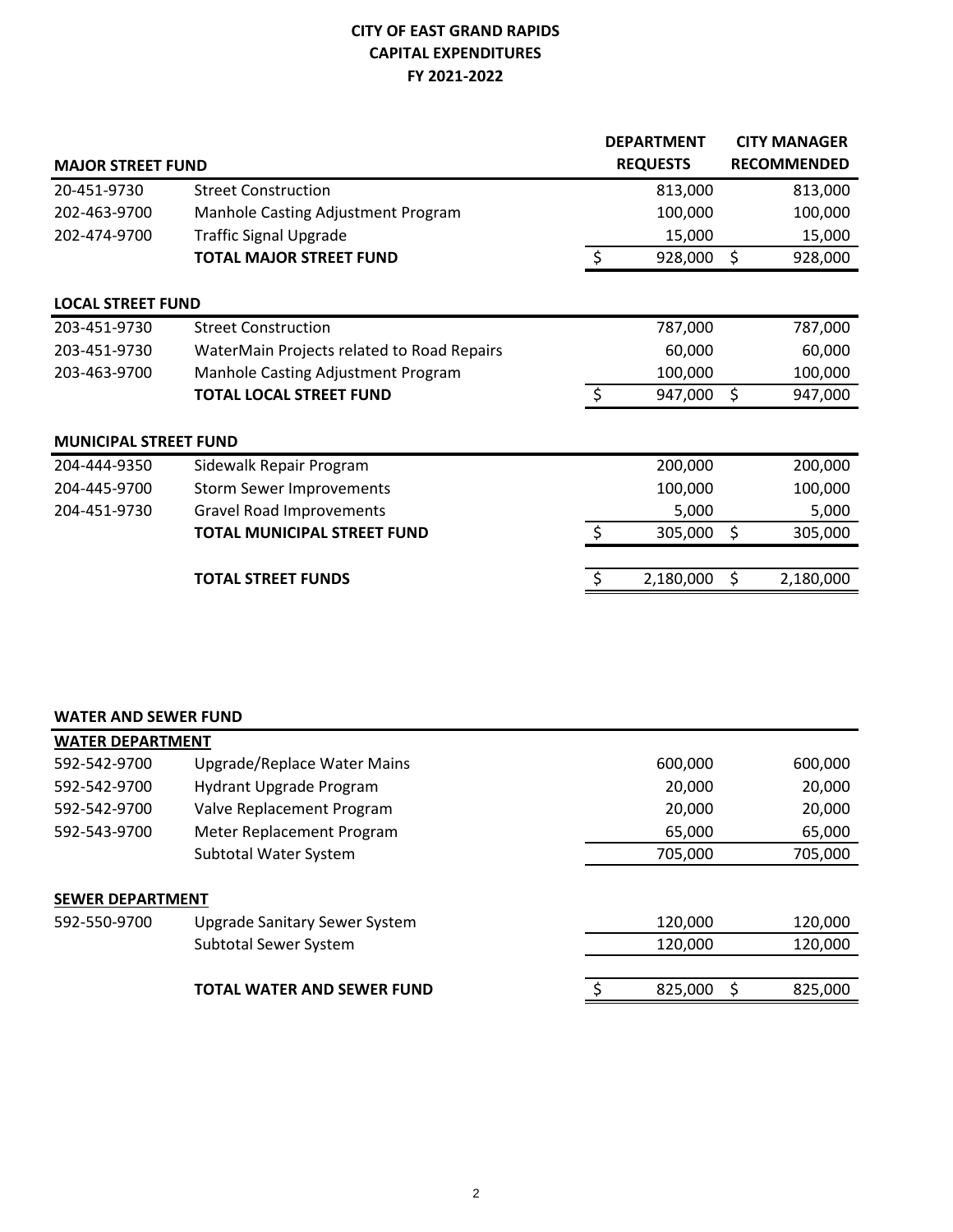### **CITY OF EAST GRAND RAPIDS CAPITAL EXPENDITURES FY 2021-2022**

|                        |                                          | <b>DEPARTMENT</b> | <b>CITY MANAGER</b> |
|------------------------|------------------------------------------|-------------------|---------------------|
| <b>MERF</b>            |                                          | <b>REQUESTS</b>   | <b>RECOMMENDED</b>  |
| <b>REPLACEMENT OF:</b> |                                          |                   |                     |
| 692-570-9700           | 2012 GMC SIERRA 2500 PICKUP #128         | 40,000            | 40,000              |
| 692-570-9700           | TYMCO SWEEPER #135                       | 225,000           | 225,000             |
| 692-570-9700           | 2008 UTILITY TOOL TRUCK #115             | 150,000           | 150,000             |
| 692-570-9700           | <b>PS PATROL VEHICLE #201</b>            | 55,000            | 55,000              |
| 692-570-9700           | 2006 CHEVY IMPALA #286 POOL CAR          | 20,000            | 20,000              |
| 692-570-9700           | 2012 CHEVY IMPALA ENGINEERING #297 (RED) | 20,000            | 20,000              |
| 692-570-9700           | 2012 CHEVY IMPALA (RED)                  | 20,000            | 20,000              |
| 692-570-9700           | <b>MONROE SALT SPREADER</b>              | 15,600            | 15,600              |
|                        | <b>TOTAL MERF</b>                        | 545,600           | 545,600             |
|                        |                                          |                   |                     |

**TOTAL CAPITAL PROJECTS** 3,775,800 3,775,800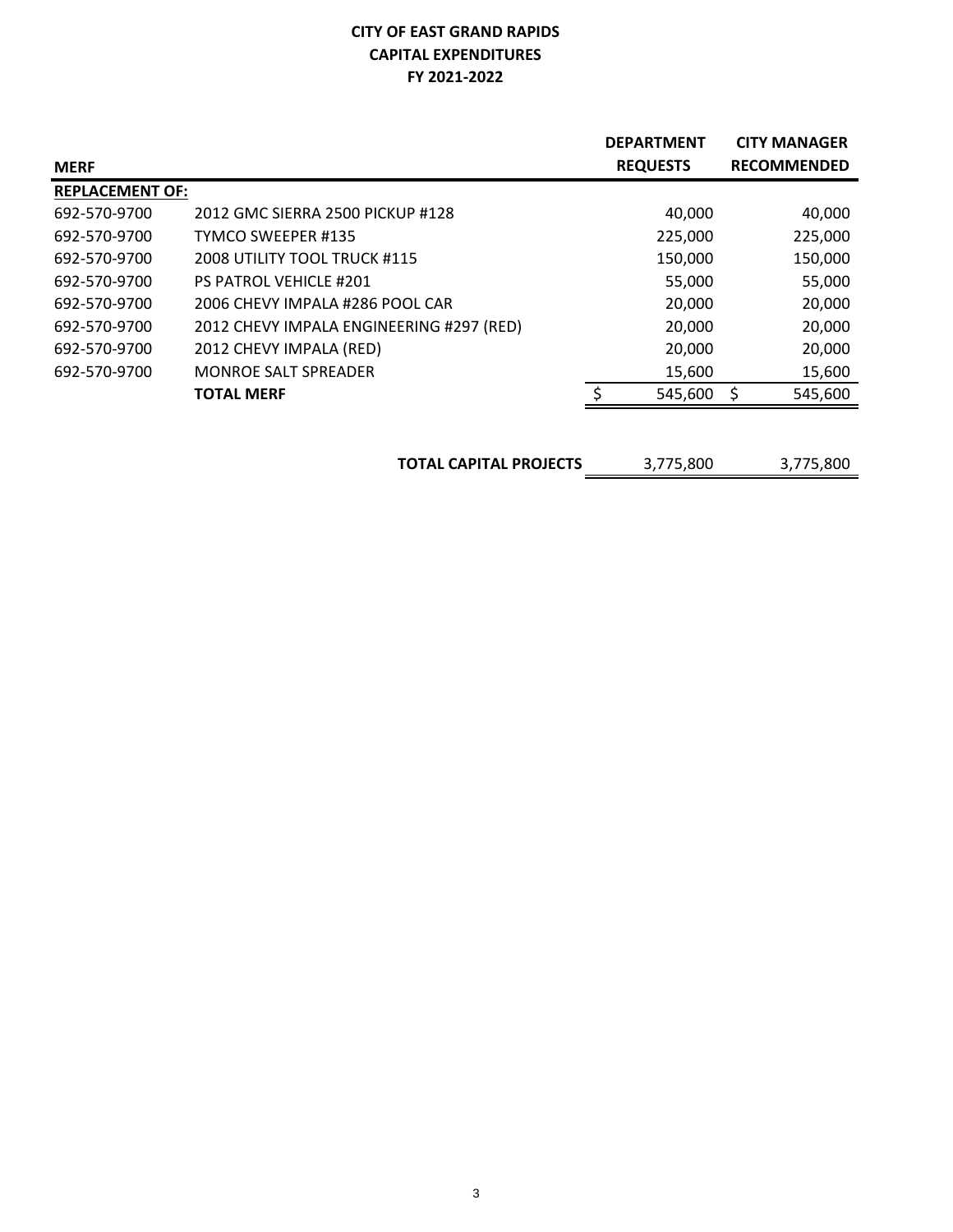## *PROJECT REQUESTED BY DEPT* City of East Grand Rapids, MI

2022 thru 2026

## **PROJECTS BY DEPARTMENT**

| <b>Department</b>                                                                                                                                                                                                                     | Project#                                                                         | 2022                                               | 2023                                 | 2024            | 2025           | 2026             | <b>Total</b>                                         |
|---------------------------------------------------------------------------------------------------------------------------------------------------------------------------------------------------------------------------------------|----------------------------------------------------------------------------------|----------------------------------------------------|--------------------------------------|-----------------|----------------|------------------|------------------------------------------------------|
| 1 City Manager                                                                                                                                                                                                                        |                                                                                  |                                                    |                                      |                 |                |                  |                                                      |
| Equipment Replacement Fund                                                                                                                                                                                                            | 2021-CM-99                                                                       | 10,000                                             | 10,000                               | 10,000          | 10,000         | 10,000           | 50,000                                               |
| 1 City Manager Total                                                                                                                                                                                                                  |                                                                                  | 10,000                                             | 10,000                               | 10,000          | 10,000         | 10,000           | 50,000                                               |
| 2 Finance                                                                                                                                                                                                                             |                                                                                  |                                                    |                                      |                 |                |                  |                                                      |
| <b>Computer Replacements</b><br>New UPS (Universal Power Supply)<br>Website Upgrade                                                                                                                                                   | 2021-FD-01<br>2022-FD-02<br>2023-FD-01                                           | 11,900                                             | 5,400<br>25,000                      | 11,200<br>9,500 | 12,300         | 9,100            | 49,900<br>9,500<br>25,000                            |
| New Phone System<br>VMWare Software and Host Servers (2)                                                                                                                                                                              | 2023-FD-02<br>2025-FD-02                                                         |                                                    | 20,000                               |                 | 16,000         |                  | 20,000<br>16,000                                     |
| 2 Finance Total                                                                                                                                                                                                                       |                                                                                  | 11,900                                             | 50,400                               | 20,700          | 28,300         | 9,100            | 120,400                                              |
| 3 Public Safety                                                                                                                                                                                                                       |                                                                                  |                                                    |                                      |                 |                |                  |                                                      |
| Fire Apparatus Computers & Docking Stations<br>Turn Out Gear<br>Mobile Computer Terminals                                                                                                                                             | 2020-PS-6<br>2021-PS-01<br>2021-PS-05                                            | 9,000<br>13,000                                    | 13,500                               | 14,000          | 14,500         | 15,000<br>24,000 | 9,000<br>70,000<br>24,000                            |
| <b>SCBA Breathing Bottles</b><br>Console Mounted Mobile Printers                                                                                                                                                                      | 2021-PS-07<br>2021-PS-10                                                         | 3,000                                              | 3,300                                | 3,600           | 3,900          | 4,000<br>6,000   | 17,800<br>6,000                                      |
| Fire Hose Replacement - Annual<br>RIFLE REPLACEMENT<br>2001 School Liaison Vehicle #D268                                                                                                                                              | 2022-PS-1<br>2022-PS-2<br>2022-PS-3                                              | 3,200<br>9,600<br>30,000                           | 3,300                                | 3,400           | 3,500          | 3,600            | 17,000<br>9,600<br>30,000                            |
| 3 Public Safety Total                                                                                                                                                                                                                 |                                                                                  | 67,800                                             | 20,100                               | 21,000          | 21,900         | 52,600           | 183,400                                              |
| 4 Parks and Recreation                                                                                                                                                                                                                |                                                                                  |                                                    |                                      |                 |                |                  |                                                      |
| Manhattan Park Multi-Use Trails<br>Manhattan Park Sign<br>Manhattan Park Playground and Splash Pad<br>Remington & Hodenpyl Trail Improvements<br>Memorial Field Turf Replacement                                                      | 2021-PR-02<br>2021-PR-04<br>2022-PR-01<br>2023-PR-02<br>2024-PR-01               | 75,000                                             | 6,500<br>1,600,000<br>500,000        |                 |                | 440,000          | 75,000<br>6,500<br>1,600,000<br>500,000<br>440,000   |
| <b>4 Parks and Recreation Total</b>                                                                                                                                                                                                   |                                                                                  | 75,000                                             | 2,106,500                            |                 |                | 440,000          | 2,621,500                                            |
| <b>5 Public Works-Buildings</b>                                                                                                                                                                                                       |                                                                                  |                                                    |                                      |                 |                |                  |                                                      |
| Community Center Carpet Replacement<br>Facility Roof Repairs<br>Wealthy Pool Fan Coil Unit 1<br>Wealthy Pool Fan Coil Unit 2<br>Wealthy Pool Cabinet Heater<br>Wealthy Pool 2 Cabinet Heaters<br>Community Center Air Handling Unit 1 | 2021-BD-01<br>2021-BD-02<br>2022-BD-01<br>2022-BD-02<br>2022-BD-03<br>2022-BD-04 | 5,000<br>5,000<br>3,000<br>2,500<br>3,000<br>3,000 | 5,000<br>5,000<br>40,000             | 5,000<br>5,000  | 5,000<br>5,000 | 5,000<br>5,000   | 25,000<br>25,000<br>3,000<br>2,500<br>3,000<br>3,000 |
| Community Center Air Handling Unit 2<br>Community Center Air Handling Unit 3<br>Community Center Air Handling Unit 4<br>Community Center Air Handling Unit 5                                                                          | 2022-BD-05<br>2022-BD-06<br>2022-BD-07<br>2022-BD-08<br>2022-BD-09               |                                                    | 52,000<br>18,000<br>18,000<br>18,000 |                 |                |                  | 40,000<br>52,000<br>18,000<br>18,000<br>18,000       |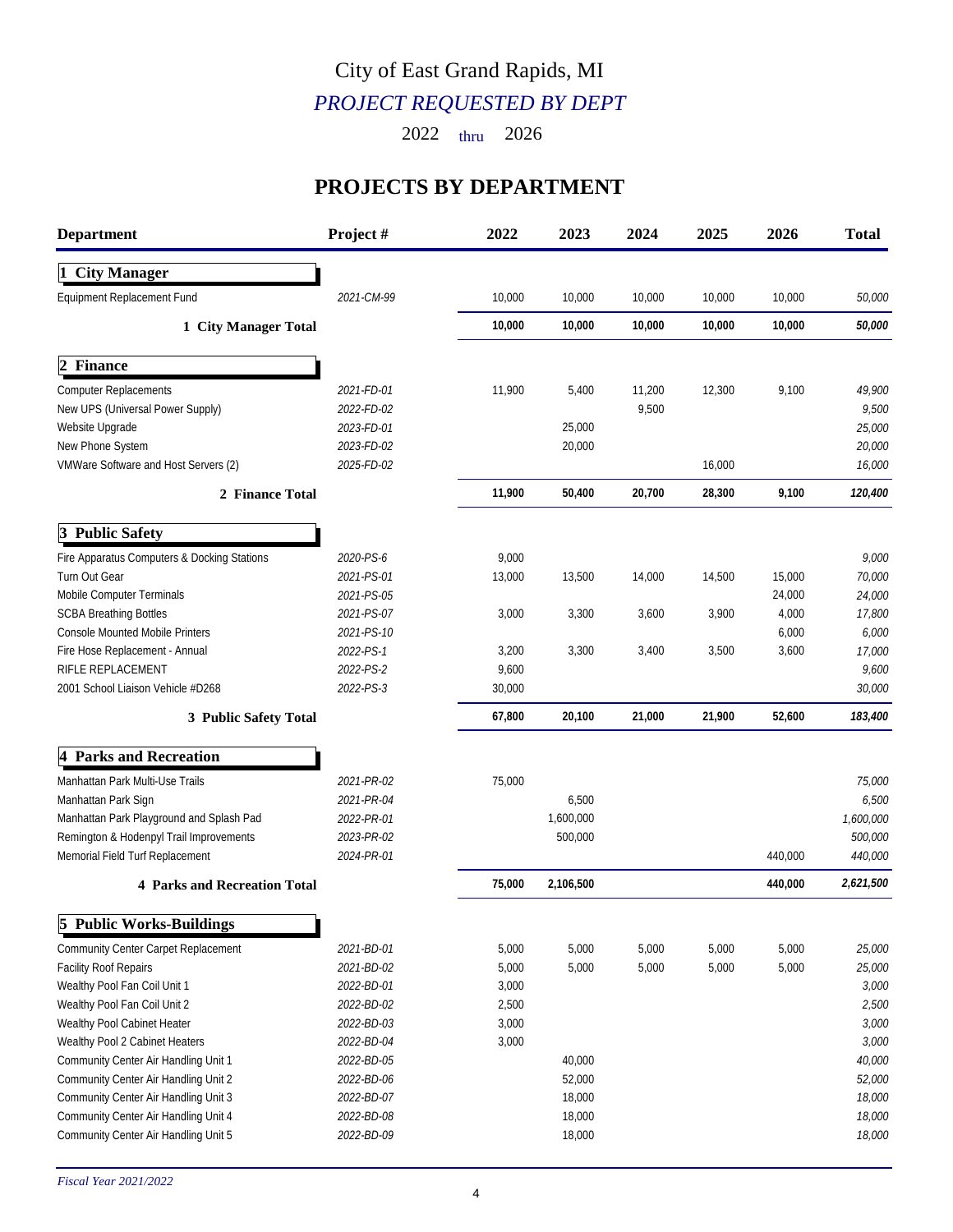| <b>Department</b>                                | Project #   | 2022      | 2023      | 2024      | 2025      | 2026      | <b>Total</b> |
|--------------------------------------------------|-------------|-----------|-----------|-----------|-----------|-----------|--------------|
| Public Safety Air Handling Unit 1                | 2022-BD-10  |           | 30,000    |           |           |           | 30,000       |
| Public Safety Air Handling Unit 2                | 2022-BD-11  |           | 12,000    |           |           |           | 12,000       |
| Community Center Heating Pump 2                  | 2022-BD-13  | 8,000     |           |           |           |           | 8,000        |
| Community Center Chiller Pump 3                  | 2022-BD-14  | 8,000     |           |           |           |           | 8,000        |
| Wealthy Pool Mixed Air Unit 1                    | 2022-BD-15  |           | 150,000   |           |           |           | 150,000      |
| Wealthy Pool Mixed Air Unit 2                    | 2022-BD-16  |           | 150,000   |           |           |           | 150,000      |
| Wealthy Pool Storage Tank                        | 2022-BD-17  |           | 12,600    |           |           |           | 12,600       |
| Server Room Mitsubishi Mini Split A/C            | 2022-BD-18  |           | 6,000     |           |           |           | 6,000        |
| Community Center Ice Machine                     | 2022-BD-19  |           |           | 7,500     |           |           | 7,500        |
| Community Center 61 Unit Controllers             | 2022-BD-20  |           |           | 6,000     |           |           | 6,000        |
| Public Safety Fan Coil Unit FC 1                 | 2022-BD-21  | 8,000     |           |           |           |           | 8,000        |
| BUS SHELTER GASLIGHT VILLAGE                     | 2022-BD-23  | 5,000     |           |           |           |           | 5,000        |
| Remington Park Roof                              | 2023-BD-01  |           | 25,000    |           |           |           | 25,000       |
| John Collins Park Roof                           | 2023-BD-02  |           | 25,000    |           |           |           | 25,000       |
| Public Safety Exhaust Fan 2                      | 2024-BD-01  |           |           | 2,500     |           |           | 2,500        |
| Public Safety Exhaust Fan 3                      | 2024-BD-02  |           |           | 8,500     |           |           | 8,500        |
| Public Safety Exhaust Fan 4                      | 2024-BD-03  |           |           | 1,400     |           |           | 1,400        |
| Community Center BC Air Handling Unit 1          | 2025-BD-01  |           |           |           | 6,000     |           | 6,000        |
| Community Center BC Air Handling Unit 2          | 2025-BD-02  |           |           |           | 6,000     |           | 6,000        |
| Community Center BC Air Handling Unit 3          | 2025-BD-03  |           |           |           | 6,000     |           | 6,000        |
| Community Center BC Air Handling Unit 4          | 2025-BD-04  |           |           |           | 6,000     |           | 6,000        |
| Community Center BC Air Handling Unit 5          | 2025-BD-05  |           |           |           | 6,000     |           | 6,000        |
| Community Center BC Air Handling Unit 6          | 2025-BD-06  |           |           |           | 6,000     |           | 6,000        |
| Community Center BC Air Handling Unit 7          | 2025-BD-07  |           |           |           | 6,000     |           | 6,000        |
| Community Center BD Air Handling Unit 8          | 2025-BD-08  |           |           |           | 80,000    |           | 80,000       |
| Community Center BC Air Handling Unit 9          | 2025-BD-09  |           |           |           | 6,000     |           | 6,000        |
| Community Center FC Air Handling Unit 1          | 2025-BD-10  |           |           |           | 6,000     |           | 6,000        |
| Community Center Dom Hot Water Tank              | 2025-BD-11  |           |           |           | 9,500     |           | 9,500        |
| Community Center 41 VAV Boxes                    | 2025-BD-12  |           |           |           | 2,000     |           | 2,000        |
| City Hall Main Roof                              | 2025-BD-13  |           |           |           | 125,000   |           | 125,000      |
| Public Safety Roof                               | 2025-BD-14  |           |           |           | 35,000    |           | 35,000       |
| 5 Public Works-Buildings Total                   |             | 50,500    | 566,600   | 35,900    | 315,500   | 10,000    | 978,500      |
| <b>Public Works-Infastructure</b><br>15          |             |           |           |           |           |           |              |
| Street Project-Major and Local Streets           | 2021-PW-01  | 1,600,000 | 1,471,800 | 1,521,800 | 1,576,800 |           | 6,170,400    |
| Sidewalk Repair Program/New Sidewalks            | 2021-PW-02  | 200,000   | 200,000   | 200,000   | 200,000   | 200,000   | 1,000,000    |
| Storm Sewer Repairs and Replacement              | 2021-PW-03  | 100,000   | 100,000   | 100,000   | 100,000   | 100,000   | 500,000      |
| Manhole Casting Adjustment & Spray Rehab Program | 2021-PW-04  | 200,000   | 200,000   | 200,000   | 200,000   | 200,000   | 1,000,000    |
| Traffic Signal Upgrade                           | 2021-PW-06  | 15,000    | 15,000    | 15,000    | 15,000    |           | 60,000       |
| Watermain Projects                               | 2021-PW-10  | 660,000   | 800,000   | 800,000   | 800,000   | 800,000   | 3,860,000    |
| Hydrant Update Program                           | 2021-PW-11  | 20,000    | 20,000    | 20,000    | 20,000    | 20,000    | 100,000      |
| Valve Replacement Program                        | 2021-PW-12  | 20,000    | 20,000    | 20,000    | 20,000    | 20,000    | 100,000      |
| Replacement of Water Meters                      | 2021-PW-13  | 65,000    | 68,000    | 70,000    | 72,000    | 74,000    | 349,000      |
| Sanitary Sewer CIPP                              | 2021-PW-20  | 120,000   | 125,000   | 100,000   | 100,000   | 100,000   | 545,000      |
| Improvements to Gravel Roads                     | 2022-PW-01  | 5,000     | 5,000     | 5,000     | 5,000     | 5,000     | 25,000       |
|                                                  |             | 3,005,000 | 3,024,800 | 3,051,800 | 3,108,800 | 1,519,000 | 13,709,400   |
| 5 Public Works-Infastructure Total               |             |           |           |           |           |           |              |
| 5<br><b>Public Works-Other</b>                   |             |           |           |           |           |           |              |
| Replacement Street Lights                        | 2021-PW-30  | 10,000    | 10,000    | 5,000     | 5,000     | 5,000     | 35,000       |
| Wealthy Streetscape Maintenance                  | 2022-PW-30  |           |           |           |           | 100,000   | 100,000      |
| 5 Public Works-Other Total                       |             | 10,000    | 10,000    | 5,000     | 5,000     | 105,000   | 135,000      |
| <b>6 Public Works-MERF</b>                       |             |           |           |           |           |           |              |
| 2012 GMC Sierra 2500 Pickup #128                 | 2021-MP-128 | 40,000    |           |           |           |           | 40,000       |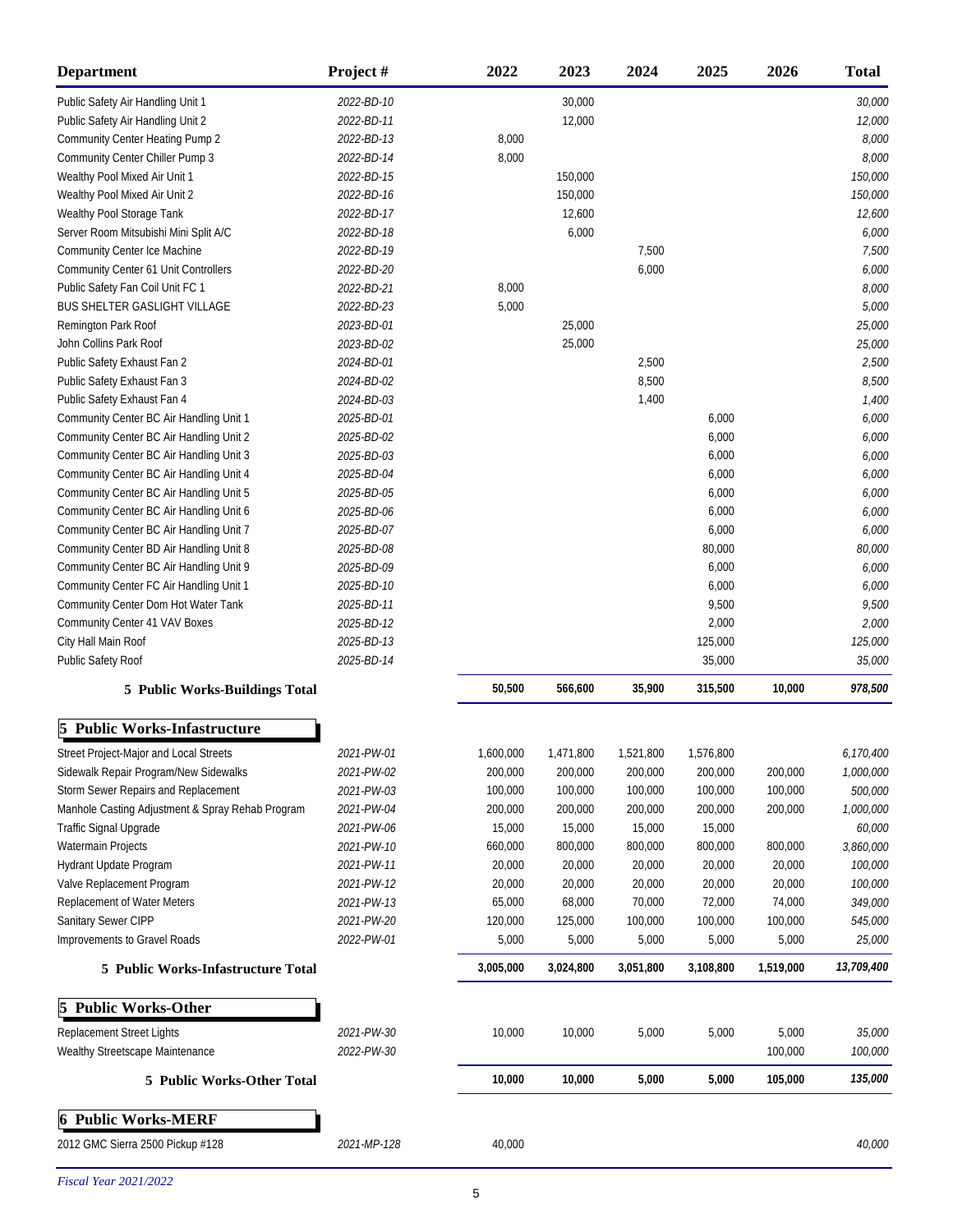| <b>Department</b>                             | Project#    | 2022      | 2023      | 2024      | 2025      | 2026      | <b>Total</b> |
|-----------------------------------------------|-------------|-----------|-----------|-----------|-----------|-----------|--------------|
| Tymco Sweeper #135                            | 2021-MP-135 | 225,000   |           |           |           |           | 225,000      |
| Ford Explorer Emergency Unit                  | 2021-MP-299 |           |           | 54,400    |           |           | 54,400       |
| 2008 Utility-Tool Truck #115                  | 2022-MP-115 | 150,000   |           |           |           |           | 150,000      |
| 2012 International 7000 Series #124           | 2022-MP-124 |           | 180,000   |           |           |           | 180,000      |
| Caterpillar Backhoe 130                       | 2022-MP-130 |           |           | 120,000   |           |           | 120,000      |
| 1999 Claw (Tink) Bucket #160 (512)            | 2022-MP-160 |           |           |           |           | 15,000    | 15,000       |
| PS Patrol Vehicle #201                        | 2022-MP-201 | 55,000    |           |           |           |           | 55,000       |
| 2006 Chevy Impala (Detective) 285             | 2022-MP-285 |           | 23,000    |           |           |           | 23,000       |
| Pool Car - Make and Model TBD                 | 2022-MP-286 | 20,000    |           |           |           |           | 20,000       |
| 2012 Chevy Impala (Red) Engineering 297       | 2022-MP-297 | 20,000    |           |           |           |           | 20,000       |
| 1997 John Deere Tractor #510                  | 2022-MP-510 |           |           | 25,000    |           |           | 25,000       |
| 1997 Swenson Salt Spreader #519               | 2022-MP-519 |           |           | 15,000    |           |           | 15,000       |
| 2000 Turf Aerator #566                        | 2022-MP-566 |           |           |           |           | 5,000     | 5,000        |
| 2008 Mini Excavator #577                      | 2022-MP-577 |           |           |           |           | 50,000    | 50,000       |
| 2009 Claw (Tink) Bucket #587                  | 2022-MP-587 |           |           | 15,000    |           |           | 15,000       |
| 5G 60 Stump Grinder (Tool cat) #714           | 2022-MP-714 |           |           |           |           | 8,000     | 8,000        |
| 2012 International 7000 Series Dump           | 2023-MP-126 |           | 150,000   |           |           |           | 150,000      |
| 2013 GMC Sierra 2500 Pickup                   | 2023-MP-131 |           | 30,000    |           |           |           | 30,000       |
| 2013 GMC Sierra 3500 Pickup Cab & Chassis     | 2023-MP-132 |           | 40,000    |           |           |           | 40,000       |
| 2013 GMC Sierra 3500 Pickup Cab & Chassis     | 2023-MP-133 |           | 40,000    |           |           |           | 40,000       |
| 2013 GMC Sierra 2500 Pickup                   | 2023-MP-134 |           | 30,000    |           |           |           | 30,000       |
| PS Patrol Vehicle #202                        | 2023-MP-202 |           | 55,000    |           |           |           | 55,000       |
| Ford Escape PS Patrol Hybrid #290             | 2023-MP-290 |           | 30,000    |           |           |           | 30,000       |
| 2018 Ford Explorer (Capitan Vehicle) 295.1718 | 2023-MP-295 |           |           | 28,000    |           |           | 28,000       |
| Hydraulic Hammer #520                         | 2023-MP-520 |           |           |           |           | 24,000    | 24,000       |
| MCL-310 Hole Hammer #538                      | 2023-MP-538 |           |           |           |           | 7,400     | 7,400        |
| 60" Snow Blower for Tool cat                  | 2023-MP-581 |           |           |           |           | 7,000     | 7,000        |
| Front Reversible Snow plow                    | 2023-MP-588 |           |           |           |           | 17,000    | 17,000       |
| John Deere Gator                              | 2023-MP-709 |           | 23,000    |           |           |           | 23,000       |
| Bobcat 54" Blade plow for Tool cat            | 2023-MP-710 |           |           |           |           | 3,400     | 3,400        |
| F250 Ford Pickup                              | 2024-MP-288 |           |           | 35,000    |           |           | 35,000       |
| Hudson Trailer HTD18D #528                    | 2024-MP-528 |           |           | 10,000    |           |           | 10,000       |
| Cement Mixer Toolcat                          | 2024-MP-585 |           |           |           |           | 5,000     | 5,000        |
| Bobcat Toolcat Angle Boom                     | 2024-MP-586 |           |           |           |           | 6,500     | 6,500        |
| Claw Bucket - Tink C520 # 704                 | 2024-MP-704 |           |           |           |           | 17,400    | 17,400       |
| Claw Bucket - Tink C520 #705                  | 2024-MP-705 |           |           |           |           | 17,400    | 17,400       |
| 2015 Vactor 211-824PL Mounted on Int. Chassis | 2025-MP-137 |           |           |           | 500,000   |           | 500,000      |
| PS Patrol Vehicle #200 (NEED TO UPDATE)       | 2025-MP-200 |           |           |           | 55,000    |           | 55,000       |
| Diamondback Air Boat                          | 2025-MP-276 |           |           |           | 30,000    |           | 30,000       |
| Brush Bandit Chipper                          | 2025-MP-507 |           |           |           | 15,000    |           | 15,000       |
| Monroe Salt Spreader                          | 2025-MP-711 | 15,600    |           |           | 14,200    |           | 29,800       |
| 2017 Caterpillar Mini Loader #120             | 2026-MP-120 |           |           |           | 65,000    |           | 65,000       |
| 2006 Nissan Forklift                          | 2026-MP-122 |           |           |           |           | 22,400    | 22,400       |
| 2012 GMC Sierra 2500 Pickup                   | 2026-MP-129 |           |           |           |           | 35,000    | 35,000       |
| 2016 International Packer                     | 2026-MP-139 |           |           |           |           | 130,000   | 130,000      |
| Concrete Saw Replacement                      | 2026-MP-715 |           |           |           |           | 8,700     | 8,700        |
| <b>6 Public Works-MERF Total</b>              |             | 525,600   | 601,000   | 302,400   | 679,200   | 379,200   | 2,487,400    |
|                                               |             |           |           |           |           |           |              |
| <b>GRAND TOTAL</b>                            |             | 3,755,800 | 6,389,400 | 3,446,800 | 4,168,700 | 2,524,900 | 20,285,600   |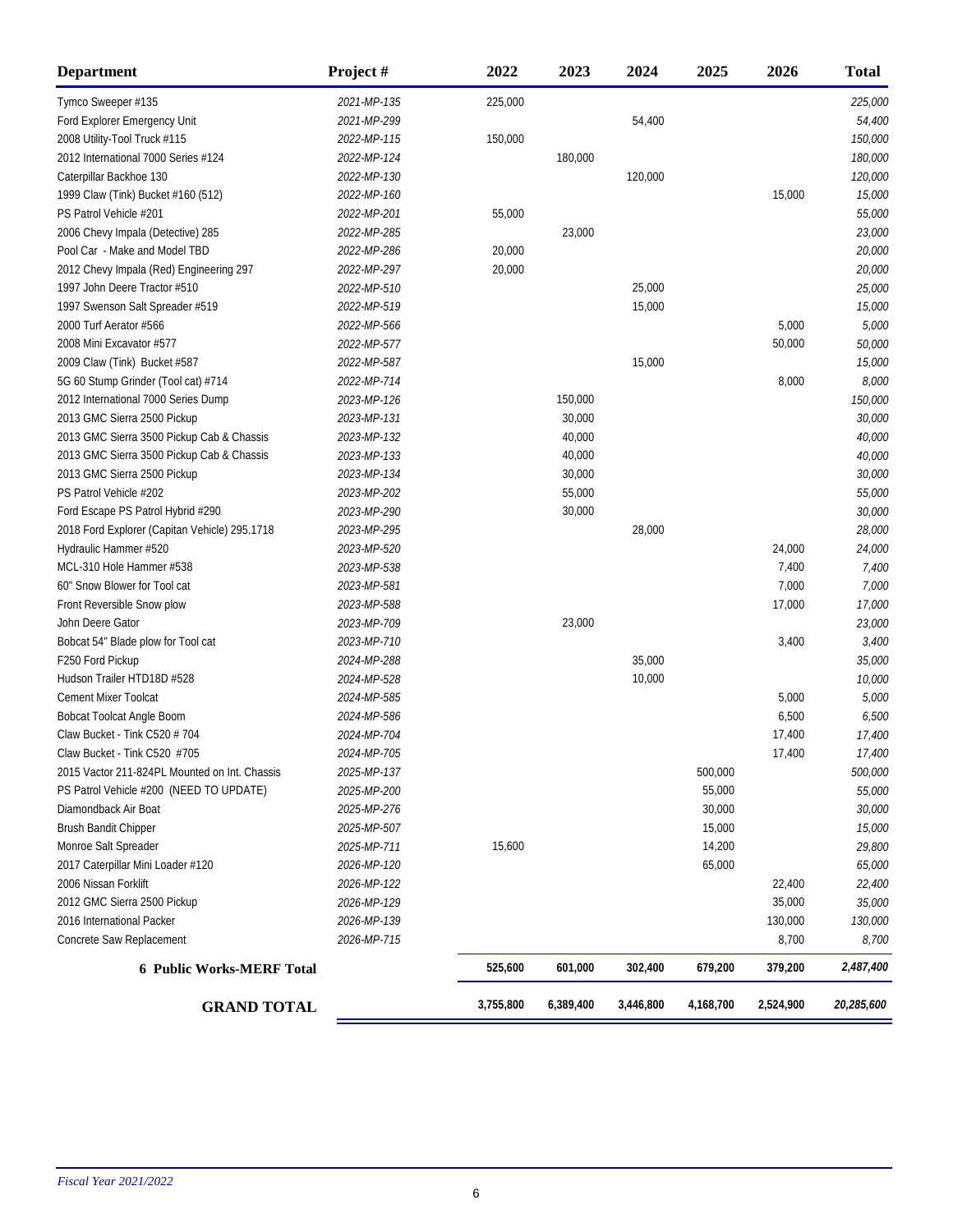|                          | PROJECT REQUESTED BY DEPT                       |      |      | Data in Year 2022 |      |                    | Department 1 City Manager                    |
|--------------------------|-------------------------------------------------|------|------|-------------------|------|--------------------|----------------------------------------------|
|                          | City of East Grand Rapids, MI                   |      |      |                   |      |                    | Contact City Manager                         |
| Project#<br>Project Name | 2021-CM-99<br><b>Equipment Replacement Fund</b> |      |      |                   |      | Useful Life Varies | Type Replacement<br>Category Other Equipment |
|                          |                                                 |      |      |                   |      |                    | Status Active                                |
| Description              |                                                 |      |      |                   |      |                    |                                              |
|                          |                                                 |      |      |                   |      |                    |                                              |
| Justification            |                                                 |      |      |                   |      |                    |                                              |
|                          |                                                 |      |      |                   |      |                    |                                              |
|                          | Expenditures                                    | 2022 | 2023 | 2024              | 2025 | 2026               | Total                                        |

| 101-875-9700 City Manager |       | 10.000 | 10.000 | 10.000 | 10.000 | 10.000 | 50,000 |
|---------------------------|-------|--------|--------|--------|--------|--------|--------|
|                           | Total | 10.000 | 10.000 | 10.000 | 10.000 | 10.000 | 50,000 |
|                           |       |        |        |        |        |        |        |
|                           |       |        |        |        |        |        |        |
| <b>Funding Sources</b>    |       | 2022   | 2023   | 2024   | 2025   | 2026   | Total  |
| 101<br>General Fund       |       | 10.000 | 10.000 | 10.000 | 10.000 | 10.000 | 50,000 |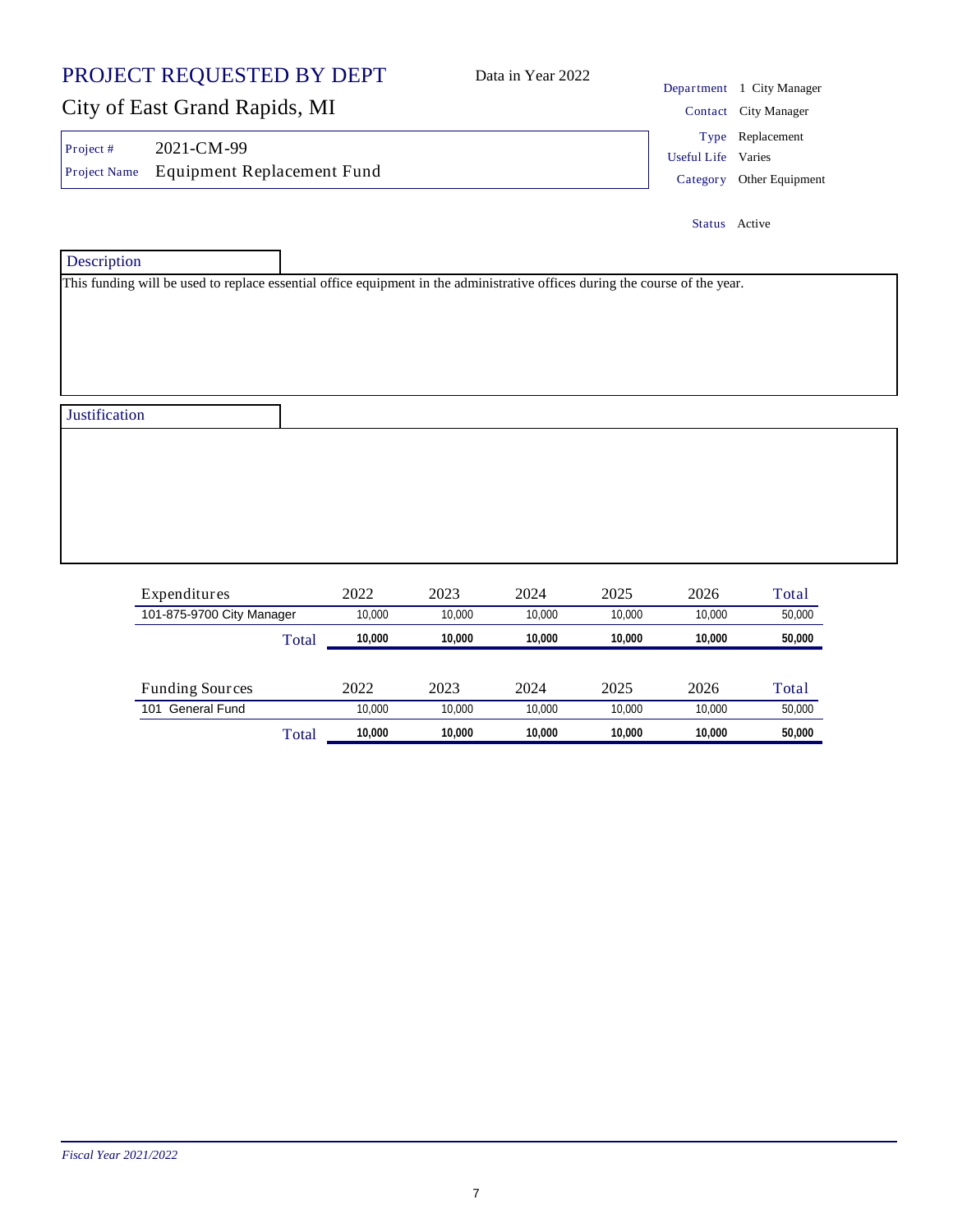| PROJECT REQUESTED BY DEPT                                                                                                                    | Data in Year 2022 | Department 2 Finance |                                 |
|----------------------------------------------------------------------------------------------------------------------------------------------|-------------------|----------------------|---------------------------------|
| City of East Grand Rapids, MI                                                                                                                |                   |                      |                                 |
|                                                                                                                                              |                   |                      | Contact Gary Veldhof            |
| 2021-FD-01<br>Project #                                                                                                                      |                   | Useful Life 3 years  | Type Replacement                |
| <b>Computer Replacements</b><br>Project Name                                                                                                 |                   |                      | Category Computer and Equipment |
|                                                                                                                                              |                   | Status Active        |                                 |
| Description                                                                                                                                  |                   |                      |                                 |
| Request is for computer and operating system.                                                                                                |                   |                      |                                 |
| Finance 5<br>Public Works 5                                                                                                                  |                   |                      |                                 |
| Parks & Rec 3                                                                                                                                |                   |                      |                                 |
| Public Safety 4                                                                                                                              |                   |                      |                                 |
|                                                                                                                                              |                   |                      |                                 |
| <b>Justification</b>                                                                                                                         |                   |                      |                                 |
| Replacement computers for all departments in accordance with the information technology computer replacement schedule and annual evaluation. |                   |                      |                                 |

| Expenditures           |       | 2022   | 2023  | 2024   | 2025   | 2026  | Total  |
|------------------------|-------|--------|-------|--------|--------|-------|--------|
| 101-260-9700 Finance   |       | 11.900 | 5.400 | 11.200 | 12.300 | 9.100 | 49,900 |
|                        | Total | 11.900 | 5.400 | 11.200 | 12.300 | 9.100 | 49,900 |
|                        |       |        |       |        |        |       |        |
| <b>Funding Sources</b> |       | 2022   | 2023  | 2024   | 2025   | 2026  | Total  |
| General Fund<br>101    |       | 11.900 | 5.400 | 11.200 | 12.300 | 9.100 | 49.900 |
|                        | Total | 1.900  | 5.400 | 11.200 | 12.300 | 9.100 | 49.900 |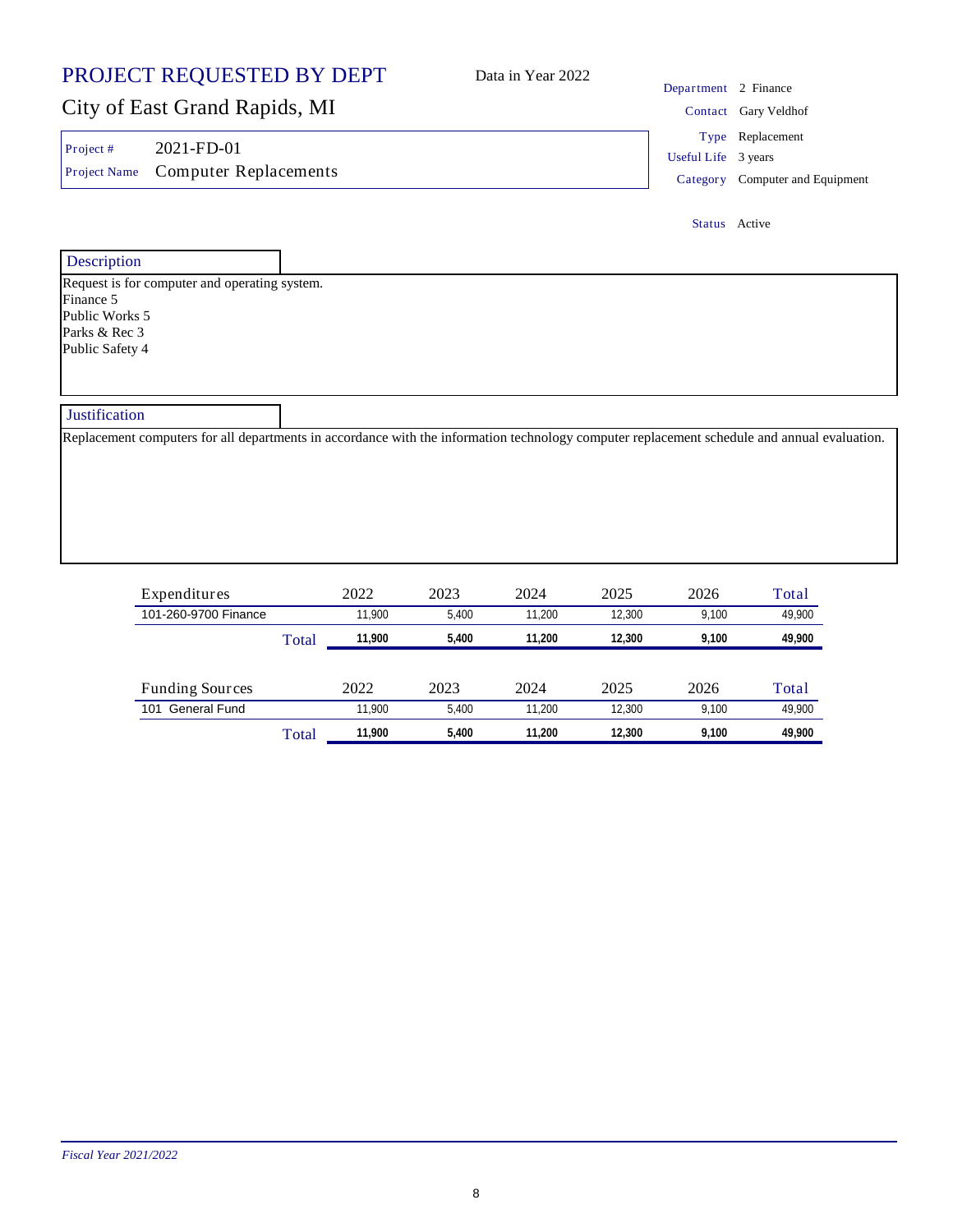## City of East Grand Rapids, MI

2 new Laptop Computers x  $$3,650$  each =  $$7,300$ 

**Description** 

| Project # | $2020-PS-6$                                              |
|-----------|----------------------------------------------------------|
|           | Project Name Fire Apparatus Computers & Docking Stations |

2 Docking Stations for Aerial Truck #23 & Engine #21 x \$850 each = \$1,700 Total  $Cost = $9,000$ **Justification** 

Presently, Aerial Truck #23 & Engine #21 have non-working computers. Purchasing two laptop/tablet combination units - with two docking stations will allow our firefighters to:

\*receive dispatch information once they enter the apparatus; and \*take the computer out of the vehicle and use it for pre-planning buildings, fire inspections, fire investigations and incident reporting.

| Expenditures               |       | 2022  | 2023 | 2024 | 2025 | 2026 | Total |
|----------------------------|-------|-------|------|------|------|------|-------|
| 101-345-9700 Public Safety |       | 9.000 |      |      |      |      | 9,000 |
|                            | Total | 9.000 |      |      |      |      | 9,000 |
|                            |       |       |      |      |      |      |       |
| <b>Funding Sources</b>     |       | 2022  | 2023 | 2024 | 2025 | 2026 | Total |
| General Fund<br>101        |       | 9.000 |      |      |      |      | 9,000 |
|                            | Total | 9.000 |      |      |      |      | 9.000 |

9

### Department 3 Public Safety Contact Mark Herald Useful Life 5 years Type New

Category Computer and Equipment

Status Active

Data in Year 2022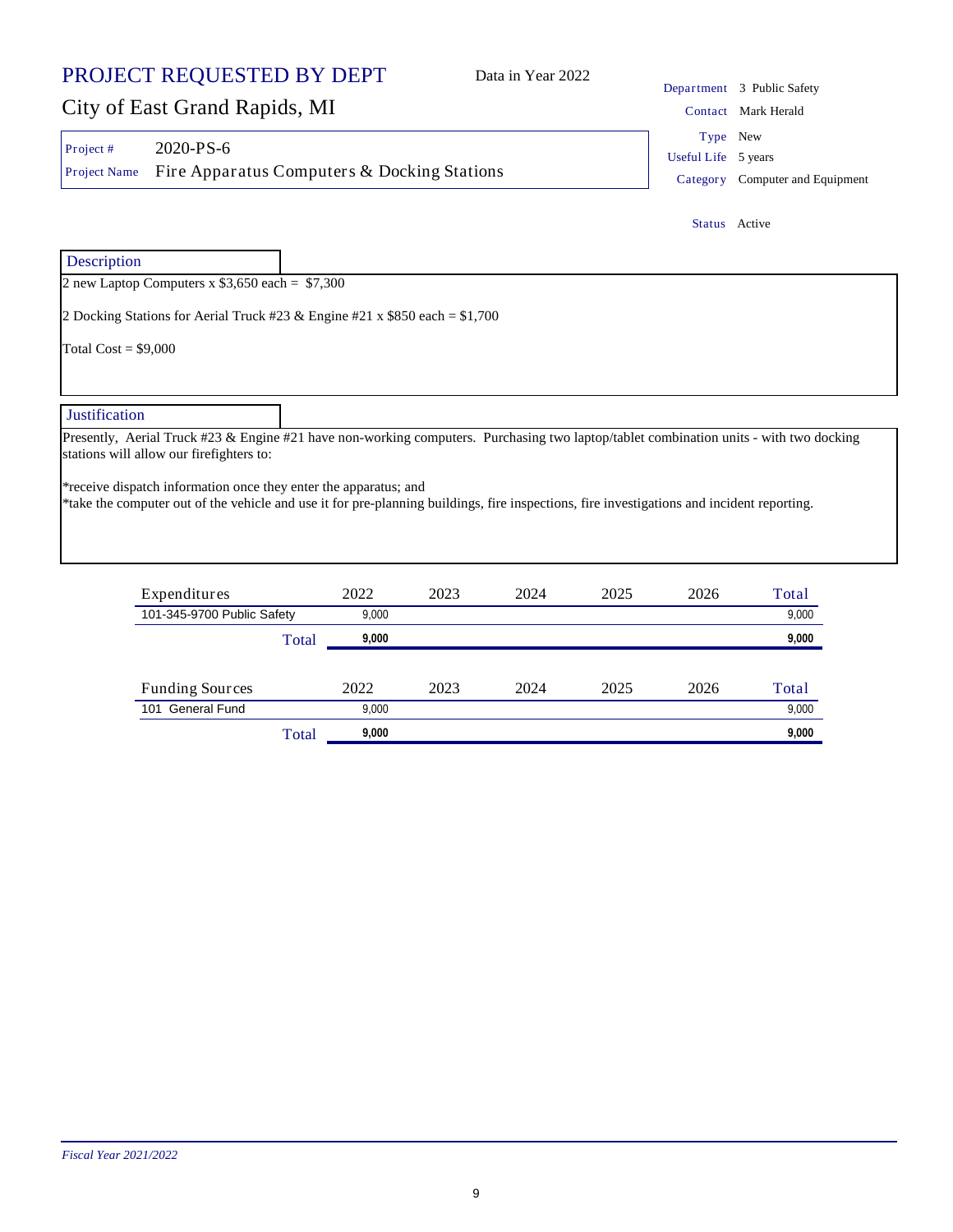|                     | PROJECT REQUESTED BY DEPT     |                                                                                         | Data in Year 2022                                                                                                                                                                                                                                                                                        | Department          | 3 Public Safety |
|---------------------|-------------------------------|-----------------------------------------------------------------------------------------|----------------------------------------------------------------------------------------------------------------------------------------------------------------------------------------------------------------------------------------------------------------------------------------------------------|---------------------|-----------------|
|                     | City of East Grand Rapids, MI |                                                                                         |                                                                                                                                                                                                                                                                                                          | Contact             | Ric Buikema     |
| Project #           | 2021-PS-01                    |                                                                                         |                                                                                                                                                                                                                                                                                                          |                     | Type Equipment  |
|                     |                               |                                                                                         |                                                                                                                                                                                                                                                                                                          | Useful Life 5 years |                 |
| <b>Project Name</b> | Turn Out Gear                 |                                                                                         |                                                                                                                                                                                                                                                                                                          | Category            | Fire Equipment  |
| Description         |                               |                                                                                         |                                                                                                                                                                                                                                                                                                          |                     | Status Active   |
|                     |                               | fiscal year for the next five fiscal years to replace expired or expiring turnout gear. | Turnout gear can be defined as the basic firefighter personal protective equipment (PPE) worn by an EGRDPS public safety officer at a fire scene.<br>For our purposes, one set of turnout gear consists of 1 pair of bunker pants and 1 coat. The Department needs to replace 5 sets of turnout gear per |                     |                 |

| <b>Justification</b> |                                                                                                                                         |
|----------------------|-----------------------------------------------------------------------------------------------------------------------------------------|
|                      | National Fire Protection Agency (NFPA) Standard 1851, Chapter 10, Section 10.12 states "Structural fire fighting ensembles and ensemble |
|                      | elements shall be retired no more than 10 years from the date the ensembles or ensemble elements were manufactured."                    |
|                      |                                                                                                                                         |
|                      |                                                                                                                                         |
|                      |                                                                                                                                         |
|                      |                                                                                                                                         |
|                      |                                                                                                                                         |

| Expenditures               |       | 2022   | 2023   | 2024   | 2025   | 2026   | Total  |
|----------------------------|-------|--------|--------|--------|--------|--------|--------|
| 101-345-9700 Public Safety |       | 3.000  | 13.500 | 14.000 | 14.500 | 15.000 | 70,000 |
|                            | Total | 13,000 | 13.500 | 14.000 | 14.500 | 15.000 | 70,000 |
|                            |       |        |        |        |        |        |        |
| <b>Funding Sources</b>     |       | 2022   | 2023   | 2024   | 2025   | 2026   | Total  |
| General Fund<br>101        |       | 13,000 | 13.500 | 14.000 | 14.500 | 15.000 | 70,000 |
|                            | Total | 13.000 | 13.500 | 14.000 | 14.500 | 15.000 | 70.000 |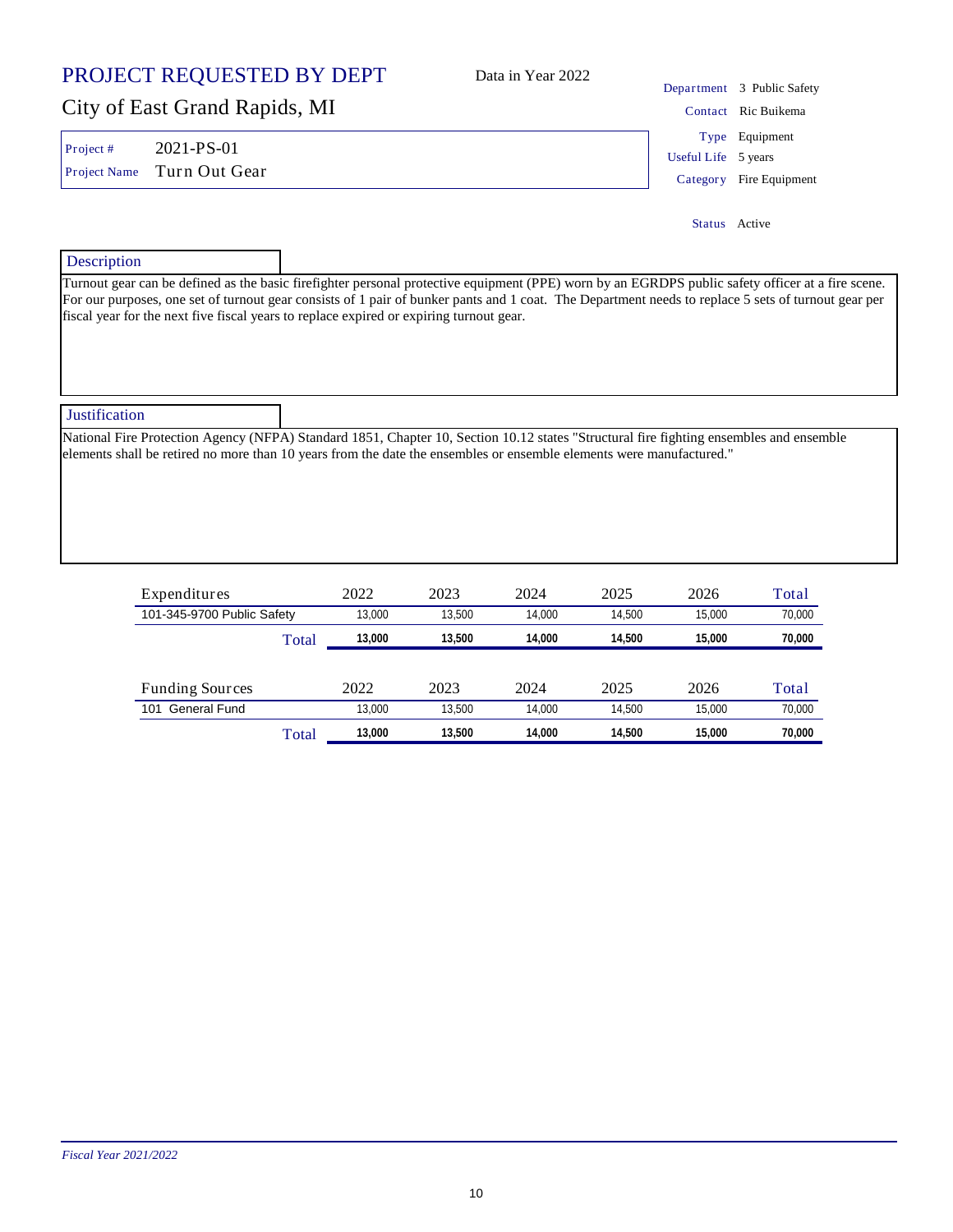|                     | PROJECT REQUESTED BY DEPT                                                                                                                                                                                                                                                                     | Data in Year 2022   |               |                                                   |
|---------------------|-----------------------------------------------------------------------------------------------------------------------------------------------------------------------------------------------------------------------------------------------------------------------------------------------|---------------------|---------------|---------------------------------------------------|
|                     | City of East Grand Rapids, MI                                                                                                                                                                                                                                                                 |                     |               | Department 3 Public Safety<br>Contact Ric Buikema |
|                     | 2021-PS-07                                                                                                                                                                                                                                                                                    |                     |               | Type Equipment                                    |
| Project#            |                                                                                                                                                                                                                                                                                               | Useful Life 5 years |               |                                                   |
| <b>Project Name</b> | <b>SCBA Breathing Bottles</b>                                                                                                                                                                                                                                                                 |                     |               | Category Fire Equipment                           |
|                     |                                                                                                                                                                                                                                                                                               |                     | Status Active |                                                   |
| Description         |                                                                                                                                                                                                                                                                                               |                     |               |                                                   |
| atmosphere (IDLH).  | A self-contained breathing apparatus (SCBA), sometimes referred to as a compressed air breathing apparatus (CABA) or simply breathing<br>apparatus (BA), is a device worn by rescue workers, firefighters, and others to provide breathable air in an immediately dangerous to life or health |                     |               |                                                   |

Nine are needed  $x$  \$950 = \$2,850

**Justification** 

US DOT Standard 10945 states "any cylinder with an aluminum core needs to be hydrostat tested every five years, but shall be replaced after 15 years of service:

Nine of our current air bottles are 15 years old and have reached their expiration dates. The Department proposes the purchase of three SCBA bottles per fiscal year on an established rotating schedule to systematically replace bottles as needed.

| Expenditures               |       | 2022  | 2023  | 2024  | 2025  | 2026  | Total  |
|----------------------------|-------|-------|-------|-------|-------|-------|--------|
| 101-345-9701 Public Safety |       | 3.000 | 3.300 | 3.600 | 3.900 | 4.000 | 17.800 |
|                            | Total | 3.000 | 3.300 | 3.600 | 3.900 | 4.000 | 17,800 |
|                            |       |       |       |       |       |       |        |
| <b>Funding Sources</b>     |       | 2022  | 2023  | 2024  | 2025  | 2026  | Total  |
| General Fund<br>101        |       | 3.000 | 3.300 | 3.600 | 3.900 | 4.000 | 17.800 |
|                            | Total | 3.000 | 3.300 | 3.600 | 3.900 | 4.000 | 17.800 |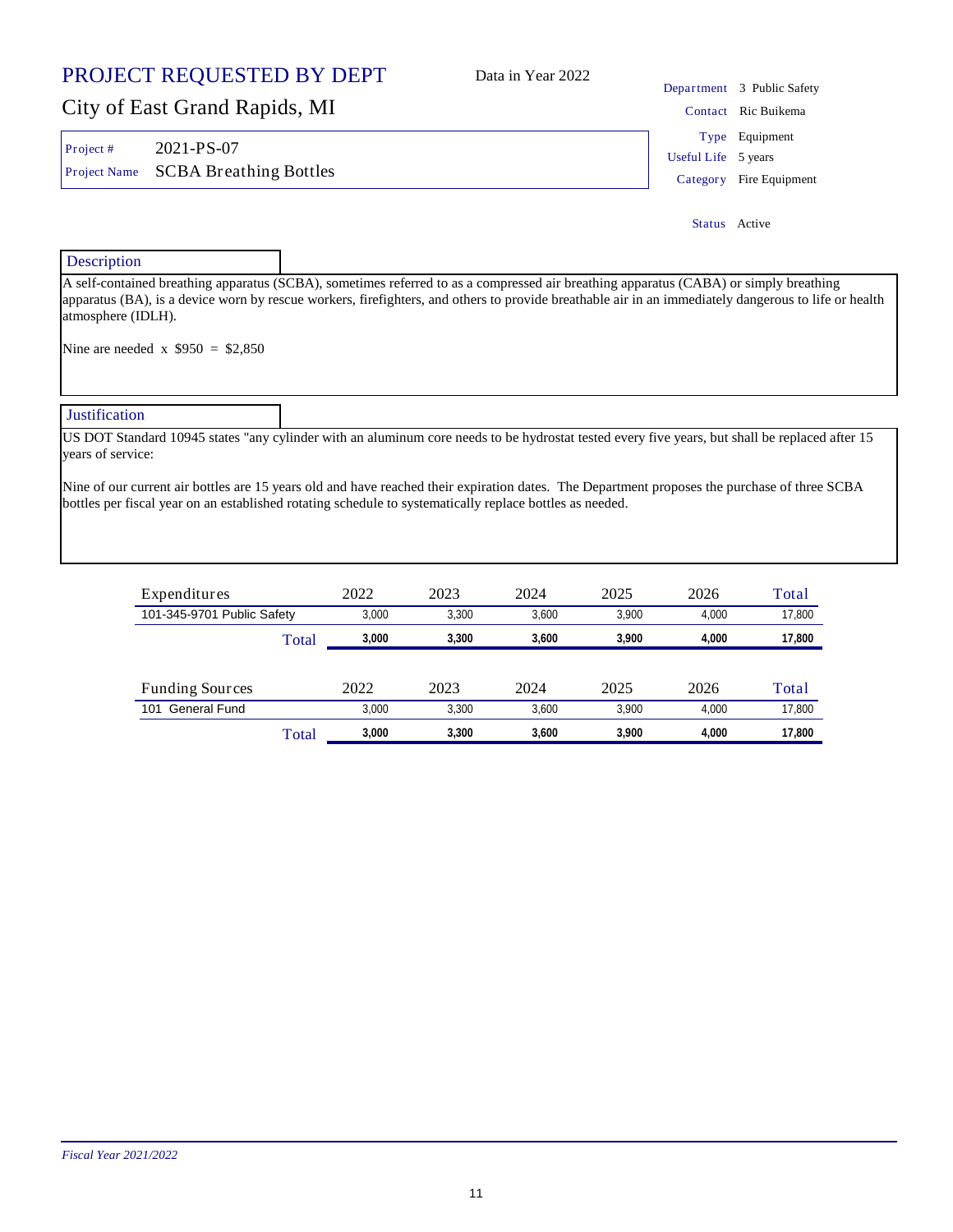12

## PROJECT REQUESTED BY DEPT

## City of East Grand Rapids, MI

Project # 2022-PS-1 Project Name Fire Hose Replacement - Annual Category Fire Equipment

Department 3 Public Safety Contact Ric Buikema Useful Life 6 Years Type Replacement

Status Active

**Description** 

There is 4,000 feet of fire hose between the two engines (Engine #4 2,200 & Ladder truck 1,800) Average age of the hose is getting to the 10 year replacement as recommended by NFPA. This program would replace all of our hoses over 6 years.

Data in Year 2022

**Justification** 

Institute a replacement purchase for sections of fire hoses and fittings approximately every 6 years. Our Department has not replaced our firehoses in at least 8 years. Although there is no useful life standard, draft NFPA recommendations indicate hoses should be replaced every 10 years. If the Department adopts annual replacement plan, our existing sections of hose could be updated within 6 years.

| Expenditures               |       | 2022  | 2023  | 2024  | 2025  | 2026  | Total  |
|----------------------------|-------|-------|-------|-------|-------|-------|--------|
| 101-345-9701 Public Safety |       | 3.200 | 3.300 | 3.400 | 3.500 | 3.600 | 17,000 |
|                            | Total | 3.200 | 3.300 | 3.400 | 3.500 | 3.600 | 17,000 |
|                            |       |       |       |       |       |       |        |
| <b>Funding Sources</b>     |       | 2022  | 2023  | 2024  | 2025  | 2026  | Total  |
| 101 General Fund           |       | 3.200 | 3.300 | 3.400 | 3.500 | 3.600 | 17,000 |
|                            | Total | 3.200 | 3.300 | 3.400 | 3.500 | 3.600 | 17.000 |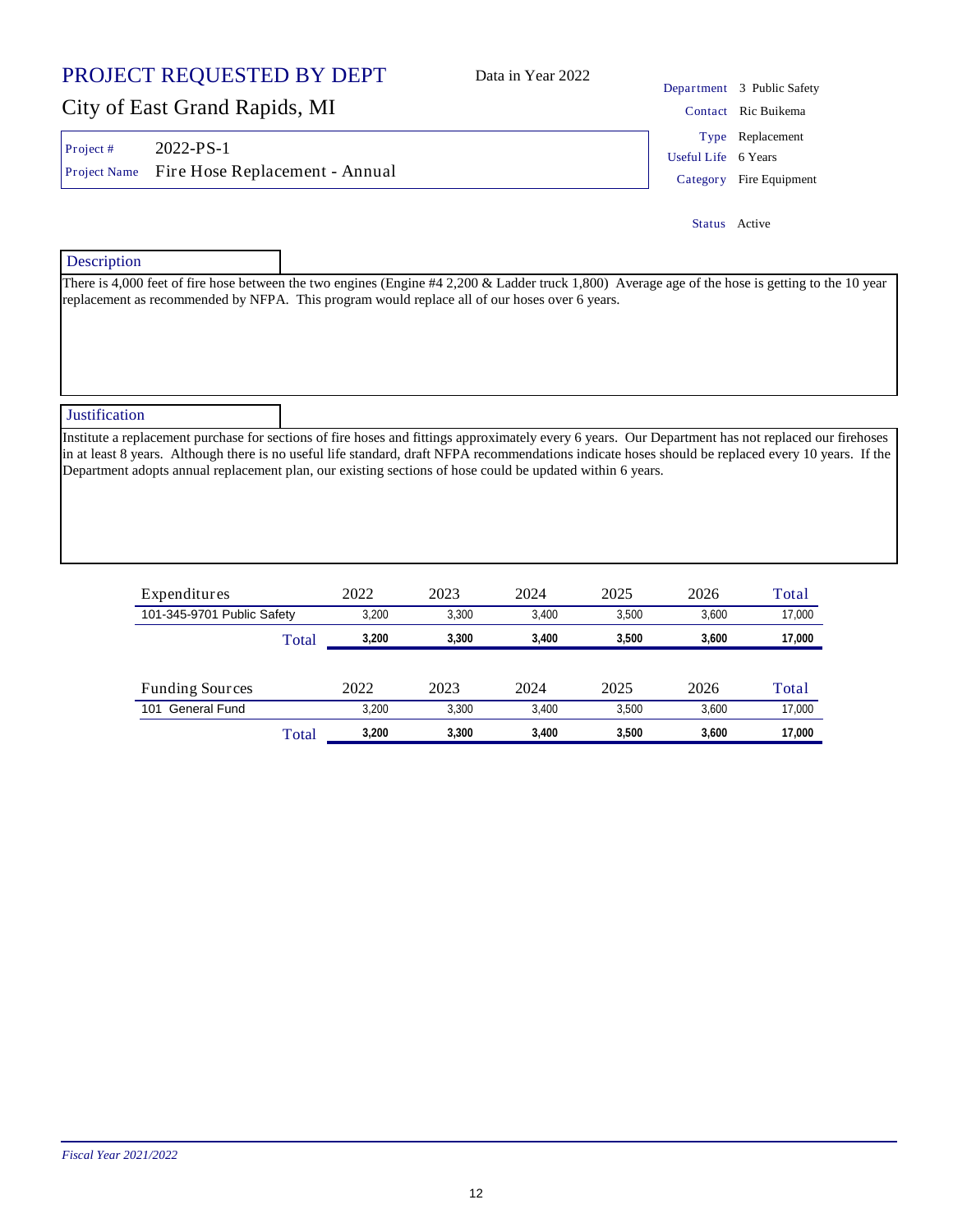| PROJECT REQUESTED BY DEPT                                                                                                                 |              |      | Data in Year 2022    | Department 3 Public Safety              |
|-------------------------------------------------------------------------------------------------------------------------------------------|--------------|------|----------------------|-----------------------------------------|
| City of East Grand Rapids, MI                                                                                                             |              |      | Contact              |                                         |
| 2022-PS-2<br>Project #<br>RIFLE REPLACEMENT<br>Project Name                                                                               |              |      | Useful Life 20 Years | Type Replacement<br>Category Unassigned |
|                                                                                                                                           |              |      |                      | Status Active                           |
| Description                                                                                                                               |              |      |                      |                                         |
|                                                                                                                                           |              |      |                      |                                         |
|                                                                                                                                           |              |      |                      |                                         |
|                                                                                                                                           |              |      |                      |                                         |
|                                                                                                                                           |              |      |                      |                                         |
| Expenditures                                                                                                                              | 2022<br>2023 | 2024 | 2025<br>2026         | Total                                   |
| Justification<br>Current shotguns were purchased in September 2012 and are at the end of current life span.<br>101-345-9701 Public Safety | 9,600        |      |                      | 9,600                                   |

Funding Sources 2022 2023 2024 2025 2026 Total **101 General Fund 9,600 9,600 9,600 9,600 9,600 9,600 9,600 9,600 9,600 9,600 9,600 9,600 9,600 9,600 9,600 9,600** Total **9,600 9,600**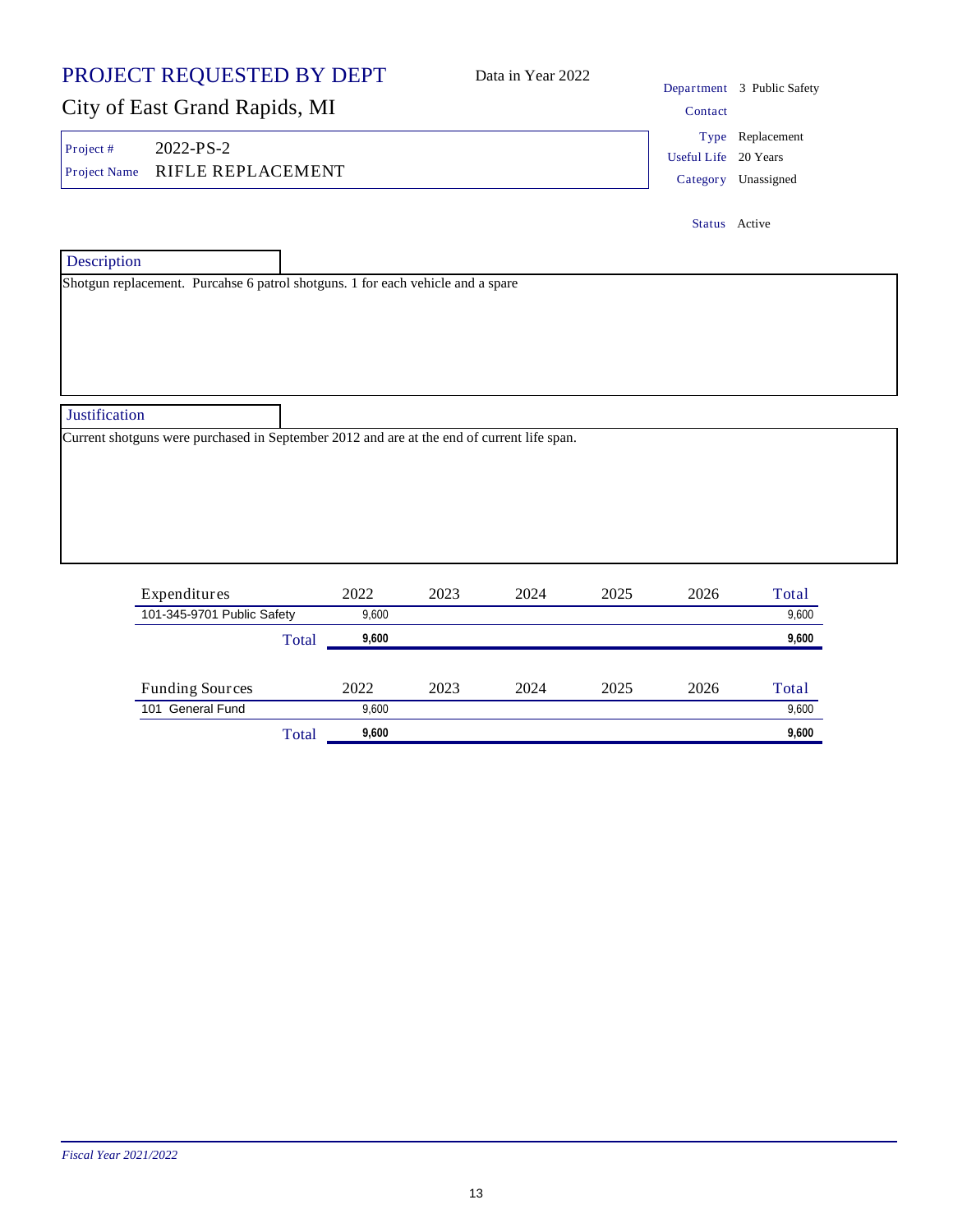| PROJECT REQUESTED BY DEPT<br>Data in Year 2022                      |                      |                                                                                                                                                                                                                                                                                                 |
|---------------------------------------------------------------------|----------------------|-------------------------------------------------------------------------------------------------------------------------------------------------------------------------------------------------------------------------------------------------------------------------------------------------|
|                                                                     | Contact              |                                                                                                                                                                                                                                                                                                 |
| 2001 School Liaison Vehicle #D268                                   | Useful Life 10 Years | Type Replacement<br>Category Unassigned                                                                                                                                                                                                                                                         |
|                                                                     | Status Active        |                                                                                                                                                                                                                                                                                                 |
| No current schedule for replacement in 2021. Auctioned off in 2020. |                      |                                                                                                                                                                                                                                                                                                 |
|                                                                     |                      |                                                                                                                                                                                                                                                                                                 |
|                                                                     |                      |                                                                                                                                                                                                                                                                                                 |
|                                                                     |                      | Department 3 Public Safety<br>2001 Dodge Durango School Liaison Vehicle-Special Events. Limited use has extended the replacement of this vehicle.<br>An agreement was made with public safety that we would replace #290 with a new vehicle in exchange for eliminating D268 and 298 Kanet from |

| Expenditures               |       | 2022   | 2023 | 2024 | 2025 | 2026 | Total  |
|----------------------------|-------|--------|------|------|------|------|--------|
| 101-345-9700 Public Safety |       | 30.000 |      |      |      |      | 30,000 |
|                            | Total | 30,000 |      |      |      |      | 30,000 |
|                            |       |        |      |      |      |      |        |
| <b>Funding Sources</b>     |       | 2022   | 2023 | 2024 | 2025 | 2026 | Total  |
| 101 General Fund           |       | 30.000 |      |      |      |      | 30,000 |
|                            |       | 30.000 |      |      |      |      | 30.000 |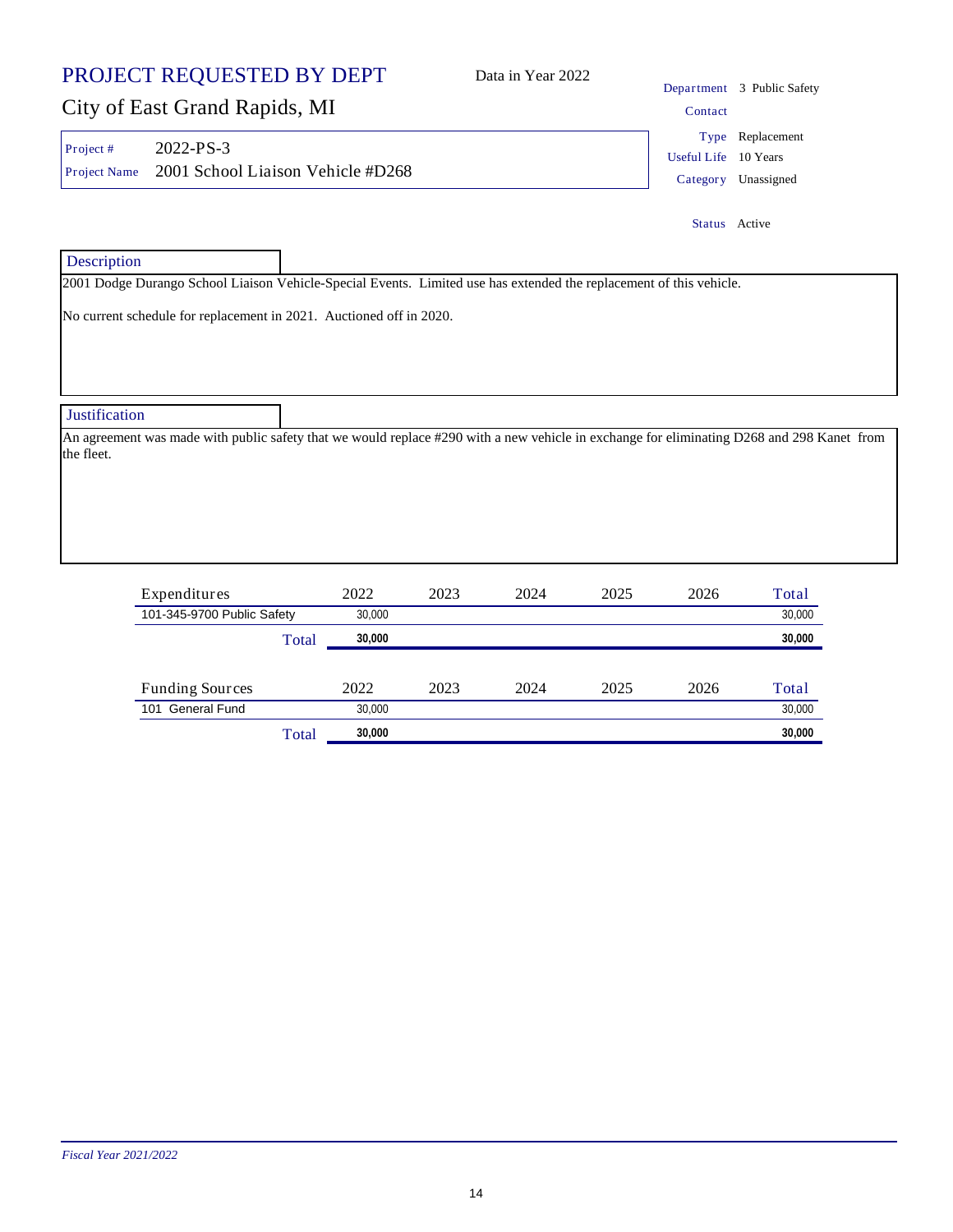| Data in Year 2022 |  |  |
|-------------------|--|--|
|-------------------|--|--|

## City of East Grand Rapids, MI

Project # 2021-PR-02 Project Name Manhattan Park Multi-Use Trails Category Park Improvements

Department 4 Parks and Recreation Contact Fred Bunn Useful Life 20 Years Type Improvement

Status Active

### **Description**

Partner with West Michigan Mountain Bike Alliance (WMMBA) to develop approximately four miles of new multi-use trails. Where possible we will renovate and improve existing portions of the current rustic trail system to integrate with new trail. The multi-use trail system will remain connected to the 4.3 mile Reeds Lake Trail. The new and improved trail system will be functional for various users including; walking running and riding.

### **Justification**

The majority of the facilities within Manhattan Park were developed primarily between 1989 and 1993. As the responsibilities of the Grounds Maintenance Team have increased over the past 15 years we have performed limited maintenance on the "rustic trails" within the park. Partnering with the West Michigan Mountain Bike Alliance will provide valuable insight on sustainable trail development and continuous trail maintenance. They will assign a trail coordinator to make sure the trail maintained and repaired as needed. The WMMBA has designed, developed and maintained over 100 miles of trails.

This item was not funded.

| Expenditures               |       | 2022   | 2023 | 2024 | 2025 | 2026 | Total  |
|----------------------------|-------|--------|------|------|------|------|--------|
| 101-751-9700 Parks and Rec |       | 75,000 |      |      |      |      | 75,000 |
|                            | Total | 75,000 |      |      |      |      | 75,000 |
|                            |       |        |      |      |      |      |        |
| <b>Funding Sources</b>     |       | 2022   | 2023 | 2024 | 2025 | 2026 | Total  |
| General Fund<br>101        |       | 75.000 |      |      |      |      | 75,000 |
|                            | Total | 75.000 |      |      |      |      | 75.000 |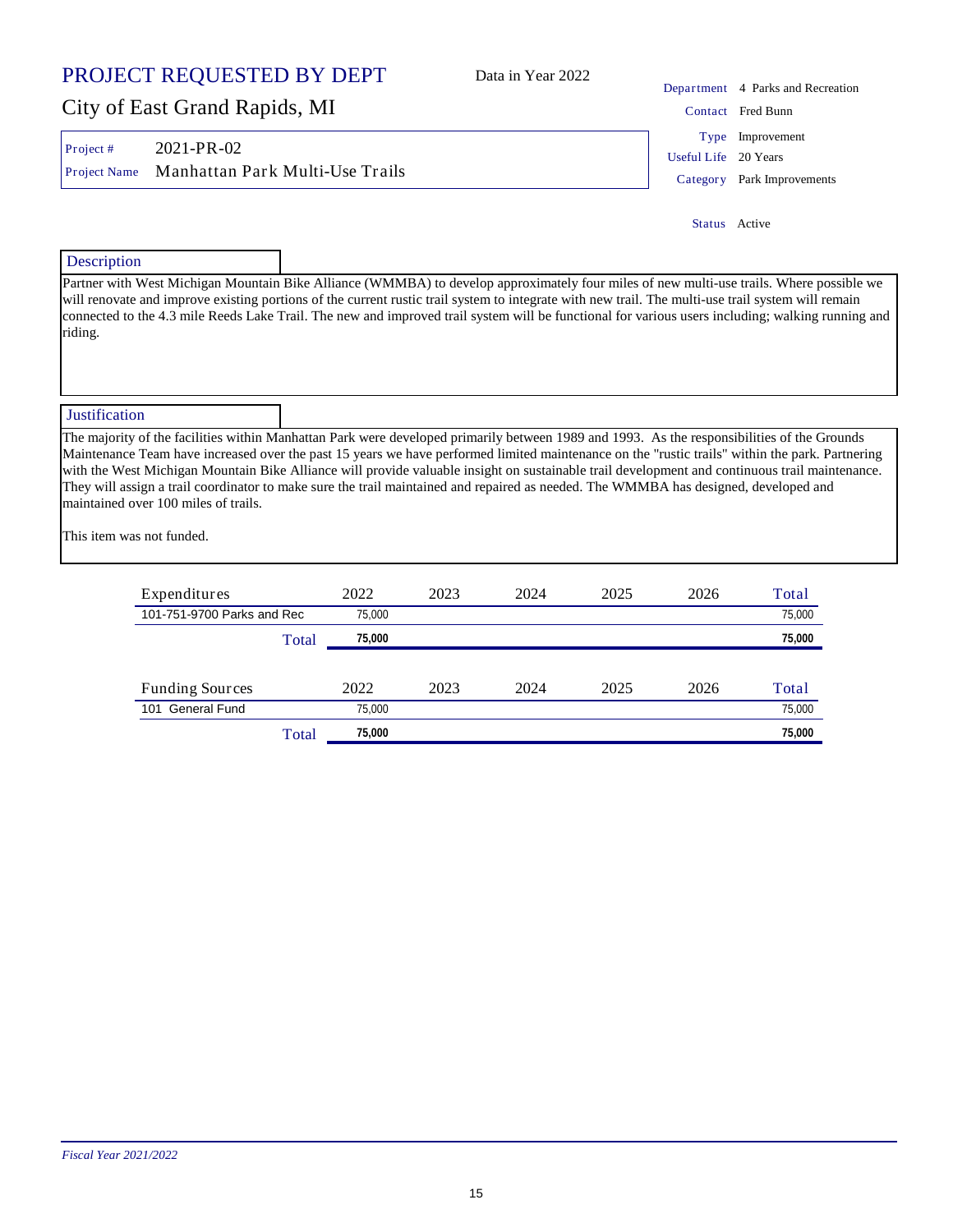## PROJECT REQUESTED BY DEPT City of East Grand Rapids, MI Department 5 Public Works-Buildings Data in Year 2022 Contact Doug LaFave **Description** Replacement/repair of various areas of carpet for City facilities. Areas that are worn or seams that are frayed are identified through inspection for repair or replacement. Project # 2021-BD-01 **Justification** Replacing carpet that is worn maintains the aesthetics and image of community facilities and also prevents liability issues that can be present from Useful Life 10 Years Project Name Community Center Carpet Replacement Category Building Improvements Type Replacement Status Active

| Expenditures                |       | 2022  | 2023  | 2024  | 2025  | 2026  | Total  |
|-----------------------------|-------|-------|-------|-------|-------|-------|--------|
| 101-265-9700 City Buildings |       | 5.000 | 5.000 | 5.000 | 5.000 | 5.000 | 25,000 |
|                             | Total | 5.000 | 5.000 | 5.000 | 5.000 | 5.000 | 25,000 |
|                             |       |       |       |       |       |       |        |
| <b>Funding Sources</b>      |       | 2022  | 2023  | 2024  | 2025  | 2026  | Total  |
| General Fund<br>101         |       | 5.000 | 5.000 | 5.000 | 5.000 | 5.000 | 25,000 |
|                             | Total | 5.000 | 5.000 | 5.000 | 5.000 | 5.000 | 25.000 |

worn/frayed carpet.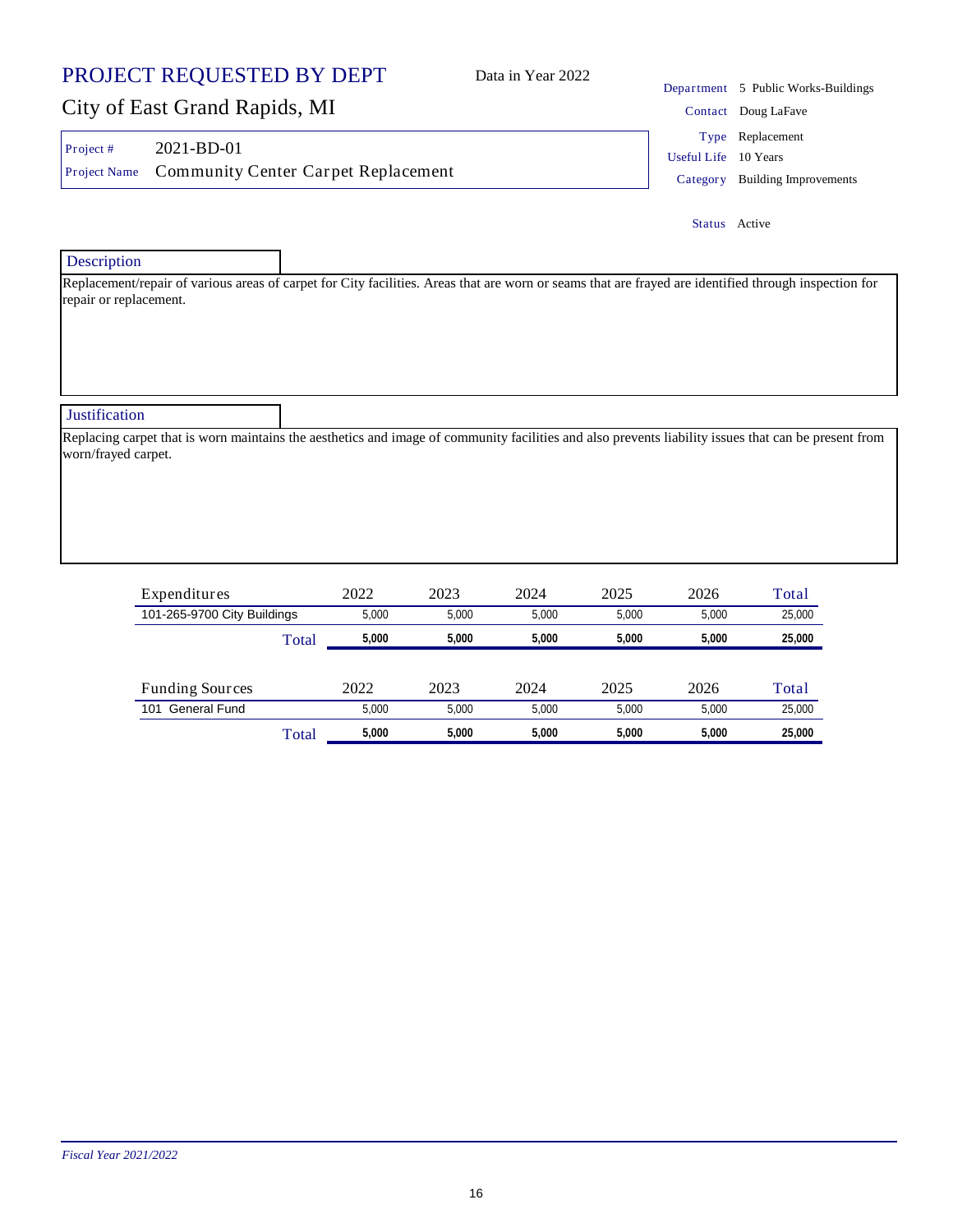|                           | PROJECT REQUESTED BY DEPT                               | Data in Year 2022                                                                                        |                      | Department 5 Public Works-Buildings                |
|---------------------------|---------------------------------------------------------|----------------------------------------------------------------------------------------------------------|----------------------|----------------------------------------------------|
|                           | City of East Grand Rapids, MI                           |                                                                                                          |                      | Contact Doug LaFave                                |
| Project #<br>Project Name | 2021-BD-02<br><b>Facility Roof Repairs</b>              |                                                                                                          | Useful Life 10 Years | Type Replacement<br>Category Building Improvements |
|                           |                                                         |                                                                                                          | Status Active        |                                                    |
| Description               |                                                         |                                                                                                          |                      |                                                    |
|                           | Facility roof repairs based on annual roof inspections. |                                                                                                          |                      |                                                    |
| Justification             |                                                         |                                                                                                          |                      |                                                    |
|                           |                                                         | Maintaining facility roofs extends the life of the asset and prevents damage and more extensive repairs. |                      |                                                    |

| Expenditures                |       | 2022  | 2023  | 2024  | 2025  | 2026  | Total  |
|-----------------------------|-------|-------|-------|-------|-------|-------|--------|
| 101-265-9700 City Buildings |       | 5.000 | 5.000 | 5.000 | 5.000 | 5.000 | 25,000 |
|                             | Total | 5.000 | 5.000 | 5.000 | 5.000 | 5.000 | 25.000 |
|                             |       |       |       |       |       |       |        |
| <b>Funding Sources</b>      |       | 2022  | 2023  | 2024  | 2025  | 2026  | Total  |
| General Fund<br>101         |       | 5.000 | 5.000 | 5.000 | 5.000 | 5.000 | 25,000 |
|                             | Total | 5.000 | 5.000 | 5.000 | 5.000 | 5.000 | 25.000 |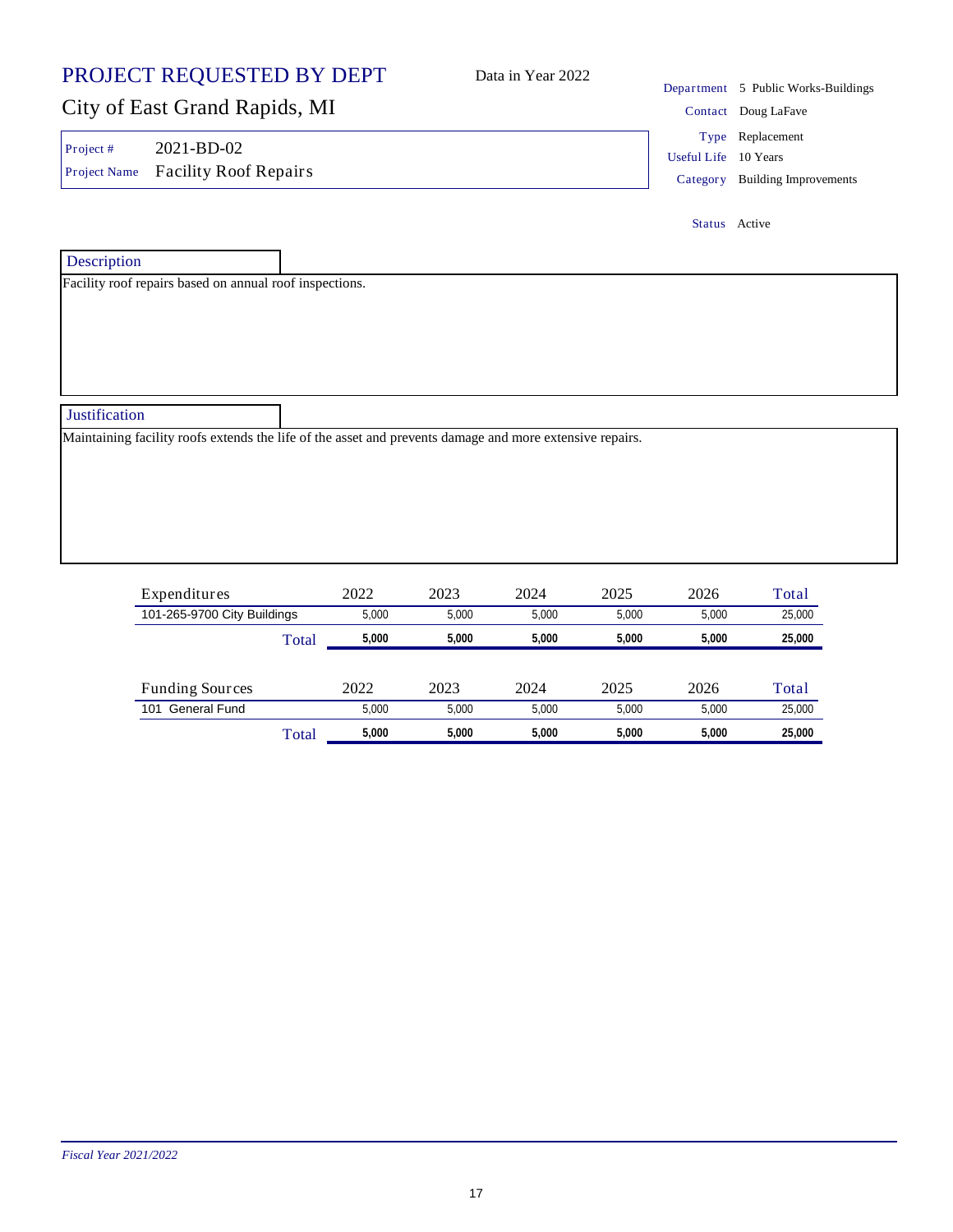## **Description** A fan coil unit (FCU) is a device that uses a coil and a fan to heat or cool a room without connecting to ductwork. Indoor air moves over the coil, which heats or cools the air before pushing it back out into the room. Enviro-Tec Model# HLE Size 50 Serial# CO#FCU0204023-02 Location: Multipurpose Room, Condition: Assessment-replacement, Installed 2002. Filters/Belts 2-8.5x30x1 pleated **Justification** Status Active

FCU replacement was prioritized from an HVAC system equipment inspection and evaluation in 2020. FCU units require planning and

coordination as they are not readily available via supply chain if failure occurs impacting facility operations and programming.

Data in Year 2022

| Expenditures                |       | 2022  | 2023 | 2024 | 2025 | 2026 | Total |
|-----------------------------|-------|-------|------|------|------|------|-------|
| 101-265-9700 City Buildings |       | 3,000 |      |      |      |      | 3,000 |
|                             | Total | 3,000 |      |      |      |      | 3,000 |
| <b>Funding Sources</b>      |       | 2022  | 2023 | 2024 | 2025 | 2026 | Total |
| 101 General Fund            |       | 3,000 |      |      |      |      | 3,000 |
|                             | Total | 3,000 |      |      |      |      | 3,000 |

### PROJECT REQUESTED BY DEPT

City of East Grand Rapids, MI

Project # 2022-BD-01

Department 5 Public Works-Buildings Contact Doug LaFave Useful Life 20 Years Project Name Wealthy Pool Fan Coil Unit 1 Category Building Improvements Type Replacement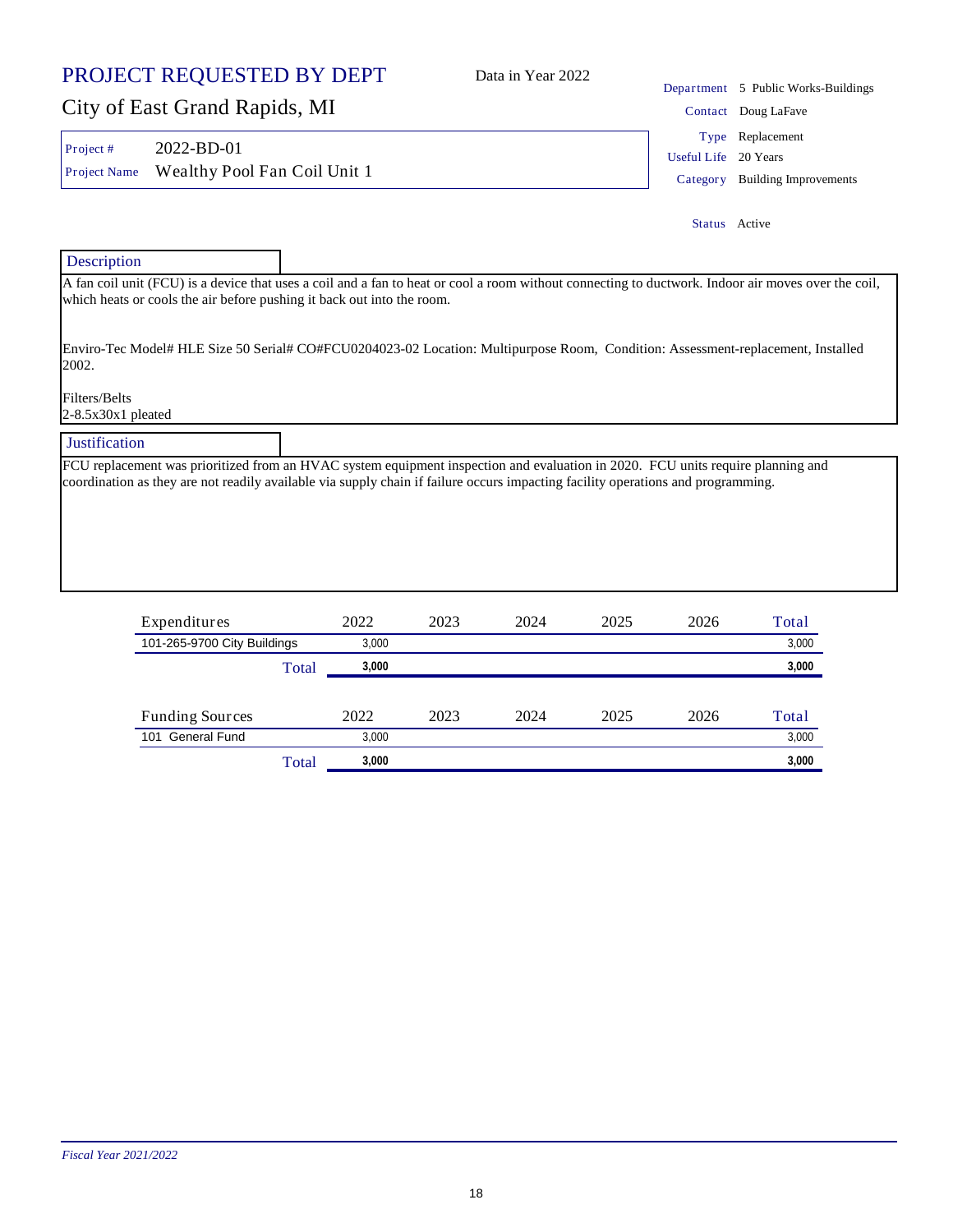| PROJECT REQUESTED BY DEPT             |                                            |                                                                        |      | Data in Year 2022 |                                                                                                                                                                                                                                                                     | Department 5 Public Works-Buildings                     |
|---------------------------------------|--------------------------------------------|------------------------------------------------------------------------|------|-------------------|---------------------------------------------------------------------------------------------------------------------------------------------------------------------------------------------------------------------------------------------------------------------|---------------------------------------------------------|
| City of East Grand Rapids, MI         |                                            |                                                                        |      |                   |                                                                                                                                                                                                                                                                     | Contact Doug LaFave                                     |
| Project#<br><b>Project Name</b>       | 2022-BD-02<br>Wealthy Pool Fan Coil Unit 2 |                                                                        |      |                   | Type<br><b>Useful Life</b><br>Category                                                                                                                                                                                                                              | Replacement<br>20 Years<br><b>Building Improvements</b> |
|                                       |                                            |                                                                        |      |                   |                                                                                                                                                                                                                                                                     | Status Active                                           |
| Description                           |                                            |                                                                        |      |                   |                                                                                                                                                                                                                                                                     |                                                         |
| Filters/Belts<br>$2-8.5x30x1$ pleated |                                            | which heats or cools the air before pushing it back out into the room. |      |                   | Enviro-Tec Model# HLE Size 50 Serial# CO#FCU0204023-02 Location: Office, Condition: Assessment-Replacement, Installed: 2002                                                                                                                                         |                                                         |
| <b>Justification</b>                  |                                            |                                                                        |      |                   |                                                                                                                                                                                                                                                                     |                                                         |
|                                       |                                            |                                                                        |      |                   | FCU replacement was prioritized from an HVAC system equipment inspection and evaluation in 2020. FCU units require planning and<br>coordination as they are not readily available via supply chain if failure occurs impacting facility operations and programming. |                                                         |
|                                       | Expenditures                               | 2022                                                                   | 2023 | 2024              | 2026<br>2025                                                                                                                                                                                                                                                        | Total                                                   |

| Expenditures                |       | 2022  | 2023 | 2024 | 2025 | 2026 | 1 otal |
|-----------------------------|-------|-------|------|------|------|------|--------|
| 101-265-9700 City Buildings |       | 2.500 |      |      |      |      | 2,500  |
|                             | Total | 2.500 |      |      |      |      | 2,500  |
|                             |       |       |      |      |      |      |        |
| <b>Funding Sources</b>      |       | 2022  | 2023 | 2024 | 2025 | 2026 | Total  |
| 101 General Fund            |       | 2.500 |      |      |      |      | 2,500  |
|                             | Total | 2.500 |      |      |      |      | 2,500  |
|                             |       |       |      |      |      |      |        |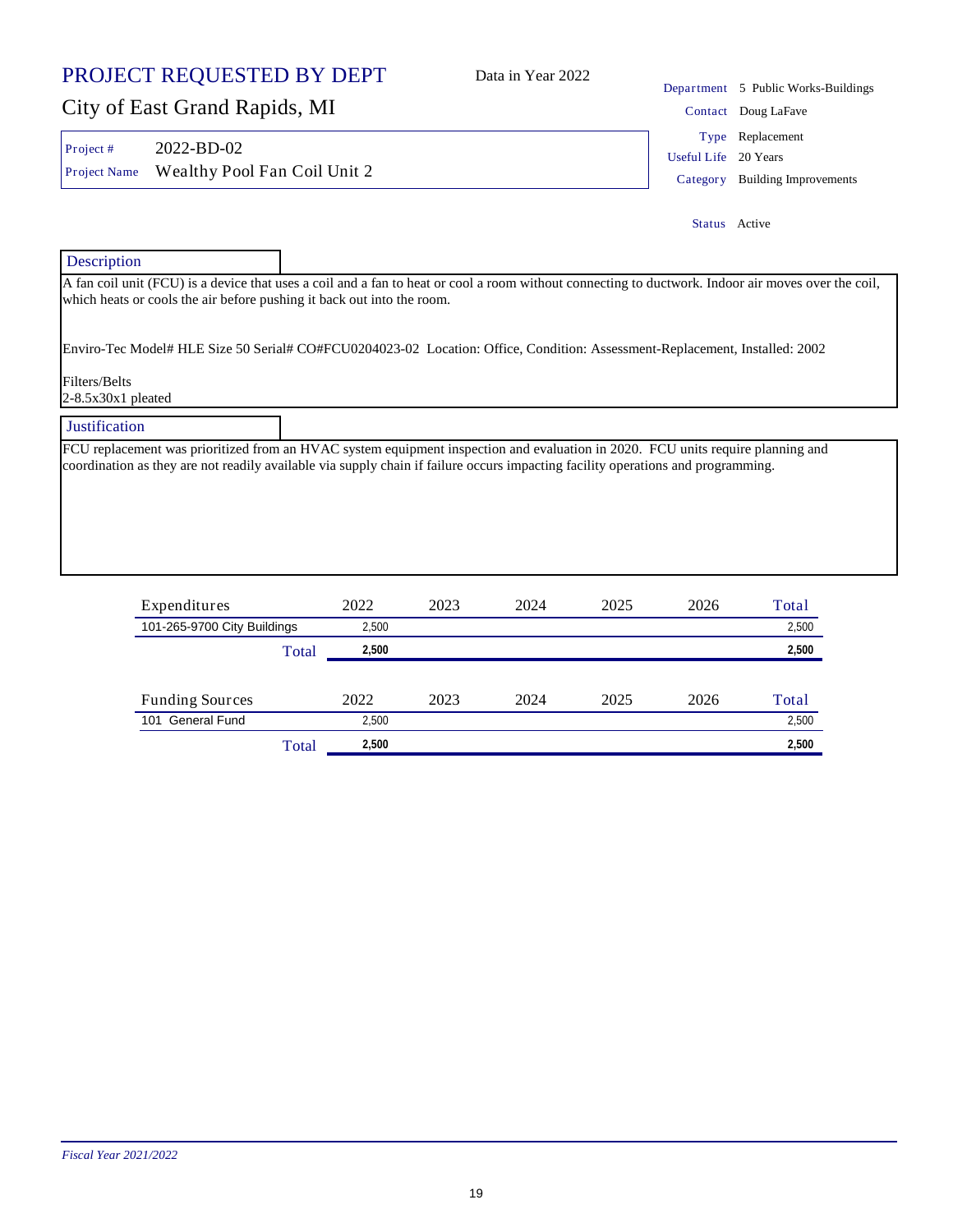### PROJECT REQUESTED BY DEPT City of East Grand Rapids, MI Department 5 Public Works-Buildings Data in Year 2022 Contact Doug LaFave **Description** A cabinet heater unit is utilized to heat general area space at Wealthy Pool. Project # 2022-BD-03 Useful Life 20 Years Project Name Wealthy Pool Cabinet Heater Category Building Improvements Type Replacement Status Active

Rattling Model# RF220-03B00L0 Serial# 30000635 Location: Entryway, Condition: Assessment Replacement, Installed: 2002.

Filters/Belts

1-9.75x28x1

### Justification

Cabinet heater was re-inspected in 2020 and reccomended for replacement.

| Expenditures                |       | 2022  | 2023 | 2024 | 2025 | 2026 | Total |
|-----------------------------|-------|-------|------|------|------|------|-------|
| 101-265-9700 City Buildings |       | 3.000 |      |      |      |      | 3,000 |
|                             | Total | 3.000 |      |      |      |      | 3,000 |
|                             |       |       |      |      |      |      |       |
| <b>Funding Sources</b>      |       | 2022  | 2023 | 2024 | 2025 | 2026 | Total |
| General Fund<br>101         |       | 3.000 |      |      |      |      | 3.000 |
|                             | Total | 3.000 |      |      |      |      | 3,000 |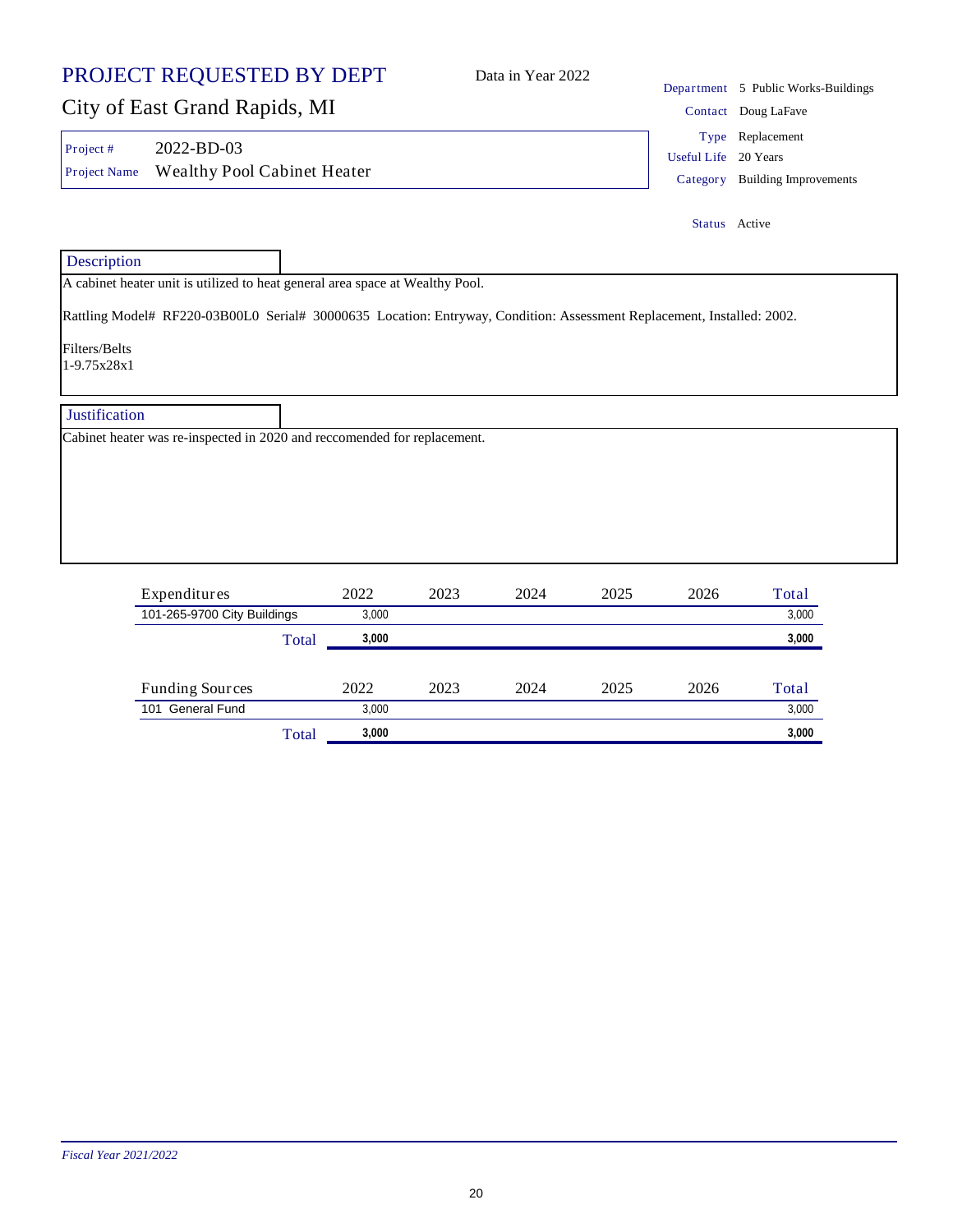| PROJECT REQUESTED BY DEPT                                                                                                                                                                                                                                                             | Data in Year 2022 |                      | Department 5 Public Works-Buildings                |
|---------------------------------------------------------------------------------------------------------------------------------------------------------------------------------------------------------------------------------------------------------------------------------------|-------------------|----------------------|----------------------------------------------------|
| City of East Grand Rapids, MI                                                                                                                                                                                                                                                         |                   |                      | Contact Doug LaFave                                |
| 2022-BD-04<br>Project#<br><b>Wealthy Pool 2 Cabinet Heaters</b><br>Project Name                                                                                                                                                                                                       |                   | Useful Life 20 Years | Type Replacement<br>Category Building Improvements |
|                                                                                                                                                                                                                                                                                       |                   |                      | Status Active                                      |
| Description                                                                                                                                                                                                                                                                           |                   |                      |                                                    |
| A cabinet heater unit is utilized to heat general area space at Wealthy Pool.<br>Rattling Model# RF220-03B00L0 Serial# 30000634 and 30000636 Location: Changing Room, Condition: Reviewed and reccomended for<br>replacement, Installed: 2002.<br><b>Filters/Belts</b><br>2-9.75x28x1 |                   |                      |                                                    |
| Justification                                                                                                                                                                                                                                                                         |                   |                      |                                                    |
| Cabinet heater was re-inspected in 2020 and reccomended for replacement.                                                                                                                                                                                                              |                   |                      |                                                    |

| Expenditures                |       | 2022  | 2023 | 2024 | 2025 | 2026 | Total |
|-----------------------------|-------|-------|------|------|------|------|-------|
| 101-265-9700 City Buildings |       | 3.000 |      |      |      |      | 3,000 |
|                             | Total | 3.000 |      |      |      |      | 3,000 |
|                             |       |       |      |      |      |      |       |
| <b>Funding Sources</b>      |       | 2022  | 2023 | 2024 | 2025 | 2026 | Total |
| 101 General Fund            |       | 3.000 |      |      |      |      | 3,000 |
|                             | Total | 3,000 |      |      |      |      | 3,000 |
|                             |       |       |      |      |      |      |       |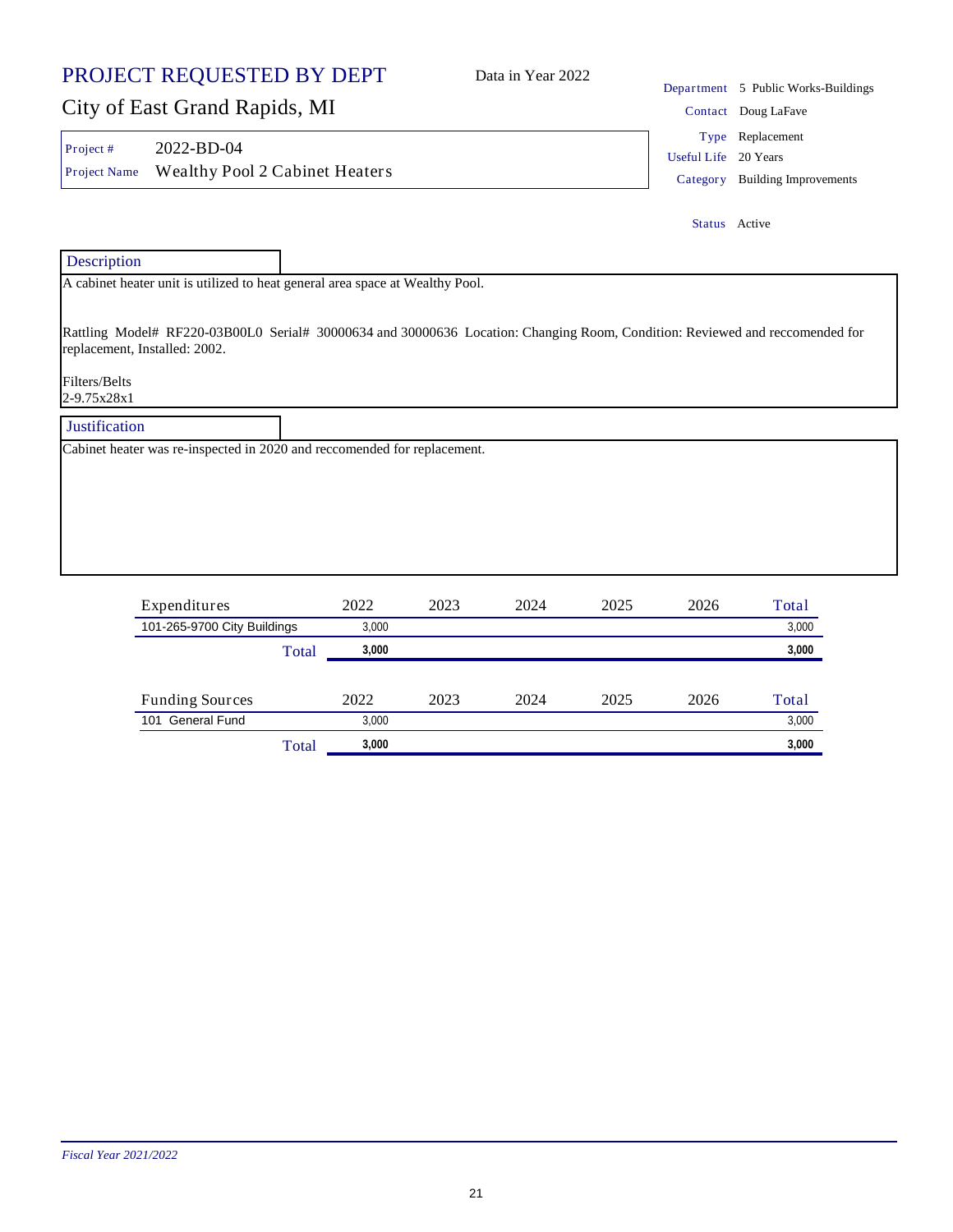## City of East Grand Rapids, MI

Project # 2022-BD-13

Useful Life 10 Years Type Replacement

Status Active

Project Name Community Center Heating Pump 2 Category Building Improvements

### **Description**

A heat pump is a type of HVAC equipment that can provide both heat and cooling. A heat pump uses mechanical energy to remove heat from the air and move it either inside or outside, depending on whether your space needs heat or air conditioning.

Replacement has been deferred due to being rebuilt, preventative maintenance, inspections and rebuild.

Taco Model# 3013E5KAJ1L0A Serial# 300gpm Location: Mech Rm 173, Condition: Reccomended for replacement, Installed in 2003 abd rebuilt in 2008.

Filters/Belts 25 hp motors

### **Justification**

Reinspection of the heat pump in 2020 called for planned replacement to avoid impact to HVAC system performance in the Community Center.

| Expenditures                |       | 2022  | 2023 | 2024 | 2025 | 2026 | Total |
|-----------------------------|-------|-------|------|------|------|------|-------|
| 101-265-9700 City Buildings |       | 8.000 |      |      |      |      | 8,000 |
|                             | Total | 8.000 |      |      |      |      | 8,000 |
|                             |       |       |      |      |      |      |       |
| <b>Funding Sources</b>      |       | 2022  | 2023 | 2024 | 2025 | 2026 | Total |
| <b>General Fund</b><br>101  |       | 8.000 |      |      |      |      | 8,000 |
|                             | Total | 8.000 |      |      |      |      | 8,000 |

Department 5 Public Works-Buildings Data in Year 2022

Contact Doug LaFave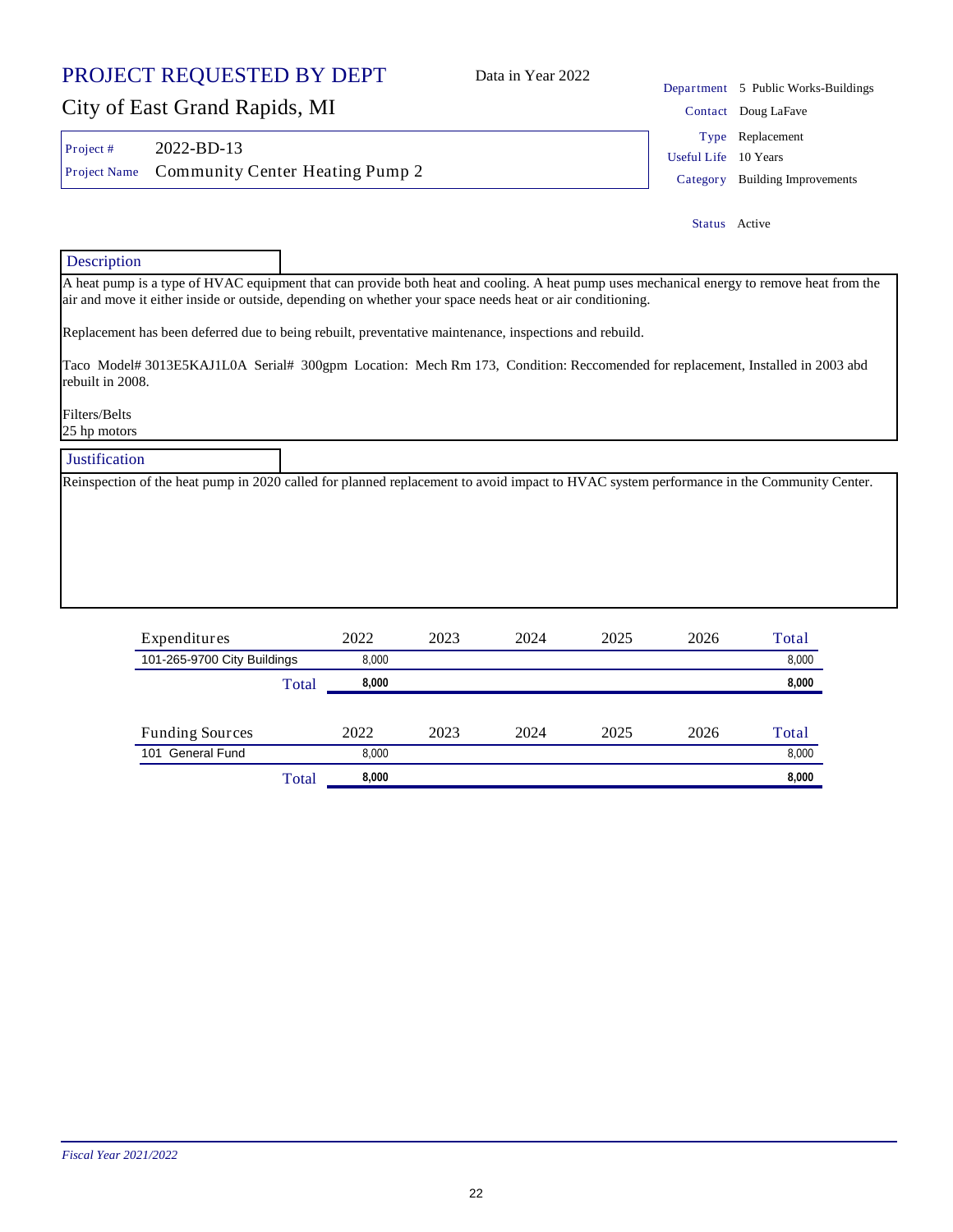## *Fiscal Year 2021/2022*

### PROJECT REQUESTED BY DEPT

## City of East Grand Rapids, MI

Project # 2022-BD-14 Project Name Community Center Chiller Pump 3 Category Building Improvements

**Description** 

A heat pump is a type of HVAC equipment that can provide both heat and cooling. A heat pump uses mechanical energy to remove heat from the air and move it either inside or outside, depending on whether your space needs heat or air conditioning.

Replacement has been deferred due to condition assessment inspections and rebuild of the pump in 2009.

Taco Model# insulated No Serial# Location Mech Rm 173. Condition: Reccomended for replacement from 2020 inspection. Installed: 2003 P3 and rebuilt in 2009.

Filters/Belts 15 hp motors

### **Justification**

HVAC condition assessment in 2020 recommends replacement to maintain facility temperature environment. Emergency replacement can be costly coupled with supply chain challenges.

| Expenditures                |       | 2022  | 2023 | 2024 | 2025 | 2026 | Total |
|-----------------------------|-------|-------|------|------|------|------|-------|
| 101-265-9700 City Buildings |       | 8.000 |      |      |      |      | 8,000 |
|                             | Total | 8.000 |      |      |      |      | 8,000 |
|                             |       |       |      |      |      |      |       |
| <b>Funding Sources</b>      |       | 2022  | 2023 | 2024 | 2025 | 2026 | Total |
| General Fund<br>101         |       | 8.000 |      |      |      |      | 8.000 |
|                             | Total | 8.000 |      |      |      |      | 8,000 |

Department 5 Public Works-Buildings Contact Doug LaFave Useful Life 10 Years Type Replacement

Status Active

Data in Year 2022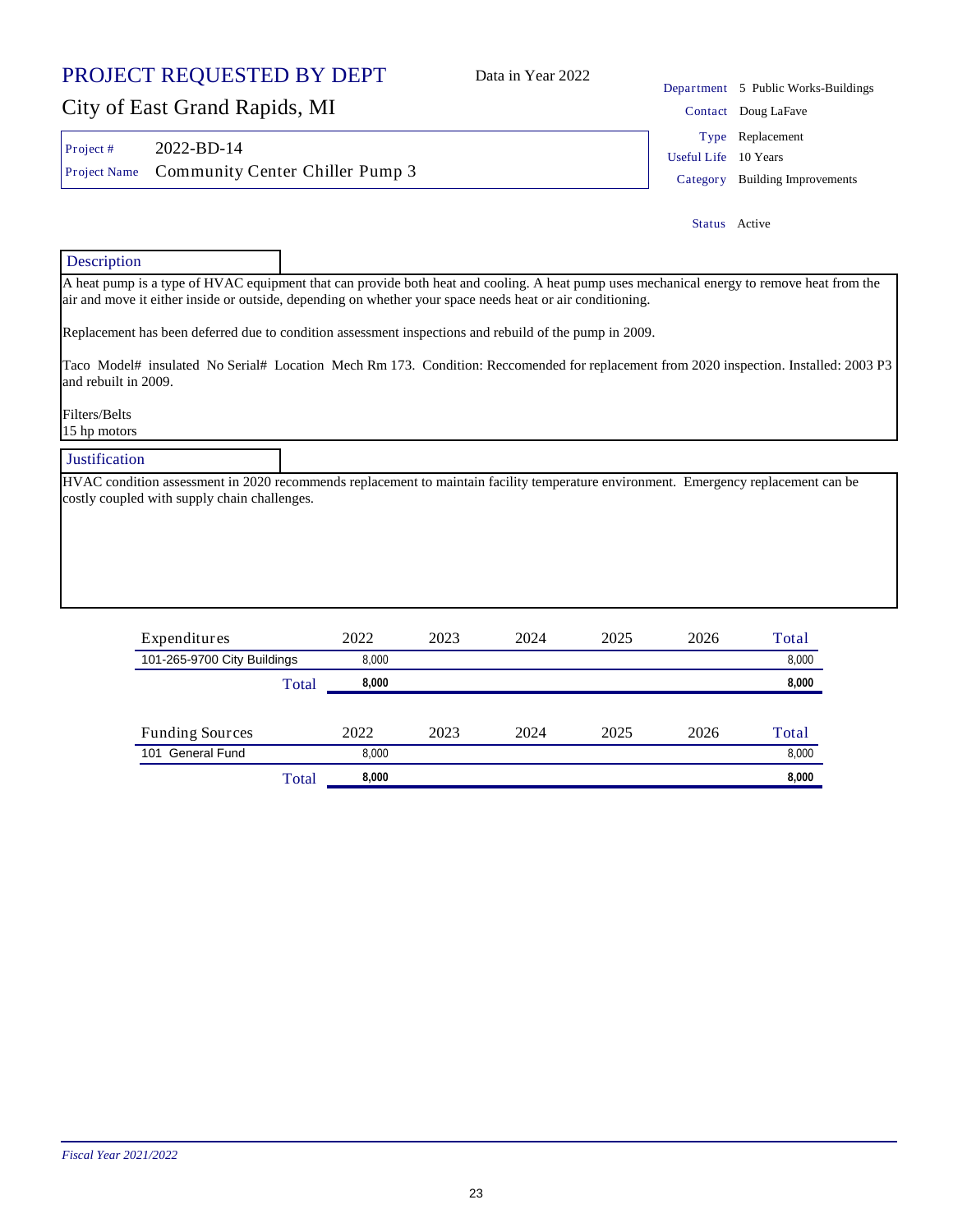### PROJECT REQUESTED BY DEPT City of East Grand Rapids, MI Department 5 Public Works-Buildings Data in Year 2022 Contact Doug LaFave Project # 2022-BD-21 Useful Life 20 Years Project Name Public Safety Fan Coil Unit FC 1 Category Building Improvements Type Replacement Status Active

| Description          |                                                                                                                                                                                                                                                                                                                                                                                                                                                |
|----------------------|------------------------------------------------------------------------------------------------------------------------------------------------------------------------------------------------------------------------------------------------------------------------------------------------------------------------------------------------------------------------------------------------------------------------------------------------|
|                      | A fan coil unit (FCU) is a device consisting of a heating and/or cooling heat exchanger or 'coil' and fan. It is part of an HVAC system. A fan coil<br>unit is used to control the temperature in the space where it is installed, or serve multiple spaces. It is controlled either by a manual on/off switch or<br>by a thermostat, which controls the throughput of water to the heat exchanger using a control valve and/or the fan speed. |
| <b>Justification</b> |                                                                                                                                                                                                                                                                                                                                                                                                                                                |
|                      | This fan coil unit has been inspected in 2019 and 2020 and recommended for replacement. Failure of the unit will impact facility temperatures.                                                                                                                                                                                                                                                                                                 |

| Expenditures                |       | 2022  | 2023 | 2024 | 2025 | 2026 | Total |
|-----------------------------|-------|-------|------|------|------|------|-------|
| 101-265-9700 City Buildings |       | 8.000 |      |      |      |      | 8,000 |
|                             | Total | 8.000 |      |      |      |      | 8,000 |
|                             |       |       |      |      |      |      |       |
| <b>Funding Sources</b>      |       | 2022  | 2023 | 2024 | 2025 | 2026 | Total |
| 101 General Fund            |       | 8.000 |      |      |      |      | 8,000 |
|                             | Total | 8.000 |      |      |      |      | 8,000 |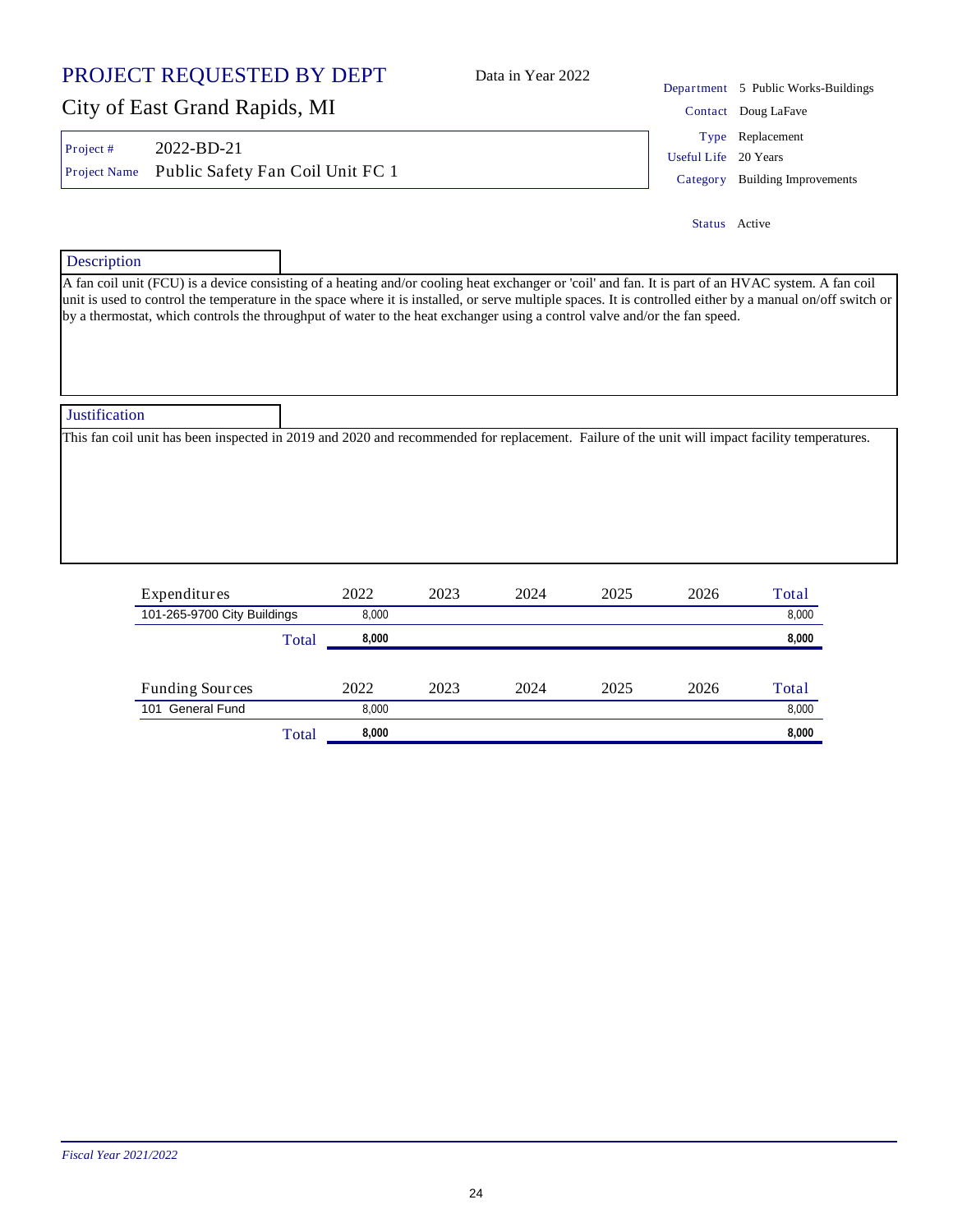|                      | PROJECT REQUESTED BY DEPT                                       |       |      | Data in Year 2022 |                                |         | Department 5 Public Works-Buildings |
|----------------------|-----------------------------------------------------------------|-------|------|-------------------|--------------------------------|---------|-------------------------------------|
|                      | City of East Grand Rapids, MI                                   |       |      |                   |                                | Contact |                                     |
| Project#             | 2022-BD-23                                                      |       |      |                   |                                |         | Type Replacement                    |
| Project Name         | <b>BUS SHELTER GASLIGHT VILLAGE</b>                             |       |      |                   | <b>Useful Life</b><br>Category |         | Unassigned                          |
|                      |                                                                 |       |      |                   |                                |         | Status Active                       |
| Description          |                                                                 |       |      |                   |                                |         |                                     |
|                      |                                                                 |       |      |                   |                                |         |                                     |
| <b>Justification</b> |                                                                 |       |      |                   |                                |         |                                     |
|                      | Requested in lieu of covered bike shelter noted in Master Plan. |       |      |                   |                                |         |                                     |
|                      | Expenditures                                                    | 2022  | 2023 | 2024              | 2025                           | 2026    | Total                               |
|                      | 101-485-9700 GLV District                                       | 5,000 |      |                   |                                |         | 5,000                               |

|                        | Total | 5,000 |      |      |      |      | 5,000 |
|------------------------|-------|-------|------|------|------|------|-------|
|                        |       |       |      |      |      |      |       |
| <b>Funding Sources</b> |       | 2022  | 2023 | 2024 | 2025 | 2026 | Total |
| 101 General Fund       |       | 5.000 |      |      |      |      | 5,000 |
|                        | Total | 5,000 |      |      |      |      | 5,000 |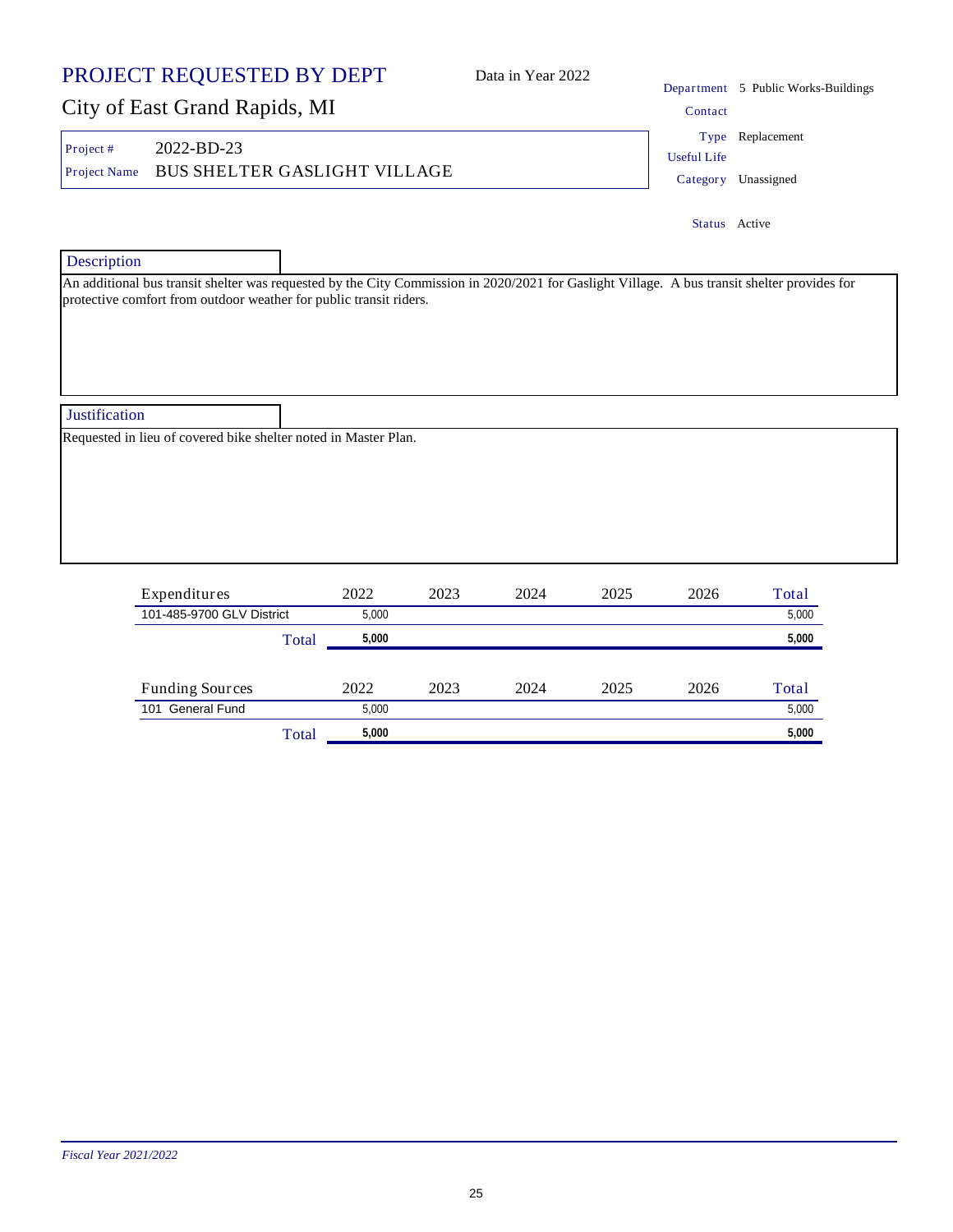|                          | PROJECT REQUESTED BY DEPT                                                                                                              | Data in Year 2022 |  | Department 5 Public Works-Other                                          |
|--------------------------|----------------------------------------------------------------------------------------------------------------------------------------|-------------------|--|--------------------------------------------------------------------------|
|                          | City of East Grand Rapids, MI                                                                                                          |                   |  | Contact Doug LaFave                                                      |
| Project#<br>Project Name | 2021-PW-30<br>Replacement Street Lights                                                                                                |                   |  | Type Improvement<br>Useful Life 5 years<br>Other Improvement<br>Category |
|                          |                                                                                                                                        |                   |  | Status Active                                                            |
| Description              |                                                                                                                                        |                   |  |                                                                          |
|                          | This item is for various replacement lights on the Wealthy Streetscape and other City owned lights outside of the Wealthy Streetscape. |                   |  |                                                                          |
| Justification            |                                                                                                                                        |                   |  |                                                                          |
|                          | Replacing damaged or end of life streetlights maintain community lighting for pedestrian safety and community aesthetics.              |                   |  |                                                                          |

| Expenditures                 |       | 2022   | 2023   | 2024  | 2025  | 2026  | Total  |
|------------------------------|-------|--------|--------|-------|-------|-------|--------|
| 101-448-9700 Street Lighting |       | 5.000  | 5.000  | 2.500 | 2.500 | 2.500 | 17,500 |
| 101-485-9700 GLV District    |       | 5.000  | 5.000  | 2.500 | 2.500 | 2.500 | 17,500 |
|                              | Total | 10.000 | 10.000 | 5.000 | 5.000 | 5.000 | 35,000 |
|                              |       |        |        |       |       |       |        |
| <b>Funding Sources</b>       |       | 2022   | 2023   | 2024  | 2025  | 2026  | Total  |
| General Fund<br>101          |       | 10.000 | 10.000 | 5.000 | 5.000 | 5.000 | 35,000 |
|                              | Total | 10.000 | 10.000 | 5.000 | 5.000 | 5.000 | 35.000 |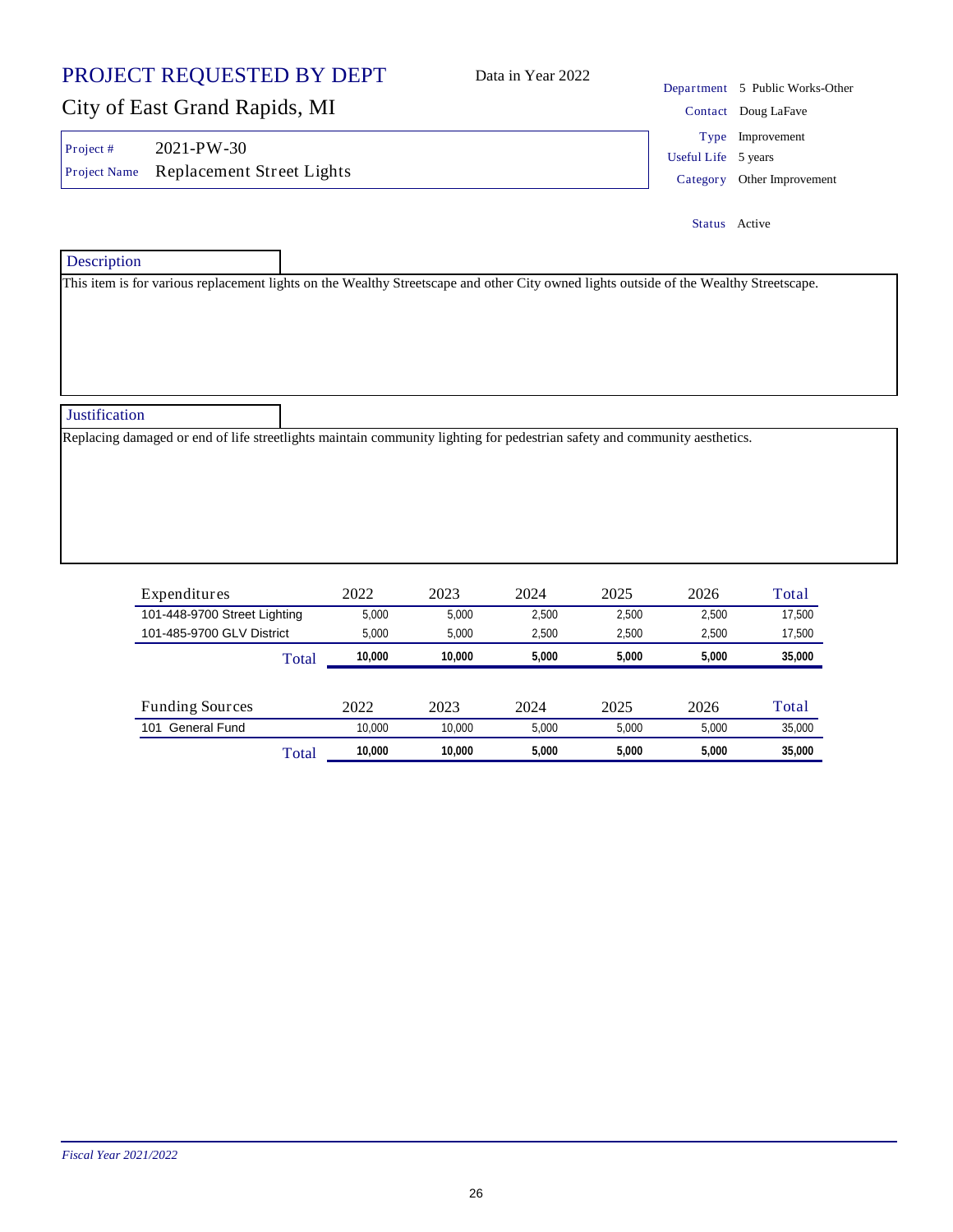### *Fiscal Year 2021/2022*

### PROJECT REQUESTED BY DEPT

## City of East Grand Rapids, MI

| Project # | $2021-PW-01$                                        |
|-----------|-----------------------------------------------------|
|           | Project Name Street Project-Major and Local Streets |

Department 5 Public Works-Infastructure Contact Doug LaFave Useful Life 15 Years Category Street Improvement Type Improvement

Status Active

### Description

Street reconstruction, mill and overlay and pavement preservation applications are capital project treatments for major and local streets and funded by the 2015 streets and sidewalks millage.

Data in Year 2022

Street projects are projected by City engineering staff and coordinated to the extent possible with other infrastructure improvements through coordinated asset management ratings/principles.

### **Justification**

The City conducts annual asset management ratings of all City streets through "PASER" ratings. PASER is an acronym for Pavement Surface Evaluation and Rating System. It is a system for rating surface condition of a pavement from a scale of 1 to 10, with 1 being a pavement in a failed condition and 10 being a pavement in excellent condition. Guidelines for rating the pavement surface using the PASER system have been developed by the Michigan Transportation Asset Management Council.

| Expenditures              | 2022      | 2023      | 2024      | 2025      | 2026 | Total     |
|---------------------------|-----------|-----------|-----------|-----------|------|-----------|
| 202-451-9730 Street Const | 787.000   | 367.650   | 380.450   | 394.200   |      | 1,929,300 |
| 203-451-9730 Street Const | 813.000   | 1.104.150 | 1.141.350 | 1.182.600 |      | 4,241,100 |
| Total                     | 1,600,000 | 1,471,800 | 1,521,800 | 1.576.800 |      | 6,170,400 |
|                           |           |           |           |           |      |           |
| <b>Funding Sources</b>    | 2022      | 2023      | 2024      | 2025      | 2026 | Total     |
| 204 Municipal Street Fund | 1.600.000 | 1.471.800 | 1.521.800 | 1.576.800 |      | 6.170.400 |

Total **1,600,000 1,471,800 1,521,800 1,576,800 6,170,400**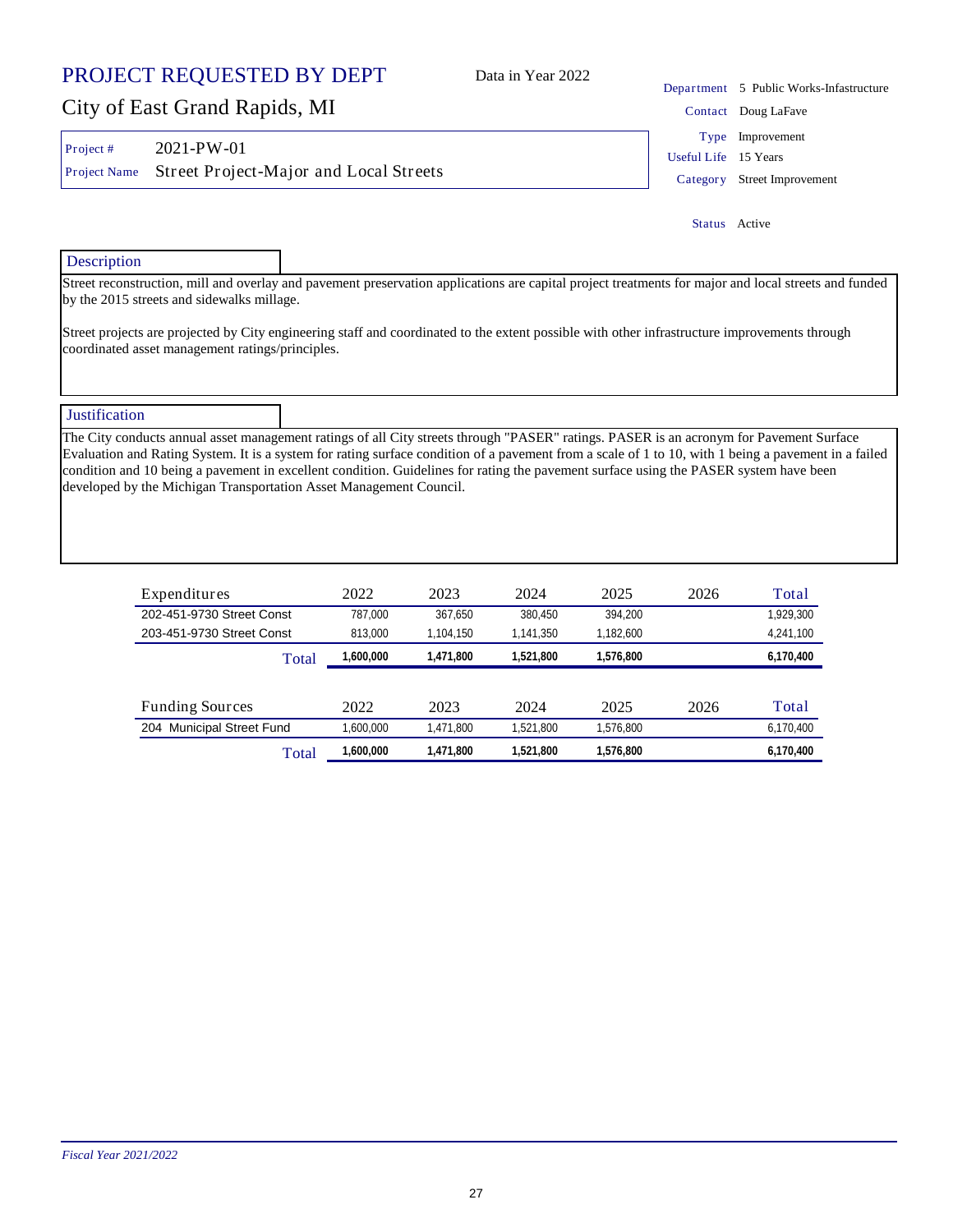### PROJECT REQUESTED BY DEPT City of East Grand Rapids, MI Department 5 Public Works-Infastructure Data in Year 2022 Contact Doug LaFave Project # 2021-PW-02 Useful Life 25 Years Project Name Sidewalk Repair Program/New Sidewalks Category Sidewalks Type Improvement

| Description                    |                                                                                                                                                   |
|--------------------------------|---------------------------------------------------------------------------------------------------------------------------------------------------|
|                                | Sidewalk program consists of targeted areas within the City where sidewalks are ground and/or replaced rotating counterclockwise around the City. |
|                                | SAD budgeted funds are for new sidewalk requests where they currently do not exist.                                                               |
|                                |                                                                                                                                                   |
|                                |                                                                                                                                                   |
|                                |                                                                                                                                                   |
| Justification                  |                                                                                                                                                   |
| Streets and sidewalks millage. |                                                                                                                                                   |
|                                |                                                                                                                                                   |
|                                |                                                                                                                                                   |
|                                |                                                                                                                                                   |
|                                |                                                                                                                                                   |
|                                |                                                                                                                                                   |

Status Active

| Expenditures              | 2022    | 2023    | 2024    | 2025    | 2026    | Total     |
|---------------------------|---------|---------|---------|---------|---------|-----------|
| 204-444-9350 Sidewalks    | 150.000 | 150.000 | 150.000 | 150.000 | 150.000 | 750.000   |
| 204-444-9350 New Sidewalk | 50.000  | 50.000  | 50,000  | 50.000  | 50.000  | 250,000   |
| Total                     | 200.000 | 200.000 | 200.000 | 200.000 | 200.000 | 1,000,000 |
|                           |         |         |         |         |         |           |
| <b>Funding Sources</b>    | 2022    | 2023    | 2024    | 2025    | 2026    | Total     |
| 204 Municipal Street Fund | 200.000 | 200.000 | 200.000 | 200.000 | 200.000 | 1,000,000 |
| Total                     | 200.000 | 200.000 | 200.000 | 200.000 | 200.000 | 1.000.000 |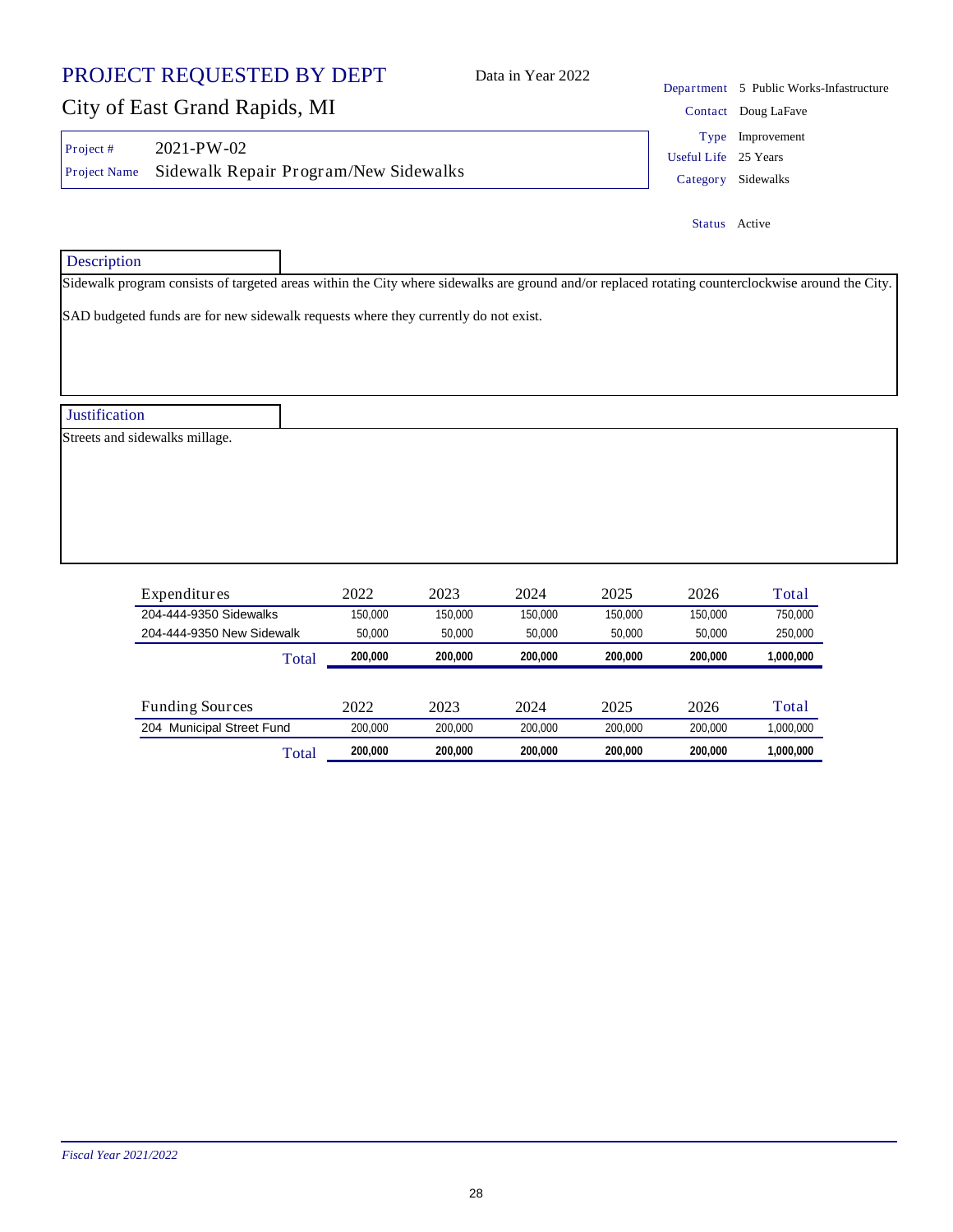### PROJECT REQUESTED BY DEPT Data in Year 2022

## City of East Grand Rapids, MI

Project # 2021-PW-03 Project Name Storm Sewer Repairs and Replacement Category Storm Sewer/Drainage

Department 5 Public Works-Infastructure Contact Doug LaFave Useful Life 30 Years Type Improvement

Status Active

| Description                                                              |                                                                                                                                                                                                                                                                  |
|--------------------------------------------------------------------------|------------------------------------------------------------------------------------------------------------------------------------------------------------------------------------------------------------------------------------------------------------------|
|                                                                          | Storm sewer repair and replacement funds are set aside to address repairs and lining (CIPP) of existing storm sewers, the addition of new storm<br>sewers, and drywells for streets that are identified as having storm water drainage issues capacity problems. |
| Justification                                                            |                                                                                                                                                                                                                                                                  |
| Improve drainage infrastructure to ensure adequate storm water drainage. |                                                                                                                                                                                                                                                                  |
|                                                                          |                                                                                                                                                                                                                                                                  |

| Expenditures              |       | 2022    | 2023    | 2024    | 2025    | 2026    | Total   |
|---------------------------|-------|---------|---------|---------|---------|---------|---------|
| 204-445-9700 Storm Sewer  |       | 100.000 | 100.000 | 100.000 | 100.000 | 100.000 | 500.000 |
|                           | Total | 100.000 | 100.000 | 100.000 | 100.000 | 100.000 | 500.000 |
|                           |       |         |         |         |         |         |         |
| <b>Funding Sources</b>    |       | 2022    | 2023    | 2024    | 2025    | 2026    | Total   |
| 204 Municipal Street Fund |       | 100.000 | 100.000 | 100.000 | 100.000 | 100.000 | 500.000 |
|                           | Total | 100.000 | 100.000 | 100.000 | 100.000 | 100.000 | 500.000 |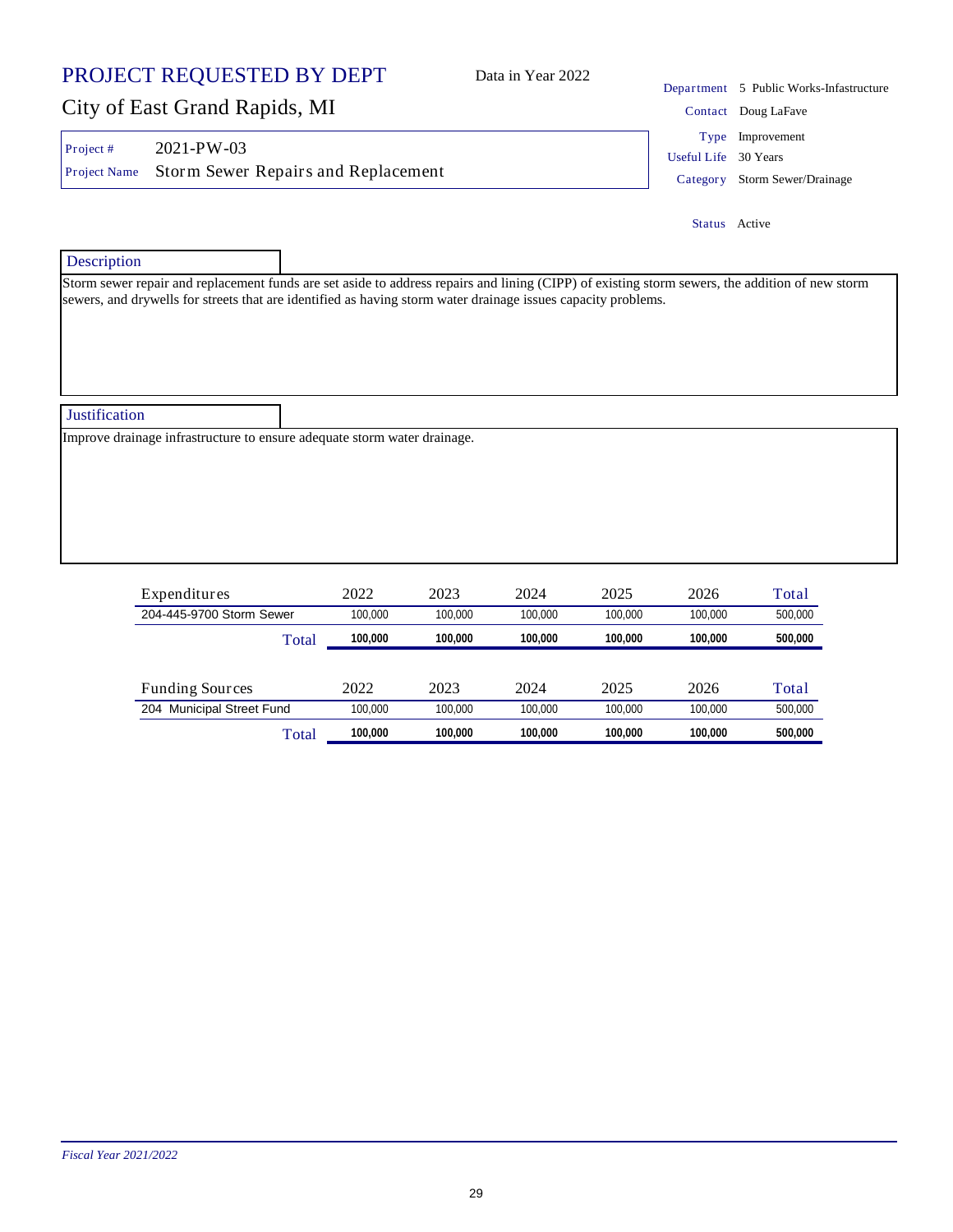## City of East Grand Rapids, MI

Project # 2021-PW-04 Project Name Manhole Casting Adjustment & Spray Rehab Program Category Other Improvement

Useful Life 20 Years Type Improvement

Status Active

**Description** 

Repair of sinking and uneven manhole castings throughout the City. These repairs are coordinated with planned street projects as well as inspectedprioritized structures.

The City has 1263 catch basins, 795 storm manholes and 1,121 sanitary manholes.

Funding increased for 2021.

**Justification** 

| Expenditures               |       | 2022    | 2023    | 2024    | 2025    | 2026    | Total     |
|----------------------------|-------|---------|---------|---------|---------|---------|-----------|
| 202-463-9700 Routine Maint |       | 100.000 | 100.000 | 100.000 | 100.000 | 100.000 | 500.000   |
| 203-463-9700 Routine Maint |       | 100.000 | 100.000 | 100.000 | 100.000 | 100.000 | 500,000   |
|                            | Total | 200,000 | 200.000 | 200.000 | 200.000 | 200.000 | 1,000,000 |
|                            |       |         |         |         |         |         |           |
| <b>Funding Sources</b>     |       | 2022    | 2023    | 2024    | 2025    | 2026    | Total     |
| 202 Major Street Fund      |       | 100.000 | 100.000 | 100.000 | 100.000 | 100.000 | 500.000   |
| 203 Local Street Fund      |       | 100.000 | 100.000 | 100.000 | 100.000 | 100.000 | 500.000   |
|                            | Total | 200,000 | 200.000 | 200.000 | 200.000 | 200.000 | 1.000.000 |

Department 5 Public Works-Infastructure Data in Year 2022

Contact Doug LaFave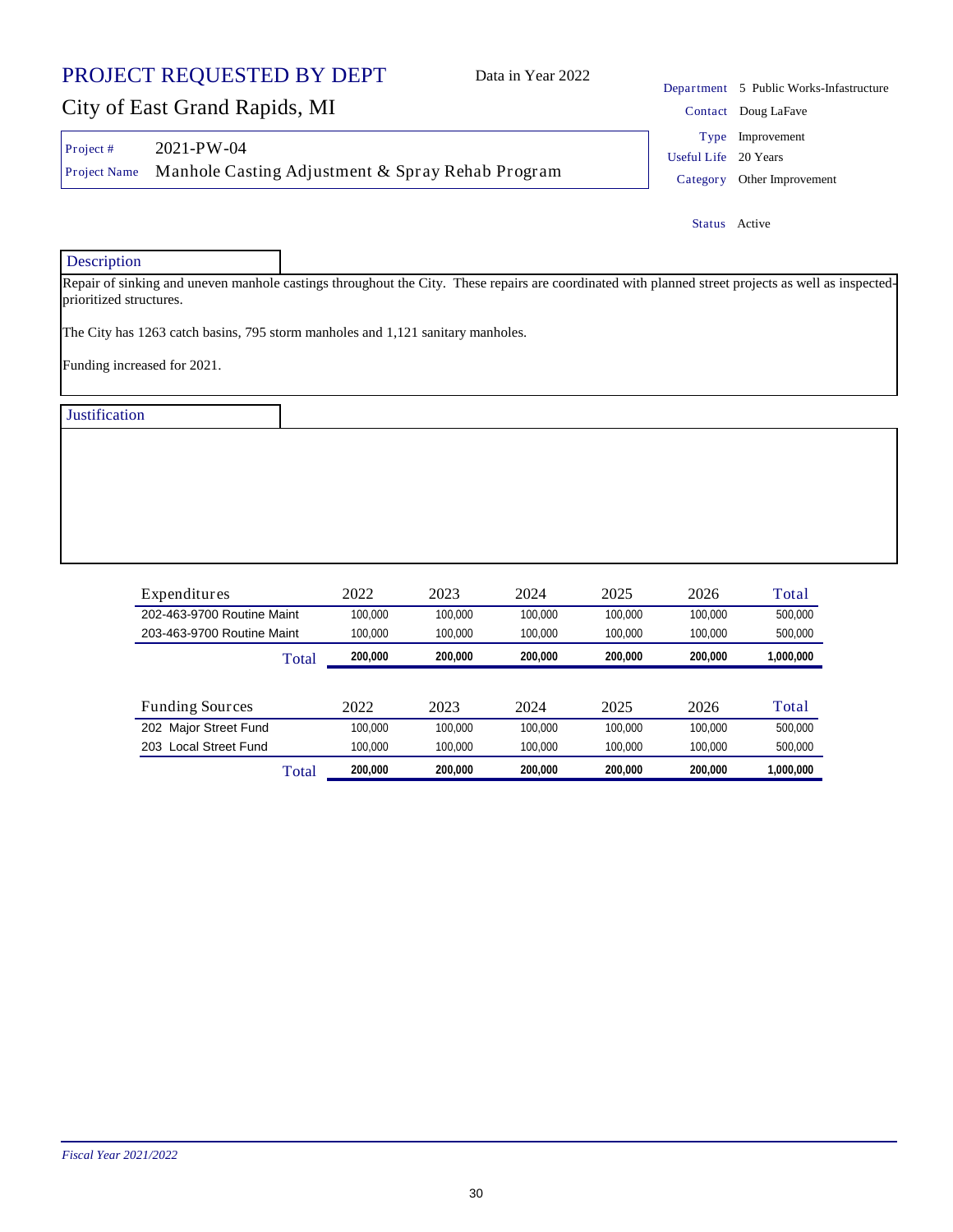## City of East Grand Rapids, MI

Project # 2021-PW-06 Project Name Traffic Signal Upgrade Category Other Improvement

**Description** 

Traffic signal replacement is important to make sure that signals operate properly to regulate the flow of traffic in the City. Older signals require more maintenance and become more prone to outages. For FY 21/22 Wealthy and Plymouth Pedestrian Countdown upgrade and program to lead pedestrian interval (LPI) to completed all EGR signal pedestrian coundowns and LPI.

**Justification** Updating signalized pedestrian countdown devices and programming to lead pedestrian intervals (LPI) provides enhancement to pedestrian safety with also bringing signals in-line with current traffic engineering standards.

| Expenditures              |       | 2022   | 2023   | 2024   | 2025   | 2026 | Total  |
|---------------------------|-------|--------|--------|--------|--------|------|--------|
| 202-474-9700 Traffic Serv |       | 15.000 | 15.000 | 15.000 | 15.000 |      | 60,000 |
|                           | Total | 15,000 | 15.000 | 15.000 | 15.000 |      | 60,000 |
|                           |       |        |        |        |        |      |        |
| <b>Funding Sources</b>    |       | 2022   | 2023   | 2024   | 2025   | 2026 | Total  |
| 202 Major Street Fund     |       | 15.000 | 15.000 | 15.000 | 15.000 |      | 60.000 |
|                           | Total | 15.000 | 15.000 | 15.000 | 15.000 |      | 60.000 |

31

## Data in Year 2022

Department 5 Public Works-Infastructure Contact Doug LaFave Useful Life 20 Years Type Replacement

Status Active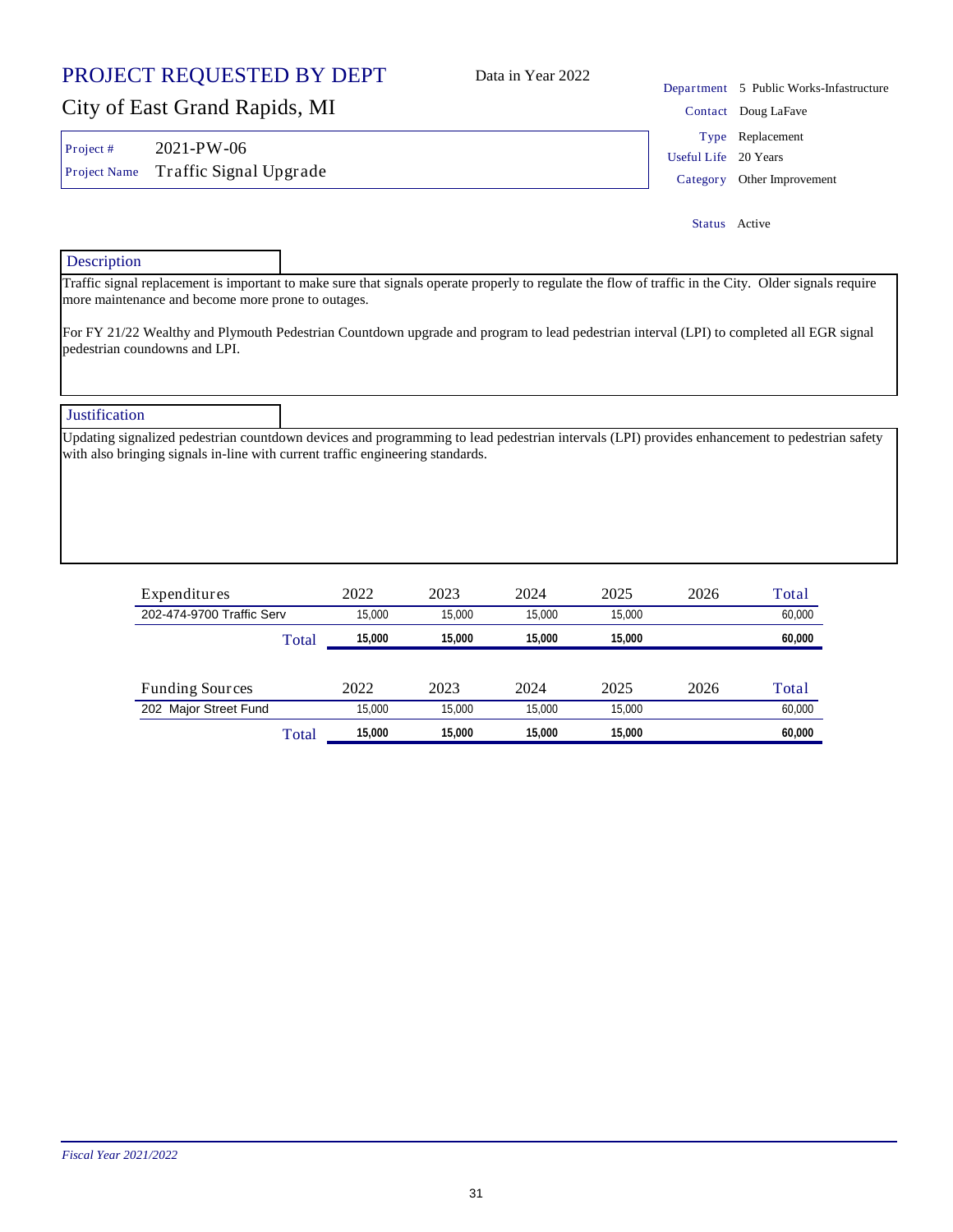### PROJECT REQUESTED BY DEPT City of East Grand Rapids, MI Department 5 Public Works-Infastructure Data in Year 2022 Contact Doug LaFave **Description** 2021 Water main CIPP. Pioneer Club from Manhattan to Reeds Lake Blvd. plus Manhattan loop, Tenway - Oxford to Englewood and Lakeside-Burchard to Hall. Project # 2021-PW-10 Useful Life 50 Years Project Name Watermain Projects Category Water Improvement Type Improvement Status Active

Justification

Asset management plan condition rating in coordination with future street infrastructure projects.

| Expenditures               | 2022    | 2023    | 2024    | 2025    | 2026    | Total     |
|----------------------------|---------|---------|---------|---------|---------|-----------|
| 203-451-9730 Street Const  | 60.000  |         |         |         |         | 60.000    |
| 592-542-9700 Mains and Hyd | 600.000 | 800.000 | 800.000 | 800.000 | 800.000 | 3,800,000 |
| Total                      | 660.000 | 800.000 | 800.000 | 800.000 | 800.000 | 3.860.000 |
|                            |         |         |         |         |         |           |
| <b>Funding Sources</b>     | 2022    | 2023    | 2024    | 2025    | 2026    | Total     |
| 203 Local Street Fund      | 60.000  |         |         |         |         | 60.000    |
| 592 Water and Sewer Fund   | 600.000 | 800.000 | 800.000 | 800.000 | 800.000 | 3,800,000 |
| Total                      | 660.000 | 800.000 | 800.000 | 800.000 | 800.000 | 3.860.000 |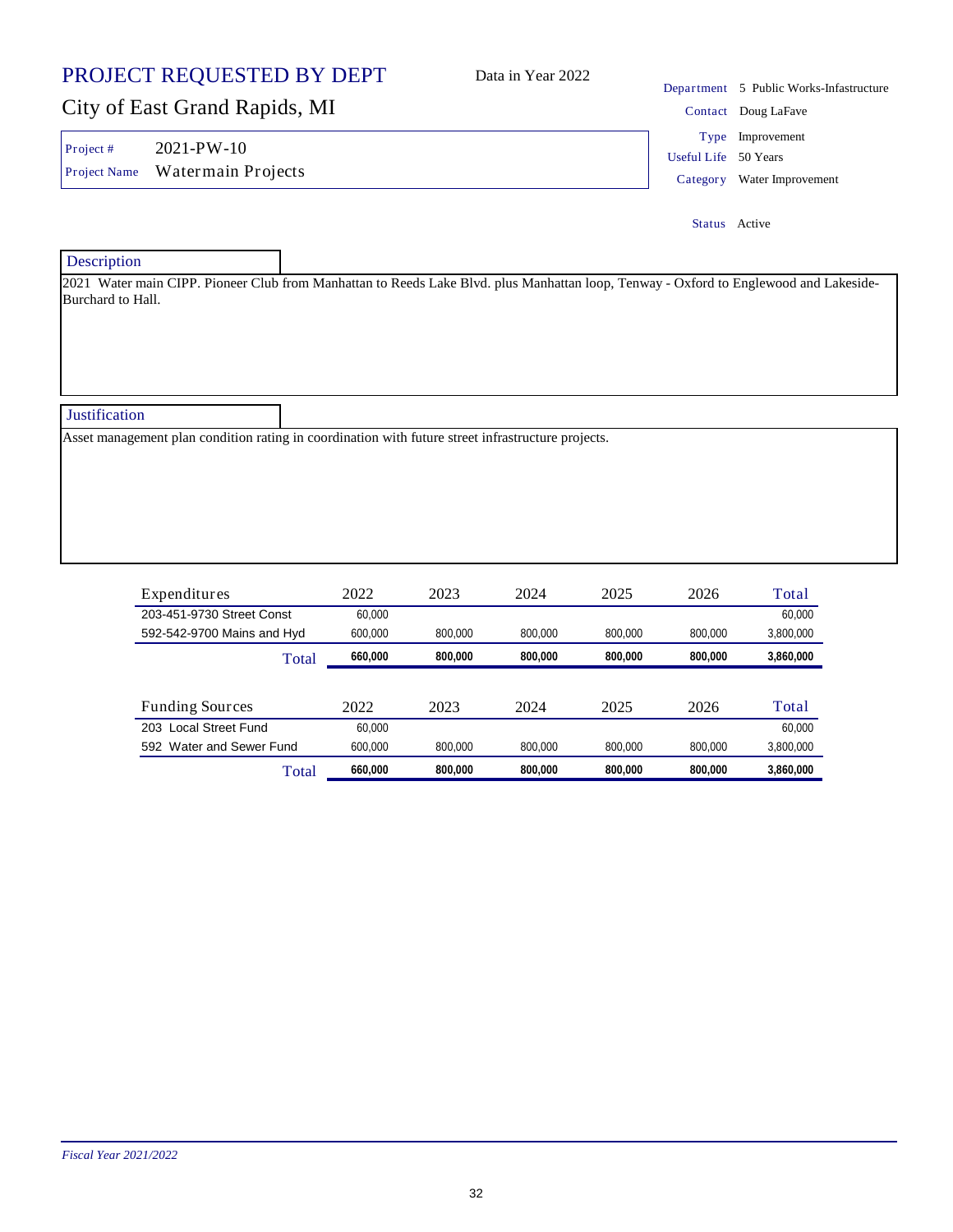Data in Year 2022

## City of East Grand Rapids, MI

Project # 2021-PW-11 Project Name Hydrant Update Program Category Water Improvement

Department 5 Public Works-Infastructure Contact Doug LaFave Useful Life 60 Years Type Improvement

Status Active

# **Description** Public Works replaces hydrants exceeding 40 years in age. Many of these older hydrants leak and are irreparable due to their age and lack of available parts. These old hydrants tend to freeze during cold weather reducing fire fighting capabilities. These funds (material only) allow for replacing 12 of the cities 502 hydrants per year. Hydrants are also replaced as part of water main replacement projects as well increasing the total replacement number annually. **Justification** Replacement of critical infrastructure is imperative to ensure the city can efficiently respond to emergency fire related incidents.

| Expenditures               |       | 2022   | 2023   | 2024   | 2025   | 2026   | Total   |
|----------------------------|-------|--------|--------|--------|--------|--------|---------|
| 592-542-9700 Mains and Hyd |       | 20.000 | 20.000 | 20,000 | 20.000 | 20.000 | 100.000 |
|                            | Total | 20.000 | 20,000 | 20.000 | 20.000 | 20.000 | 100.000 |
|                            |       |        |        |        |        |        |         |
| <b>Funding Sources</b>     |       | 2022   | 2023   | 2024   | 2025   | 2026   | Total   |
| 592 Water and Sewer Fund   |       | 20.000 | 20.000 | 20,000 | 20.000 | 20.000 | 100.000 |
|                            | Total | 20.000 | 20.000 | 20,000 | 20.000 | 20.000 | 100.000 |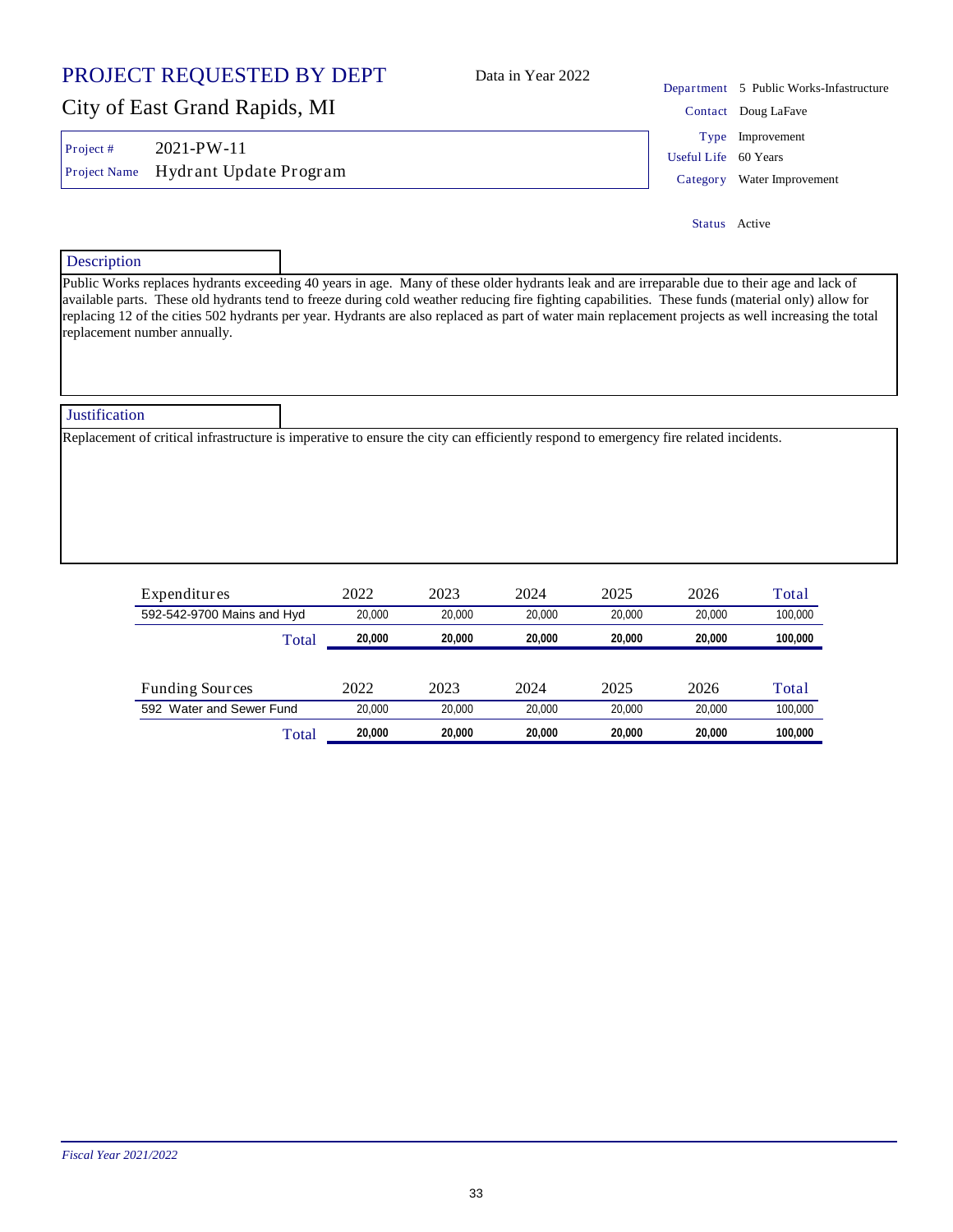34

### *Fiscal Year 2021/2022*

## Data in Year 2022

## City of East Grand Rapids, MI

Project # 2021-PW-12 Project Name Valve Replacement Program Category Water Improvement

Department 5 Public Works-Infastructure Contact Doug LaFave Useful Life 60 Years Type Improvement

Status Active

| Description                                              |                                                                                                                                                                                                                                                             |
|----------------------------------------------------------|-------------------------------------------------------------------------------------------------------------------------------------------------------------------------------------------------------------------------------------------------------------|
|                                                          | The water valve replacement program funds the replacement of valves that are no longer functional. Each year the DPW staff targets valves that<br>need to be replaced so that appropriate areas within the distribution system can be isolated when needed. |
| There are 1,468 valves in the water distribution system. |                                                                                                                                                                                                                                                             |
|                                                          |                                                                                                                                                                                                                                                             |
|                                                          |                                                                                                                                                                                                                                                             |
| <b>Justification</b>                                     |                                                                                                                                                                                                                                                             |
|                                                          | Valves that no longer work make it difficult for DPW staff to isolate certain areas for maintenance or repairs.                                                                                                                                             |
|                                                          |                                                                                                                                                                                                                                                             |
|                                                          |                                                                                                                                                                                                                                                             |
|                                                          |                                                                                                                                                                                                                                                             |
|                                                          |                                                                                                                                                                                                                                                             |
|                                                          |                                                                                                                                                                                                                                                             |

| Expenditures               | 2022   | 2023   | 2024   | 2025   | 2026   | Total   |
|----------------------------|--------|--------|--------|--------|--------|---------|
| 592-542-9700 Mains and Hyd | 20.000 | 20.000 | 20.000 | 20.000 | 20.000 | 100.000 |
| Total                      | 20.000 | 20.000 | 20.000 | 20.000 | 20.000 | 100.000 |
|                            |        |        |        |        |        |         |
| <b>Funding Sources</b>     | 2022   | 2023   | 2024   | 2025   | 2026   | Total   |
| 592 Water and Sewer Fund   | 20.000 | 20,000 | 20.000 | 20.000 | 20.000 | 100.000 |
| Total                      |        |        |        | 20.000 | 20.000 | 100.000 |

## PROJECT REQUESTED BY DEPT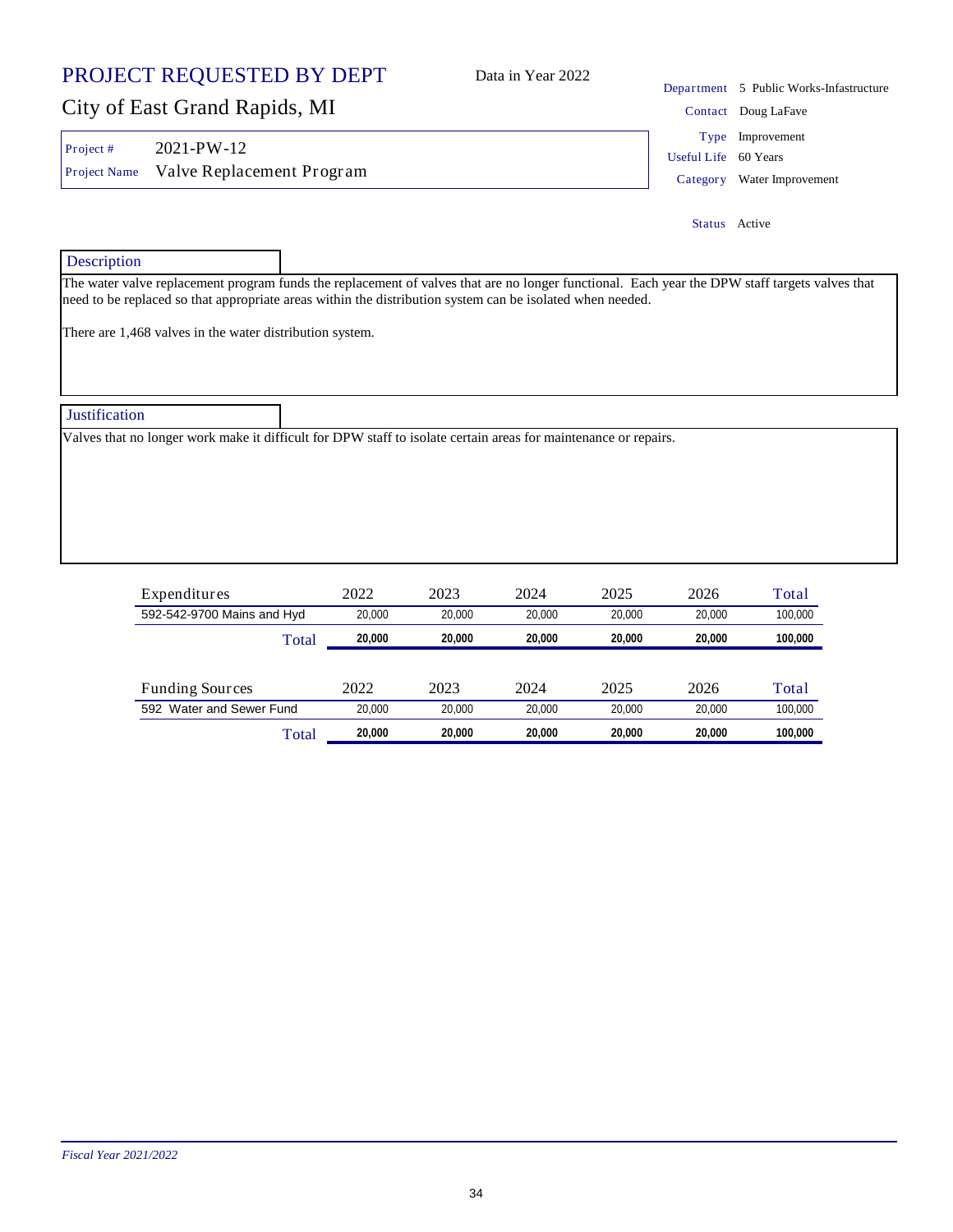### PROJECT REQUESTED BY DEPT City of East Grand Rapids, MI Department 5 Public Works-Infastructure Data in Year 2022 Contact Doug LaFave Project # 2021-PW-13 Useful Life 25 Years Type Improvement

Project Name Replacement of Water Meters Category Water Improvement

Status Active

**Description** 

Water meters are used to bill actual usage of metered water. The City has 3,892 active accounts. Meters replaced since 2010 are included in the change out program, totaling 274. In FY 18/19, 380 meters were replaced. Approximately 100 meters were replaced for FY 19/20 and another 100 in FY 20/21. For FY 21/22 200 meter replacements are planned.

| <b>Justification</b> |                                                                                                                                                                                                                                                                                    |
|----------------------|------------------------------------------------------------------------------------------------------------------------------------------------------------------------------------------------------------------------------------------------------------------------------------|
|                      | Water meters have an expected service life of 25-30 years. As meters age, they slow down, compromising their accuracy. It is important to make<br>sure that the water utility is receiving accurate and adequate revenues to fund the operations and capital needs for the system. |
|                      |                                                                                                                                                                                                                                                                                    |

| Expenditures              |       | 2022   | 2023   | 2024   | 2025   | 2026   | Total   |
|---------------------------|-------|--------|--------|--------|--------|--------|---------|
| 592-543-9700 Water Meters |       | 65.000 | 68.000 | 70.000 | 72.000 | 74.000 | 349.000 |
|                           | Total | 65,000 | 68.000 | 70.000 | 72.000 | 74.000 | 349,000 |
|                           |       |        |        |        |        |        |         |
| <b>Funding Sources</b>    |       | 2022   | 2023   | 2024   | 2025   | 2026   | Total   |
| 592 Water and Sewer Fund  |       | 65.000 | 68.000 | 70.000 | 72.000 | 74.000 | 349.000 |
|                           | Total | 65.000 | 68.000 | 70.000 | 72.000 | 74.000 | 349.000 |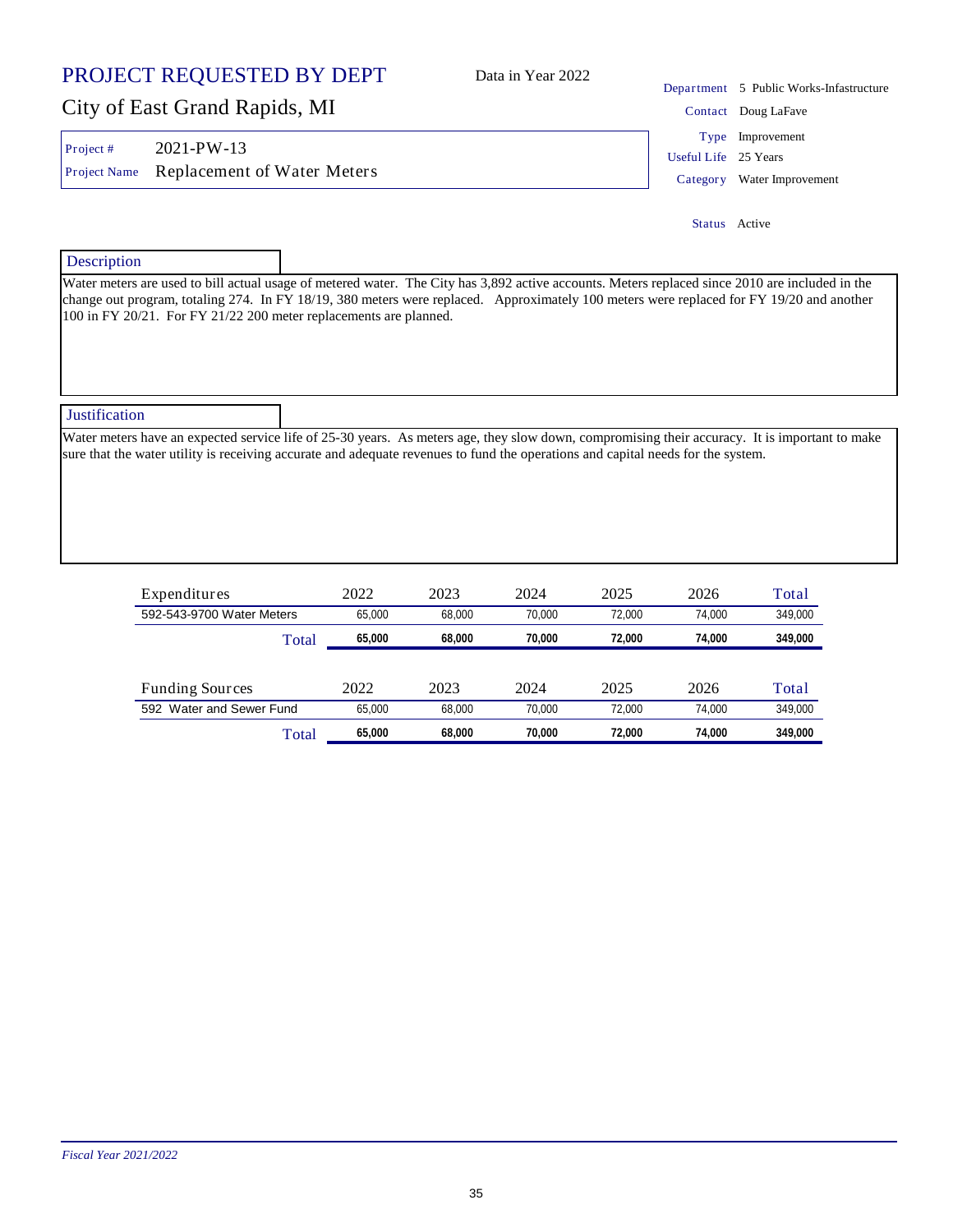## *Fiscal Year 2021/2022*

| PROJECT REQUESTED BY DEPT |
|---------------------------|
|---------------------------|

## City of East Grand Rapids, MI

Project # 2021-PW-20

Project Name Sanitary Sewer CIPP Category Sewer Improvement

### **Description**

Sanitary sewer repair and replacement funds are set aside to address repairs and lining (CIPP) of existing sanitary sewers. Also the addition of new sanitary sewers for streets that are identified as having sanitary water drainage issues, and for addressing sanitary water from sump pump discharges.

Justification

Rehabilitating sanitary sewer infrastructure resets the asset life reducing the liability of sanitary sewer backups.

| Expenditures                | 2022    | 2023    | 2024    | 2025    | 2026    | Total   |
|-----------------------------|---------|---------|---------|---------|---------|---------|
| 592-550-9700 Sanitary Sewer | 120.000 | 125.000 | 100.000 | 100.000 | 100.000 | 545.000 |
| Total                       | 120.000 | 125.000 | 100.000 | 100.000 | 100.000 | 545,000 |
|                             |         |         |         |         |         |         |
| <b>Funding Sources</b>      | 2022    | 2023    | 2024    | 2025    | 2026    | Total   |
| 592 Water and Sewer Fund    | 120.000 | 125.000 | 100.000 | 100.000 | 100.000 | 545.000 |
| Total                       | 120.000 | 125.000 | 100.000 | 100.000 | 100.000 | 545.000 |

Data in Year 2022

Department 5 Public Works-Infastructure Contact Doug LaFave Useful Life 40 Years Type Improvement

Status Active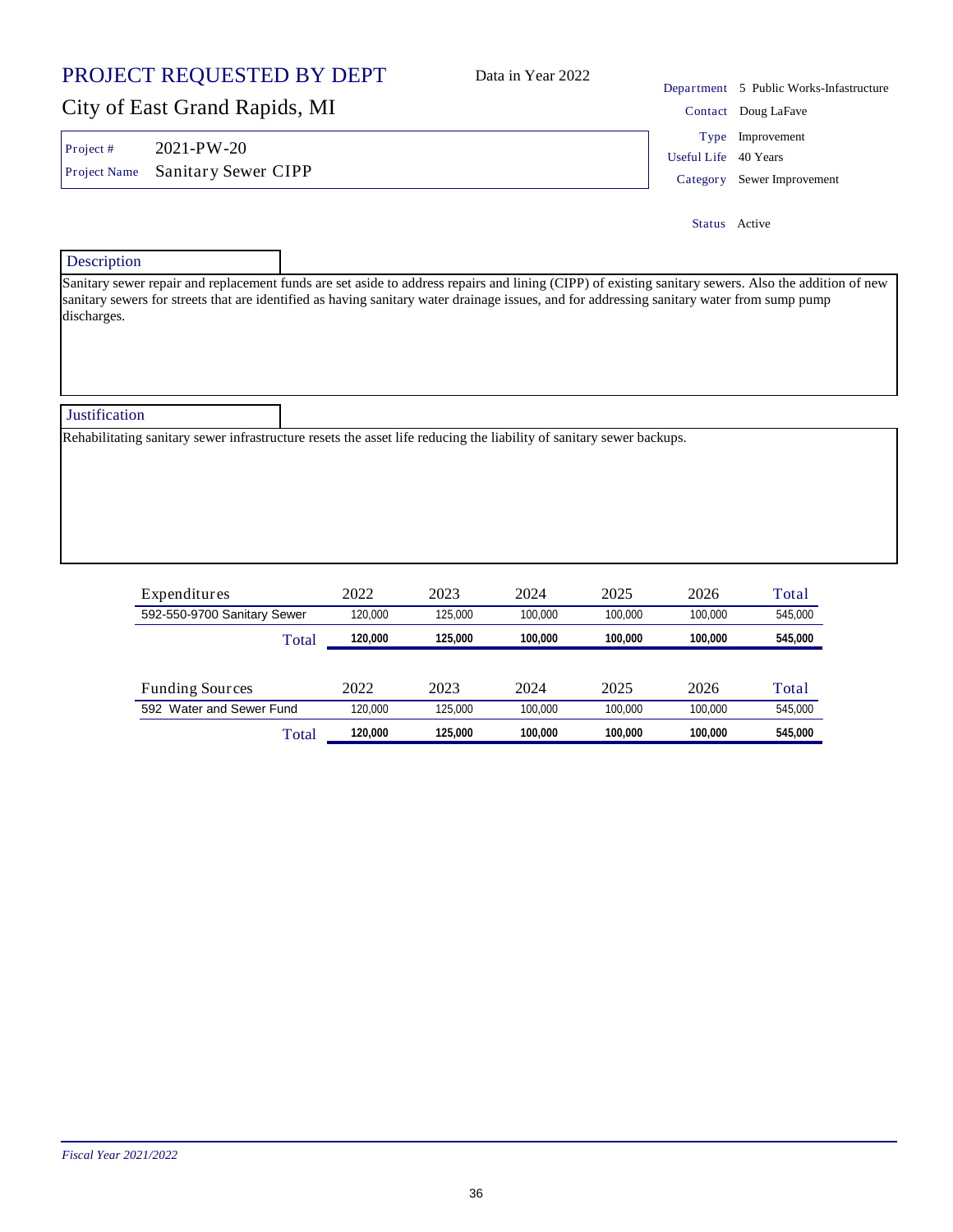|                          | PROJECT REQUESTED BY DEPT                         |       |       | Data in Year 2022 |       |                     | Department 5 Public Works-Infastructure         |
|--------------------------|---------------------------------------------------|-------|-------|-------------------|-------|---------------------|-------------------------------------------------|
|                          | City of East Grand Rapids, MI                     |       |       |                   |       |                     | Contact Doug LaFave                             |
| Project#<br>Project Name | 2022-PW-01<br><b>Improvements to Gravel Roads</b> |       |       |                   |       | Useful Life 5 years | Type Improvement<br>Category Street Improvement |
|                          |                                                   |       |       |                   |       | Status Active       |                                                 |
| Description              |                                                   |       |       |                   |       |                     |                                                 |
|                          |                                                   |       |       |                   |       |                     |                                                 |
| Justification            |                                                   |       |       |                   |       |                     |                                                 |
|                          |                                                   |       |       |                   |       |                     |                                                 |
|                          |                                                   |       |       |                   |       |                     |                                                 |
|                          |                                                   |       |       |                   |       |                     |                                                 |
|                          | Expenditures                                      | 2022  | 2023  | 2024              | 2025  | 2026                | Total                                           |
|                          | 204-451-9730 Street Const                         | 5,000 | 5,000 | 5,000             | 5,000 | 5,000               | 25,000                                          |

| Total                     | 5.000 | 5.000 | 5.000 | 5.000 | 5.000 | 25,000 |
|---------------------------|-------|-------|-------|-------|-------|--------|
|                           |       |       |       |       |       |        |
| <b>Funding Sources</b>    | 2022  | 2023  | 2024  | 2025  | 2026  | Total  |
| 204 Municipal Street Fund | 5.000 | 5.000 | 5.000 | 5.000 | 5.000 | 25,000 |
| Total                     | 5.000 | 5.000 | 5.000 | 5.000 | 5.000 | 25,000 |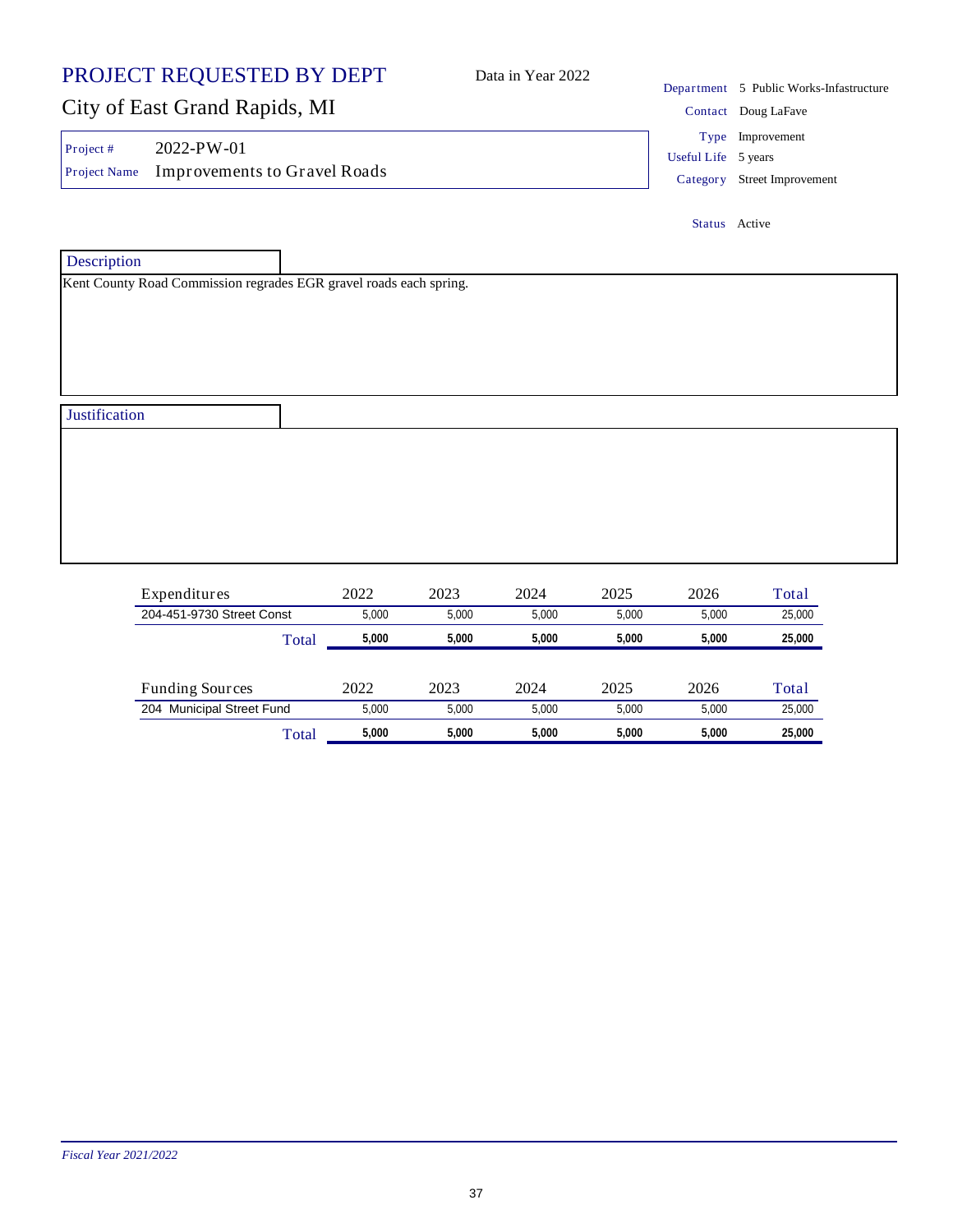## City of East Grand Rapids, MI

Project # 2021-MP-128 Project Name 2012 GMC Sierra 2500 Pickup #128 Category MERF Replacement - PW

Type Replacement

Useful Life 10 Years

Status Active

# **Description** Pickup trucks are utilized by the Department of Public Works initially and then they transition to be used by Parks and Recreation-Grounds Maintenance. 2012 GMC 2500 Pickup. This vehicle is used by Public Works facility maintenance staff for facility operations, Gaslight Village maintenance and for the community service program. This vehicle was not funded in 2021 and is being considered for FY21/22 **Justification** This vehicle has 96,540 miles and 10,656 hours on it. The seats are falling apart and the body is rusting out. This vehicle needs to be replaced.

| Expenditures                |       | 2022   | 2023 | 2024 | 2025 | 2026 | Total  |
|-----------------------------|-------|--------|------|------|------|------|--------|
| 692-570-9700 MERF           |       | 40.000 |      |      |      |      | 40,000 |
|                             | Total | 40,000 |      |      |      |      | 40,000 |
|                             |       |        |      |      |      |      |        |
| <b>Funding Sources</b>      |       | 2022   | 2023 | 2024 | 2025 | 2026 | Total  |
| 692 Motor Pool Replace Fund |       | 40,000 |      |      |      |      | 40,000 |
|                             | Total | 40.000 |      |      |      |      | 40.000 |

Department 6 Public Works-MERF

Contact Jeff Stults/Rick Barr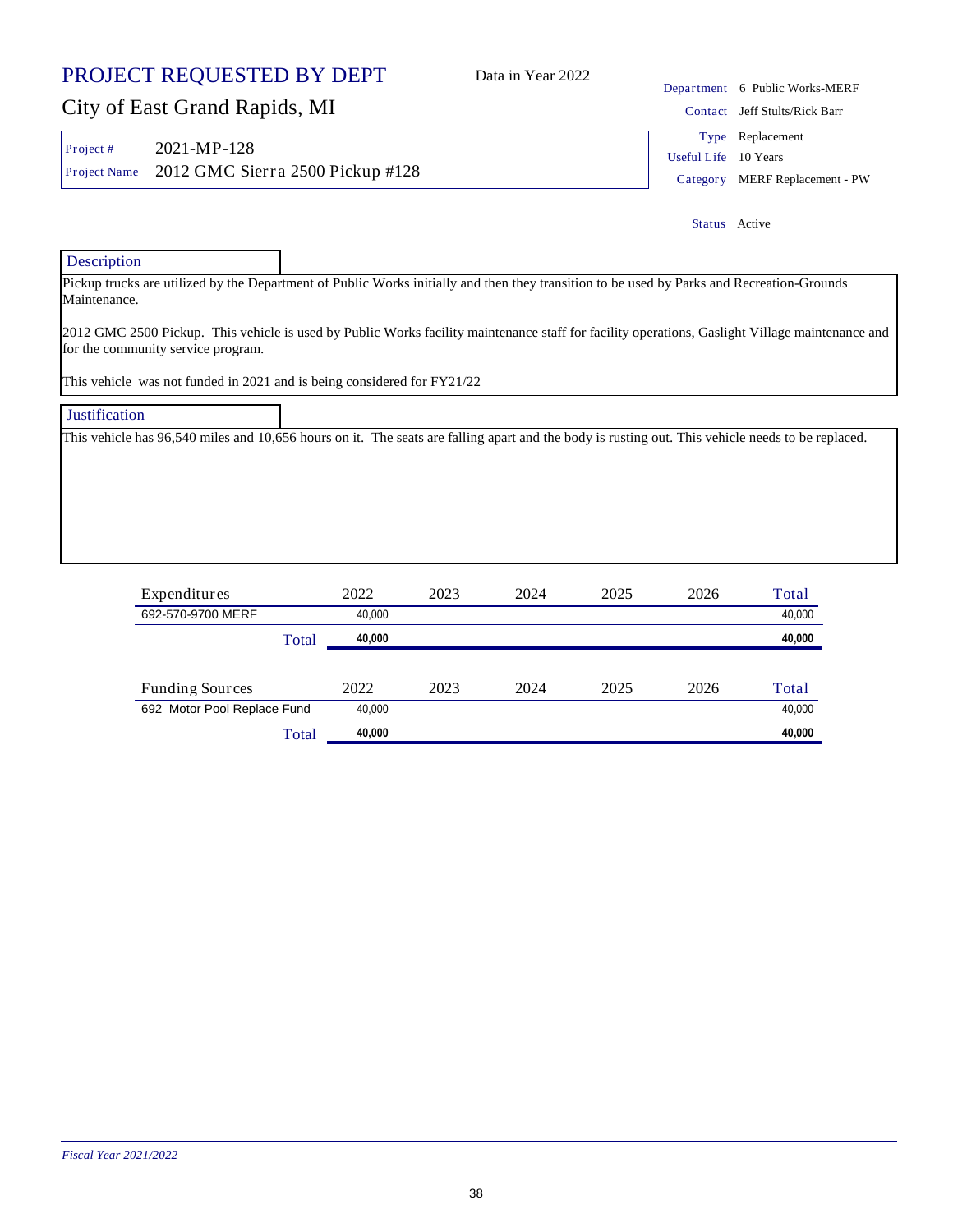Data in Year 2022

## City of East Grand Rapids, MI

Project # 2021-MP-135

Department 6 Public Works-MERF Contact Jeff Stults/Rick Barr Useful Life 8 Years Project Name Tymco Sweeper #135 Category MERF Replacement - PW Type Replacement

Status Active

| Description                    |                                                                                                                                                                                                                                                                                                    |
|--------------------------------|----------------------------------------------------------------------------------------------------------------------------------------------------------------------------------------------------------------------------------------------------------------------------------------------------|
|                                | $2013$ Tymco Sweeper was considered for replacement in FY $20/21$ , but deferred.                                                                                                                                                                                                                  |
| lower cost Elgin Pelican unit. | The sweeper collects small debris from City streets in coordination with the yard waste service operation. It is also used to comply with the EGLE<br>standards keeping debris from entering and filling storm sewer catch basins. Repacement is recommended for FY 21/22 with a model change to a |
| <b>Justification</b>           |                                                                                                                                                                                                                                                                                                    |
|                                | This sweeper has 22,640 miles and 4,434 hours on it. It needs to be replaced as it is at the end of its useful lifecycle. Picking up debris is hard on<br>the vacuum system. If the sweeper is not replaced repair components are expensive.                                                       |
|                                |                                                                                                                                                                                                                                                                                                    |
|                                |                                                                                                                                                                                                                                                                                                    |
|                                |                                                                                                                                                                                                                                                                                                    |

| Expenditures                |       | 2022    | 2023 | 2024 | 2025 | 2026 | Total   |
|-----------------------------|-------|---------|------|------|------|------|---------|
| 692-570-9700 MERF           |       | 225,000 |      |      |      |      | 225,000 |
|                             | Total | 225,000 |      |      |      |      | 225,000 |
|                             |       |         |      |      |      |      |         |
| <b>Funding Sources</b>      |       | 2022    | 2023 | 2024 | 2025 | 2026 | Total   |
| 692 Motor Pool Replace Fund |       | 225.000 |      |      |      |      | 225.000 |
|                             | Total | 225,000 |      |      |      |      | 225,000 |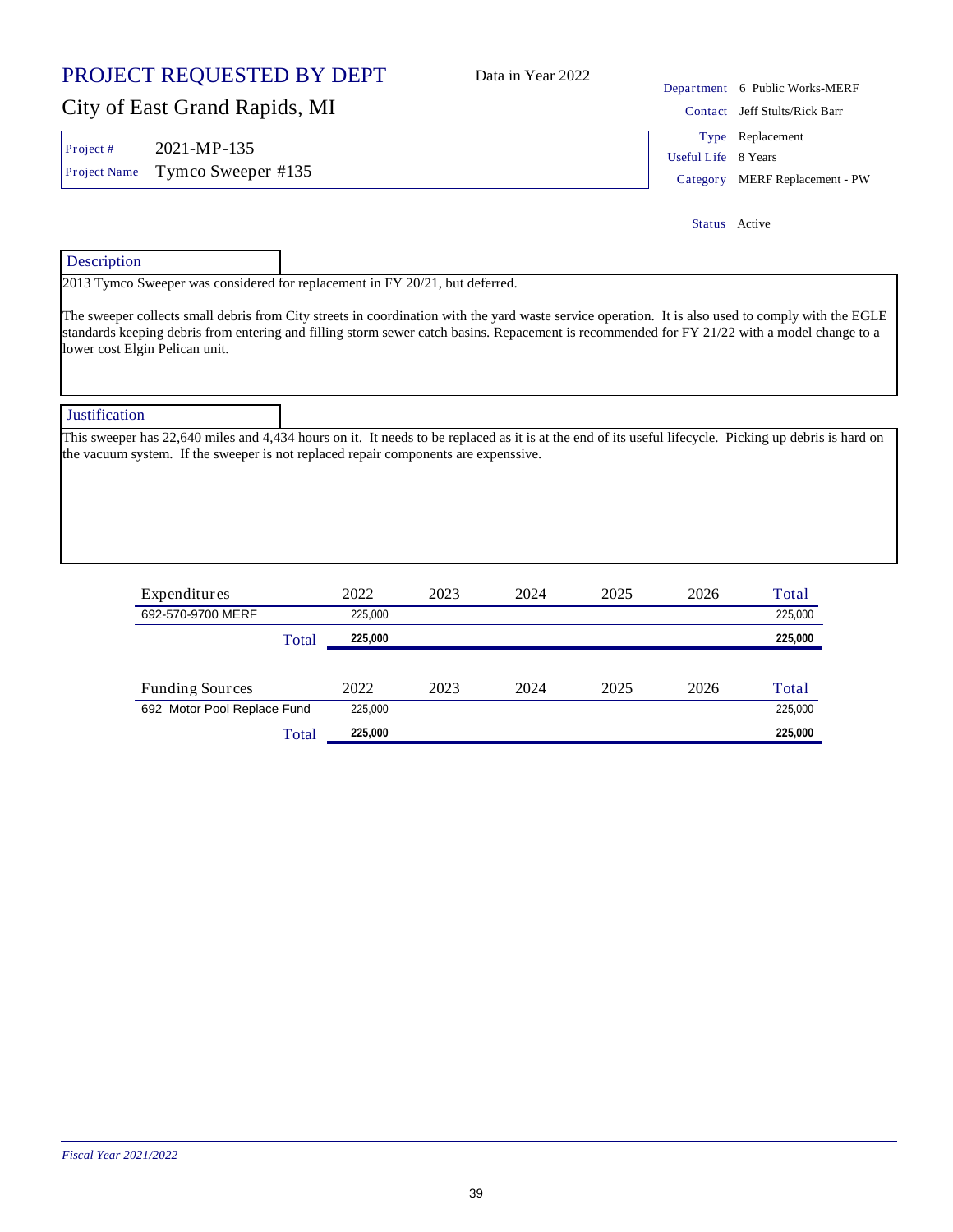**Justification** This vehicle is 14 years old which is 4 years past its useful life. It is experiencing regular repairs and replacement parts to keep in service. Expenditures 2022 2023 2024 2025 2026 Total **692-570-9700 MERF** 150,000 150,000 150,000 150,000 150,000 150,000 150,000 150,000 150,000 150,000 150,000 150,000 150,000 150,000 150,000 150,000 150,000 150,000 150,000 150,000 150,000 150,000 150,000 150,000 150,000 15

# **Description**

The utility-tool truck #115 is vital for water and sewer utility operations. The truck is equipped with all tools and parts needed while in the field to conduct routine maintenance and emergency repairs. This replacement has been recommended by City mechanics.

This replacement was deferred in 2021 and is now recommended for replacement in 2022.

## PROJECT REQUESTED BY DEPT

City of East Grand Rapids, MI

Project # 2022-MP-115 Project Name 2008 Utility-Tool Truck #115 Category MERF Replacement - PW

Useful Life 10 Years Type Replacement Status Active

Contact Jeff Stults/Rick Barr

| Expenditures                |       | 2022    | 2023 | 2024 | 2025 | 2026 | Total   |
|-----------------------------|-------|---------|------|------|------|------|---------|
| 692-570-9700 MERF           |       | 150.000 |      |      |      |      | 150,000 |
|                             | Total | 150.000 |      |      |      |      | 150.000 |
|                             |       |         |      |      |      |      |         |
| <b>Funding Sources</b>      |       | 2022    | 2023 | 2024 | 2025 | 2026 | Total   |
| 692 Motor Pool Replace Fund |       | 150.000 |      |      |      |      | 150.000 |
|                             | Total | 150,000 |      |      |      |      | 150.000 |

Department 6 Public Works-MERF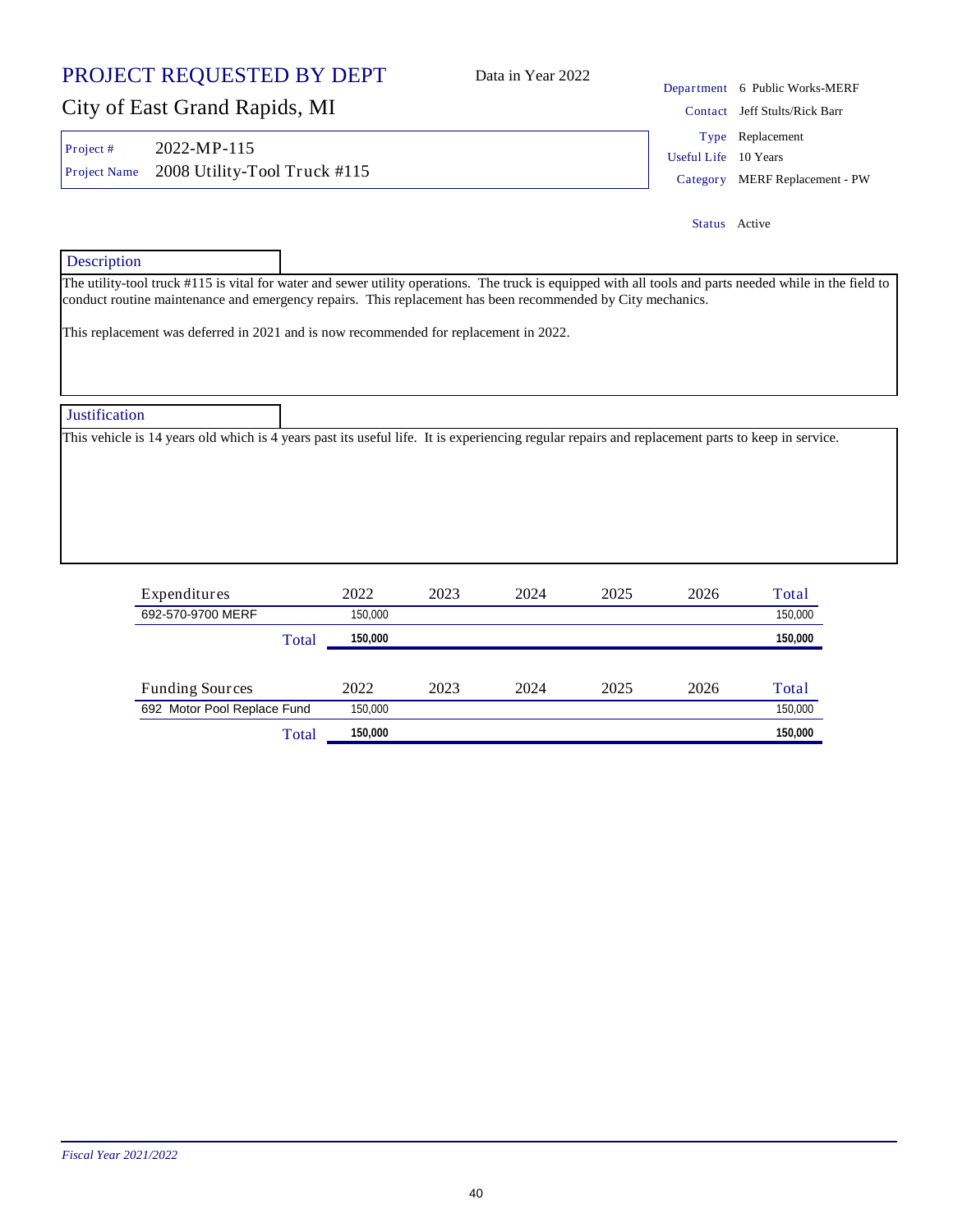| PROJECT REQUESTED BY DEPT                                                                                                                                    | Data in Year 2022 |                     | Department 6 Public Works-MERF                     |  |  |
|--------------------------------------------------------------------------------------------------------------------------------------------------------------|-------------------|---------------------|----------------------------------------------------|--|--|
| City of East Grand Rapids, MI                                                                                                                                |                   |                     | Contact Jeff Stults/Rick Barr                      |  |  |
| $2022-MP-201$<br>Project #<br>Project Name PS Patrol Vehicle #201                                                                                            |                   | Useful Life 5 years | Type Replacement<br>Category MERF Replacement - PS |  |  |
|                                                                                                                                                              |                   | Status Active       |                                                    |  |  |
| Description                                                                                                                                                  |                   |                     |                                                    |  |  |
| 2017 Ford Utility (Black). This vehicle is a public safety patrol vehicle.                                                                                   |                   |                     |                                                    |  |  |
| <b>Justification</b>                                                                                                                                         |                   |                     |                                                    |  |  |
| This vehicle is at the 5 year cycle for replacement. The unit has 57,308 miles on it. Public Safety patrol vehicles are constantly patroling on the<br>road. |                   |                     |                                                    |  |  |

| Expenditures                |       | 2022   | 2023 | 2024 | 2025 | 2026 | Total  |
|-----------------------------|-------|--------|------|------|------|------|--------|
| 692-570-9700 MERF           |       | 55,000 |      |      |      |      | 55,000 |
|                             | Total | 55,000 |      |      |      |      | 55,000 |
|                             |       |        |      |      |      |      |        |
| <b>Funding Sources</b>      |       | 2022   | 2023 | 2024 | 2025 | 2026 | Total  |
| 692 Motor Pool Replace Fund |       | 55,000 |      |      |      |      | 55,000 |
|                             | Total | 55,000 |      |      |      |      | 55,000 |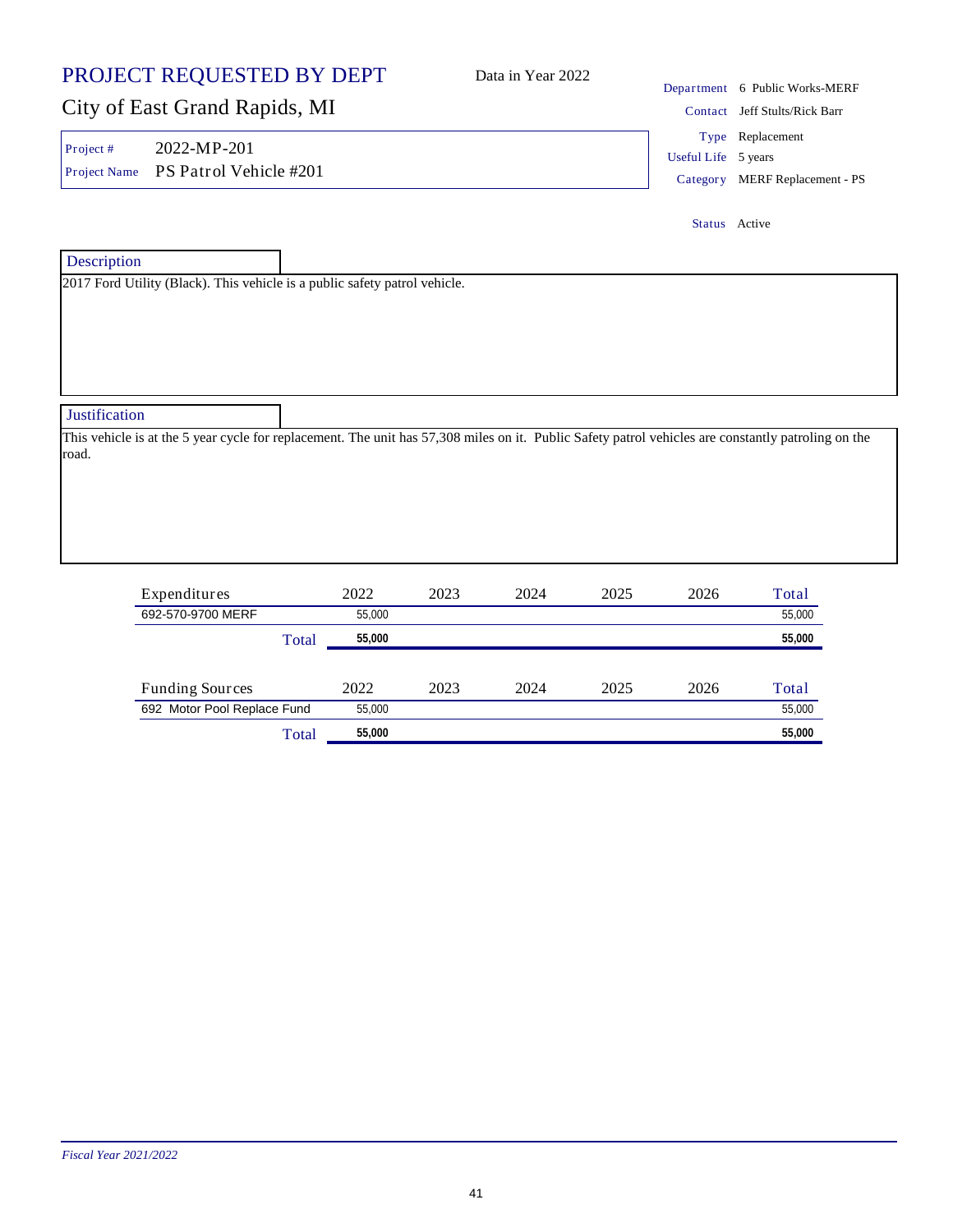## City of East Grand Rapids, MI

Project # 2022-MP-286 Project Name Pool Car - Make and Model TBD Category MERF Replacement - Other

Contact Jeff Stults/Rick Barr Useful Life 10 Years Type Replacement

Status Active

| Description                                                       |                                                                                                                                             |
|-------------------------------------------------------------------|---------------------------------------------------------------------------------------------------------------------------------------------|
| 2006 Chevy Impala (blue) moving to pool car 17-18                 |                                                                                                                                             |
| Assessor.                                                         | * 2006 Chevy Impala 4 door. This vehicle is used for city employees for transportation to training seminars in other cities and used by the |
| This vehicle went to auction in 2021 and was replaced by old 295. |                                                                                                                                             |
| <b>Justification</b>                                              |                                                                                                                                             |
|                                                                   | This vehicle is 16 years old and in need of replacement to ensure reliable transportation when used outside of the city.                    |
|                                                                   |                                                                                                                                             |
|                                                                   |                                                                                                                                             |
|                                                                   |                                                                                                                                             |
|                                                                   |                                                                                                                                             |

| Expenditures                | 2022   | 2023 | 2024 | 2025 | 2026 | Total  |
|-----------------------------|--------|------|------|------|------|--------|
| 692-570-9700 MERF           | 20.000 |      |      |      |      | 20,000 |
| Total                       | 20,000 |      |      |      |      | 20,000 |
|                             |        |      |      |      |      |        |
| <b>Funding Sources</b>      | 2022   | 2023 | 2024 | 2025 | 2026 | Total  |
| 692 Motor Pool Replace Fund | 20.000 |      |      |      |      | 20,000 |
| Total                       | 20,000 |      |      |      |      | 20,000 |

## Department 6 Public Works-MERF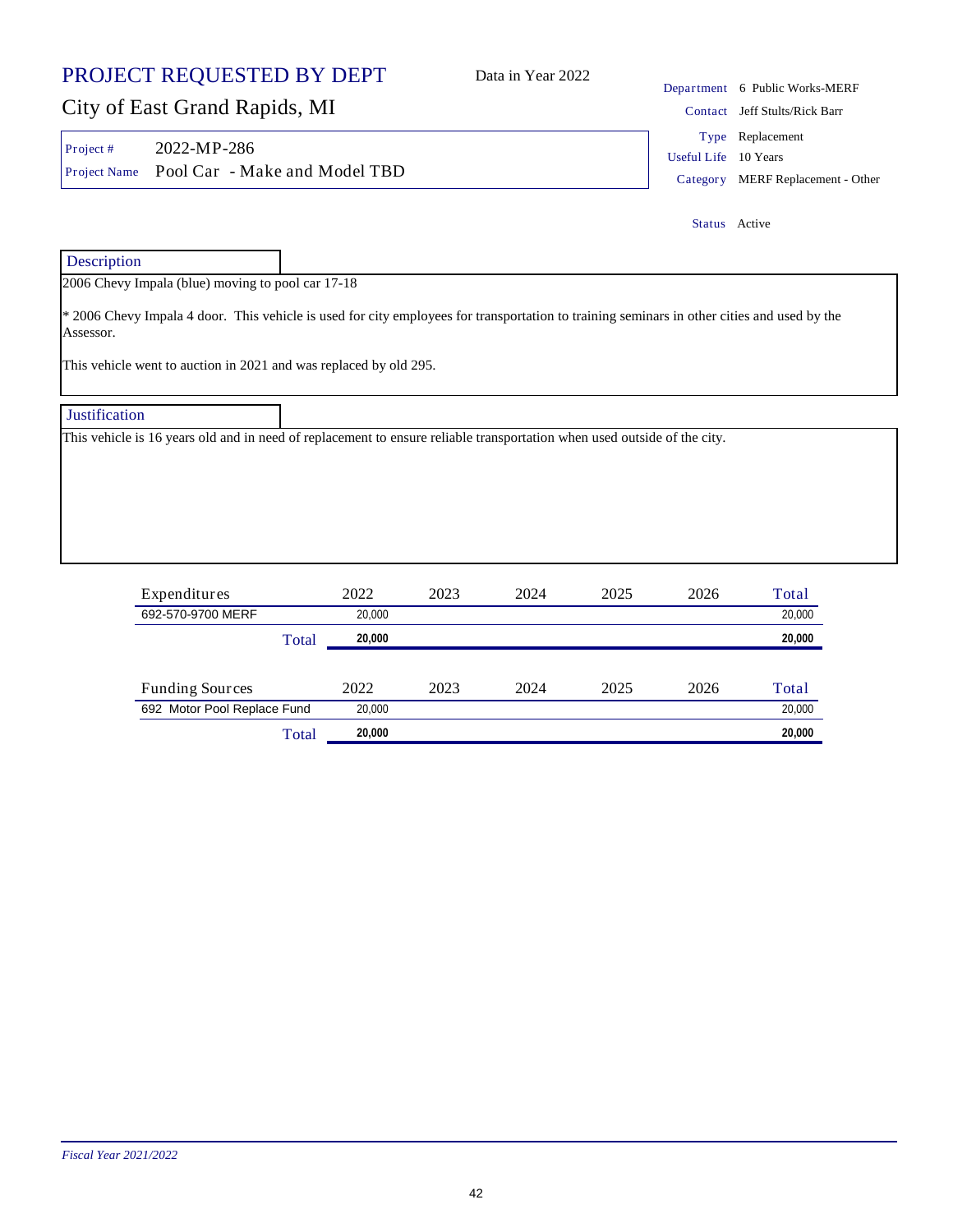|                               | PROJECT REQUESTED BY DEPT                              |        |      | Data in Year 2022 |      |                      | Department 6 Public Works-MERF                                                                                                                       |  |  |
|-------------------------------|--------------------------------------------------------|--------|------|-------------------|------|----------------------|------------------------------------------------------------------------------------------------------------------------------------------------------|--|--|
| City of East Grand Rapids, MI |                                                        |        |      |                   |      |                      | Contact Jeff Stults/Rick Barr                                                                                                                        |  |  |
| Project#<br>Project Name      | 2022-MP-297<br>2012 Chevy Impala (Red) Engineering 297 |        |      |                   |      | Useful Life 10 Years | Type Replacement<br>Category MERF Replacement - Other                                                                                                |  |  |
|                               |                                                        |        |      |                   |      | Status Active        |                                                                                                                                                      |  |  |
| Description                   |                                                        |        |      |                   |      |                      |                                                                                                                                                      |  |  |
|                               | 2012 Chevy Impala.(red) Engineering.                   |        |      |                   |      |                      |                                                                                                                                                      |  |  |
|                               |                                                        |        |      |                   |      |                      |                                                                                                                                                      |  |  |
|                               |                                                        |        |      |                   |      |                      |                                                                                                                                                      |  |  |
|                               |                                                        |        |      |                   |      |                      |                                                                                                                                                      |  |  |
|                               |                                                        |        |      |                   |      |                      |                                                                                                                                                      |  |  |
|                               |                                                        |        |      |                   |      |                      |                                                                                                                                                      |  |  |
|                               |                                                        |        |      |                   |      |                      |                                                                                                                                                      |  |  |
|                               |                                                        |        |      |                   |      |                      | This vehicle has 101,727 miles on it. It is 10 years old and is in need of replacement because it is experiencing drivability and suspension issues. |  |  |
|                               |                                                        |        |      |                   |      |                      |                                                                                                                                                      |  |  |
|                               |                                                        |        |      |                   |      |                      |                                                                                                                                                      |  |  |
|                               |                                                        |        |      |                   |      |                      |                                                                                                                                                      |  |  |
|                               |                                                        |        |      |                   |      |                      |                                                                                                                                                      |  |  |
|                               |                                                        |        |      |                   |      |                      |                                                                                                                                                      |  |  |
| Justification                 | Expenditures                                           | 2022   | 2023 | 2024              | 2025 | 2026                 | Total                                                                                                                                                |  |  |
|                               | 692-570-9700 MERF                                      | 20,000 |      |                   |      |                      | 20,000                                                                                                                                               |  |  |

| <b>Funding Sources</b>      | 2022   | 2023 | 2024 | 2025 | 2026 | $\tau_{\text{otal}}$ |
|-----------------------------|--------|------|------|------|------|----------------------|
| 692 Motor Pool Replace Fund | 20,000 |      |      |      |      | 20,000               |
| $\tau$ otal                 | 20,000 |      |      |      |      | 20.000               |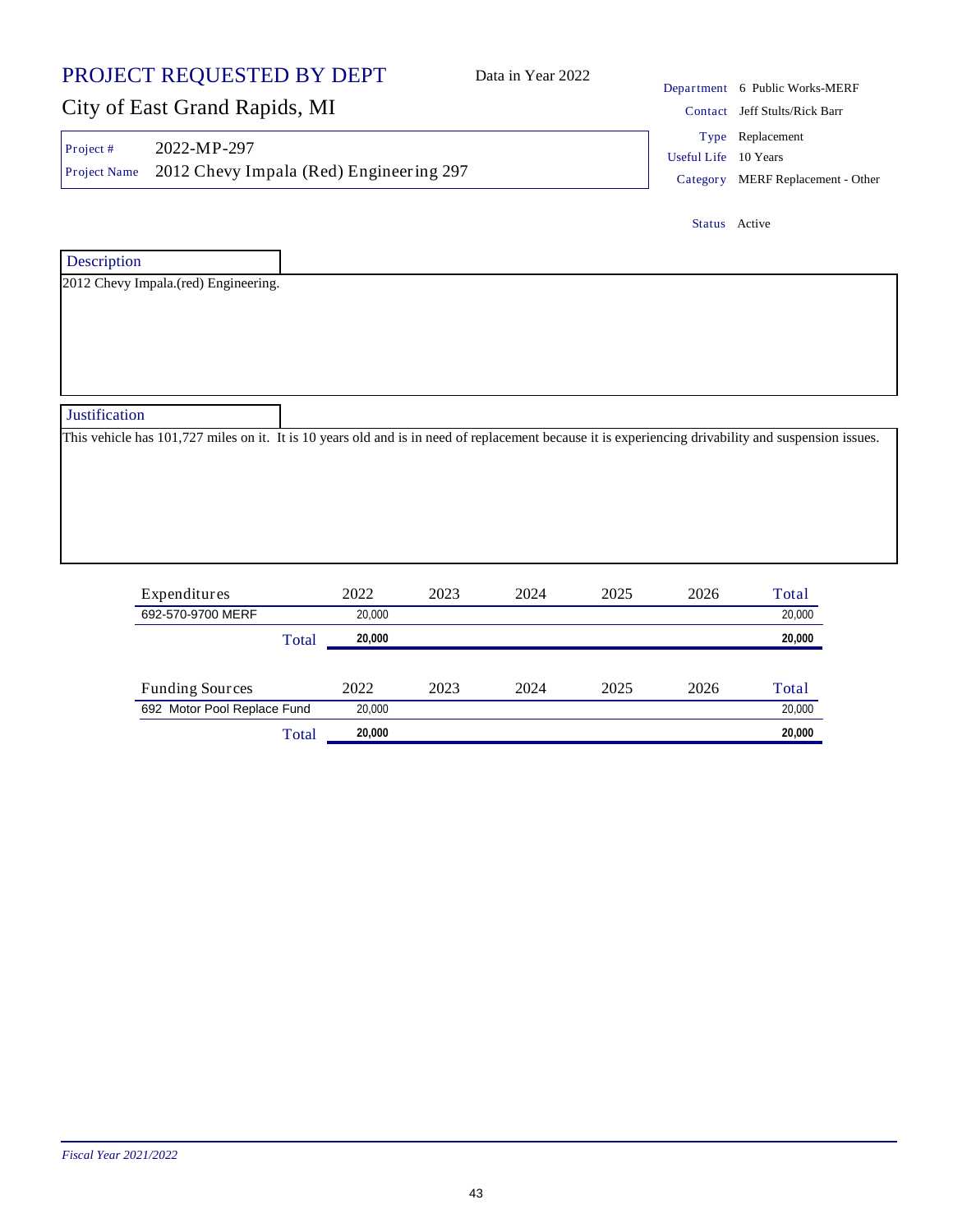### PROJECT REQUESTED BY DEPT City of East Grand Rapids, MI Department 6 Public Works-MERF Data in Year 2022 Contact Jeff Stults/Rick Barr **Description** This salt spreader is used in the 5 yard dump truck for salting roads in the winter. Project # 2025-MP-711 Useful Life 12 Years Project Name Monroe Salt Spreader Category MERF Replacement - PW Type Replacement Status Active

**Justification** 

This could be replaced based on the mechanic's evaluation.

| Expenditures                |       | 2022   | 2023 | 2024 | 2025   | 2026 | Total  |
|-----------------------------|-------|--------|------|------|--------|------|--------|
| 692-570-9700 MERF           |       | 15.600 |      |      | 14.200 |      | 29,800 |
|                             | Total | 15.600 |      |      | 14.200 |      | 29,800 |
|                             |       |        |      |      |        |      |        |
| <b>Funding Sources</b>      |       | 2022   | 2023 | 2024 | 2025   | 2026 | Total  |
| 692 Motor Pool Replace Fund |       | 15,600 |      |      | 14.200 |      | 29,800 |
|                             | Total | 15.600 |      |      | 14.200 |      | 29,800 |